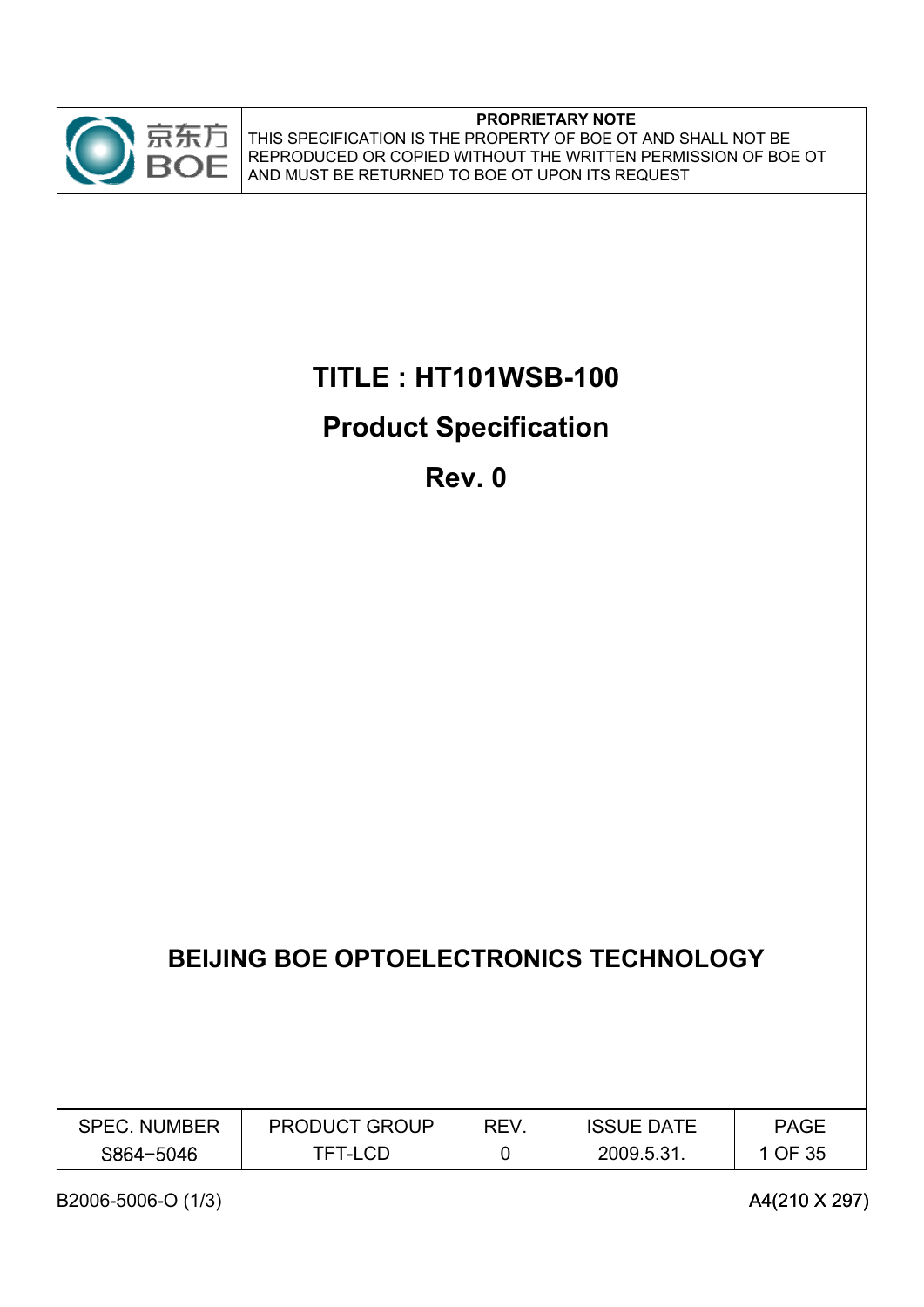

TFT LCD PRODUCT  $\begin{array}{|c|c|c|c|c|c|c|c|c|} \hline \end{array}$  0 2009.5.31. **PRODUCT GROUP** REV SISUE DATE

# REVISION HISTORY

| REV.                              | <b>ECN NO.</b>           | <b>DESCRIPTION OF CHANGES</b>      | <b>DATE</b> | <b>PREPARED</b>        |
|-----------------------------------|--------------------------|------------------------------------|-------------|------------------------|
| $\mathbf 0$                       | $\overline{\phantom{0}}$ | <b>Initial Release</b>             | 2009.5.31.  | S.Fei                  |
|                                   |                          |                                    |             |                        |
|                                   |                          |                                    |             |                        |
|                                   |                          |                                    |             |                        |
|                                   |                          |                                    |             |                        |
|                                   |                          |                                    |             |                        |
|                                   |                          |                                    |             |                        |
|                                   |                          |                                    |             |                        |
|                                   |                          |                                    |             |                        |
|                                   |                          |                                    |             |                        |
|                                   |                          | <b>INAV</b>                        |             |                        |
|                                   |                          | ٠,                                 |             |                        |
|                                   |                          |                                    |             |                        |
|                                   |                          |                                    |             |                        |
|                                   |                          |                                    |             |                        |
|                                   |                          |                                    |             |                        |
|                                   |                          |                                    |             |                        |
|                                   |                          |                                    |             |                        |
|                                   |                          |                                    |             |                        |
|                                   |                          |                                    |             |                        |
|                                   |                          |                                    |             |                        |
|                                   |                          |                                    |             |                        |
|                                   |                          |                                    |             |                        |
|                                   |                          |                                    |             |                        |
| <b>SPEC TITLE</b><br>SPEC. NUMBER |                          |                                    |             |                        |
|                                   | S864-5046                | HT101WSB-100 Product Specification |             | <b>PAGE</b><br>2 OF 35 |
|                                   | B2006-5006-O (2/3)       |                                    |             | A4(210 X 297)          |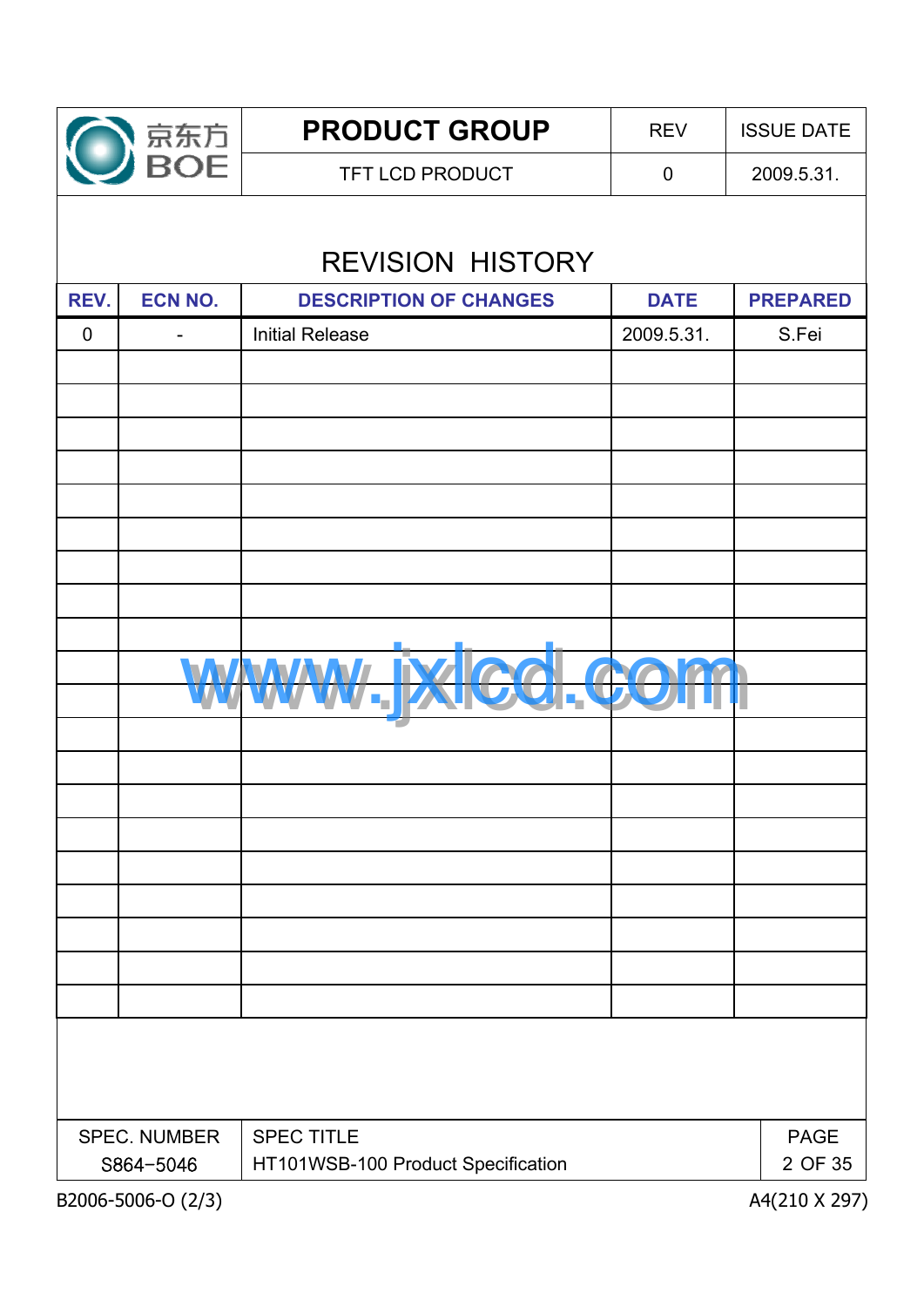

## TFT LCD PRODUCT  $\begin{array}{|c|c|c|c|c|c|c|c|c|} \hline \end{array}$  0 2009.5.31.

# **Contents**

| No.                                                                            |       | <b>Items</b>                                         |                |  |  |  |  |  |  |
|--------------------------------------------------------------------------------|-------|------------------------------------------------------|----------------|--|--|--|--|--|--|
| 1.0                                                                            |       | <b>General Description</b>                           |                |  |  |  |  |  |  |
| 2.0                                                                            |       | Absolute Maximum ratings                             |                |  |  |  |  |  |  |
| 3.0                                                                            |       | Electrical specifications.                           | $\overline{7}$ |  |  |  |  |  |  |
| 4.0                                                                            |       | Optical specifications.                              | 9              |  |  |  |  |  |  |
| 5.0                                                                            |       | <b>Interface Connection</b>                          | 14             |  |  |  |  |  |  |
| 6.0                                                                            |       | <b>Signal Timing Specification</b>                   | 18             |  |  |  |  |  |  |
| 7.0                                                                            |       | <b>Signal Timing waveforms</b>                       | 20             |  |  |  |  |  |  |
| 8.0                                                                            |       | Input Signals, Display Colors & Gray Scale of Colors | 22             |  |  |  |  |  |  |
| 9.0                                                                            |       | <b>Power Sequence</b>                                |                |  |  |  |  |  |  |
| 10.0                                                                           |       | Connector description                                | 24             |  |  |  |  |  |  |
| 11.0                                                                           |       | <b>Mechanical Characteristics</b>                    |                |  |  |  |  |  |  |
| 12.0                                                                           |       | <b>Reliability Test</b>                              | 26             |  |  |  |  |  |  |
| 13.0                                                                           |       | Handling & Cautions.                                 | 26             |  |  |  |  |  |  |
| 14.0                                                                           | Label |                                                      | 27             |  |  |  |  |  |  |
| 15.0                                                                           |       | Packing information                                  | 29             |  |  |  |  |  |  |
| 16.0<br><b>Mechanical Outline Dimension</b>                                    |       |                                                      |                |  |  |  |  |  |  |
| <b>EDID Table</b><br>17.0                                                      |       |                                                      |                |  |  |  |  |  |  |
| <b>SPEC TITLE</b><br><b>SPEC. NUMBER</b><br>HT101WSB-100 Product Specification |       |                                                      |                |  |  |  |  |  |  |
| S864-5046<br>B2006-5006-O (3/3)<br>A4(210 X 297)                               |       |                                                      |                |  |  |  |  |  |  |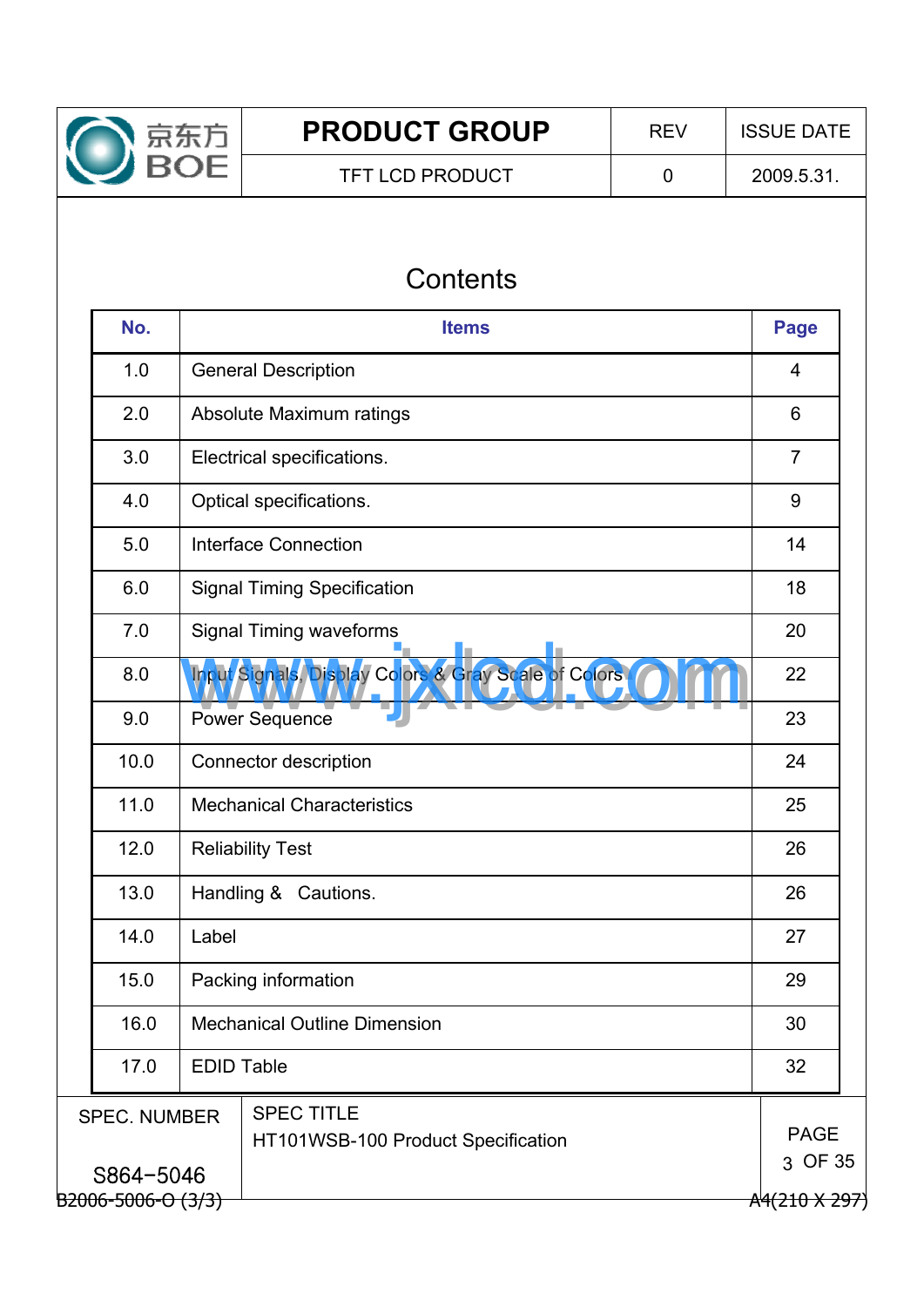

TFT LCD PRODUCT 0 2009.5.31.

## **1.0 GENERAL DESCRIPTION**

#### **1.1 Introduction**

HT101WSB-100 is a color active matrix TFT LCD module using amorphous silicon TFT's (Thin Film Transistors) as an active switching devices. This module has a 10.1 inch diagonally measured active area with WSVGA resolutions (1024 horizontal by 600 vertical pixel array). Each pixel is divided into RED, GREEN, BLUE dots which are arranged in vertical Stripe and this module can display 262,144 colors. The TFT-LCD panel used for this module is a low reflection type. Therefore, this module is suitable for Notebook and Mini-Notebook PC.

The LED Driver for back-light driving is built in this model. All input signals are LVDS interface compatible.



## **1.2 Features**

- 1 Channel LVDS Interface with 1 pixel / clock
- $\bullet$  Thin and light weight
- 6-bit color depth, display 262K colors
- Single LED Lighting Bar. (Top side/Horizontal Direction)
- Data enable signal mode
- Side Mounting Frame
- Green Product (RoHS & Halogen free product)
- On board LED Driving circuit
- Low driving voltage and low power consumption
- On board EDID chip

| <b>SPEC. NUMBER</b>     | <b>SPEC TITLE</b><br>HT101WSB-100 Product Specification | <b>PAGE</b>   |
|-------------------------|---------------------------------------------------------|---------------|
| S864-5046               |                                                         | 4 OF 35       |
| $B2006 - 5006 - 0(3/3)$ |                                                         | A4(210 X 297) |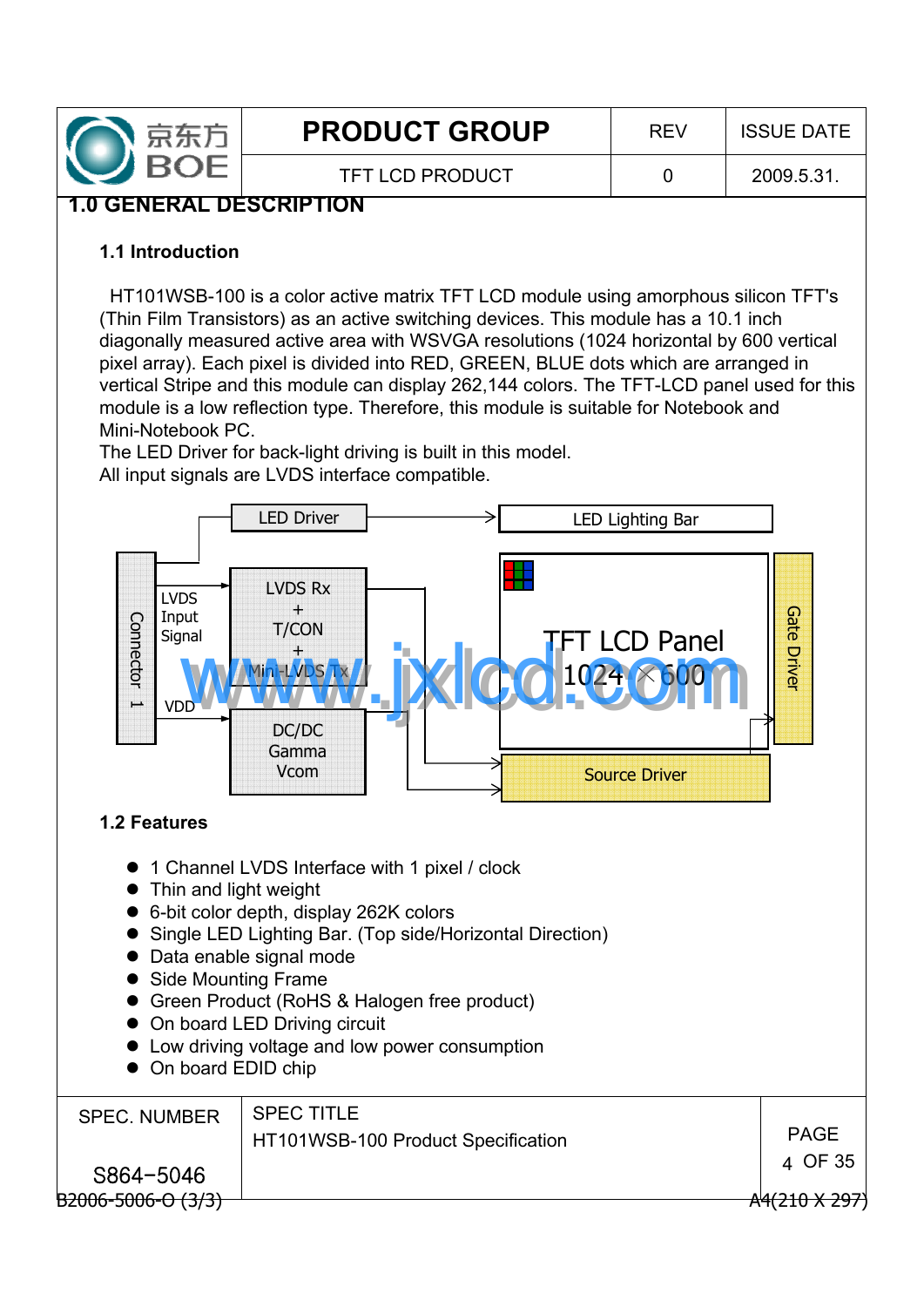

## **1.3 Application**

S864-5046

• Notebook PC (Wide type)

#### **1.4 General Specification**

The followings are general specifications at the model HT101WSB-100. (listed in Table 1.)

| <b>Parameter</b>                          | <b>Specification</b>                                         |             | <b>Remarks</b> |  |  |  |
|-------------------------------------------|--------------------------------------------------------------|-------------|----------------|--|--|--|
| Active area                               | 222.72(H) $\times$ 125.28(V)                                 | mm          |                |  |  |  |
| Number of pixels                          | 1024 (H) $\times$ 600 (V)                                    | pixels      |                |  |  |  |
| Pixel pitch                               | 0.2175 (H) $\times$ 0.2088 (V)                               | mm          |                |  |  |  |
| Pixel arrangement                         | <b>RGB Vertical stripe</b>                                   |             |                |  |  |  |
| Display colors                            | 262 <sub>k</sub>                                             | colors      |                |  |  |  |
| Display mode                              | Normally White                                               |             |                |  |  |  |
| Dimensional outline                       | 235.5(H)(max.) $\times$ 143.5 (V)(max.) $\times$ 5.2(D)(max) | mm          |                |  |  |  |
| Weight                                    | 190 (max)                                                    | g           |                |  |  |  |
| Surface treatment                         | Glare, 3H                                                    |             |                |  |  |  |
| Back-light                                | Upper edge side, 1-LED Lighting Bar type                     |             | Note 1         |  |  |  |
| Power consumption                         | $P_{D}$ : 0.5                                                | W           |                |  |  |  |
|                                           | $P_{BL}$ : 1.9                                               | W           |                |  |  |  |
|                                           | $P_{total}$ : 2.7 (max)                                      | W           |                |  |  |  |
| Notes: 1. LED Lighting Bar (27*LED Array) |                                                              |             |                |  |  |  |
| <b>SPEC. NUMBER</b>                       | <b>SPEC TITLE</b><br>HT101WSB-100 Product Specification      | <b>PAGE</b> |                |  |  |  |

#### <Table 1. General Specifications>

 $\overline{B2006}$ -5006-O (3/3)  $\overline{A4(210 \times 297)}$ 

OF 35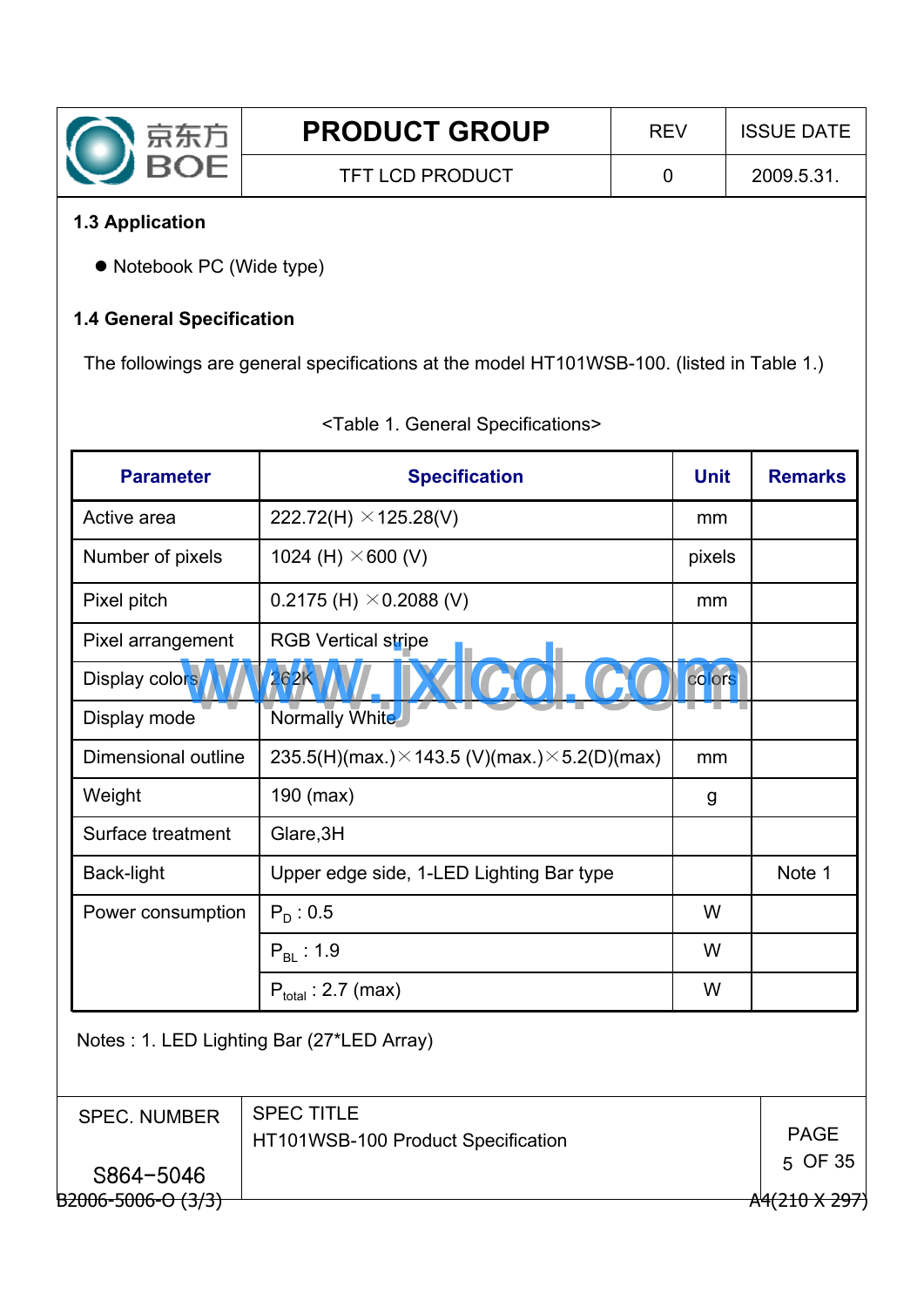

TFT LCD PRODUCT 0 2009.5.31.

## **2.0 ABSOLUTE MAXIMUM RATINGS**

The followings are maximum values which, if exceed, may cause faulty operation or damage to the unit. The operational and non-operational maximum voltage and current values are listed in Table 2.

|                              | <table 2.="" absolute="" maximum="" ratings=""></table> | Ta= $25+/-2$ °C |               |               |                |
|------------------------------|---------------------------------------------------------|-----------------|---------------|---------------|----------------|
| <b>Parameter</b>             | <b>Symbol</b>                                           | Min.            | Max.          | <b>Unit</b>   | <b>Remarks</b> |
| <b>Power Supply Voltage</b>  | $V_{DD}$                                                | $-0.3$          | 4.0           | V             | Note 1         |
| Logic Supply Voltage         | $V_{IN}$                                                | $V_{ss}$ -0.3   | $V_{DD}$ +0.3 | V             |                |
| <b>Operating Temperature</b> | OP                                                      | O               | $+50$         | $\mathcal{C}$ | Note 2         |
| Storage Temperature          | <b>ST</b>                                               | $-20$           | $+60$         | $\mathcal{C}$ |                |

- Notes : 1. Permanent damage to the device may occur if maximum values are exceeded functional operation should be restricted to the condition described under normal operating conditions.
	- 2. Temperature and relative humidity range are shown in the figure below. 95 % RH Max. (40  $^{\circ}$ C  $\geq$  Ta)  $\blacksquare$ Maximum wet - bulb temperature at 39 °C or less. (Ta > 40 °C) No condensation. erating conditions.<br>
	The rature and relative humidity range are shown in the figure below.<br>
	Ximum wet - bulb temperature at 39 °C or less. (Ta > 40 °C) No co

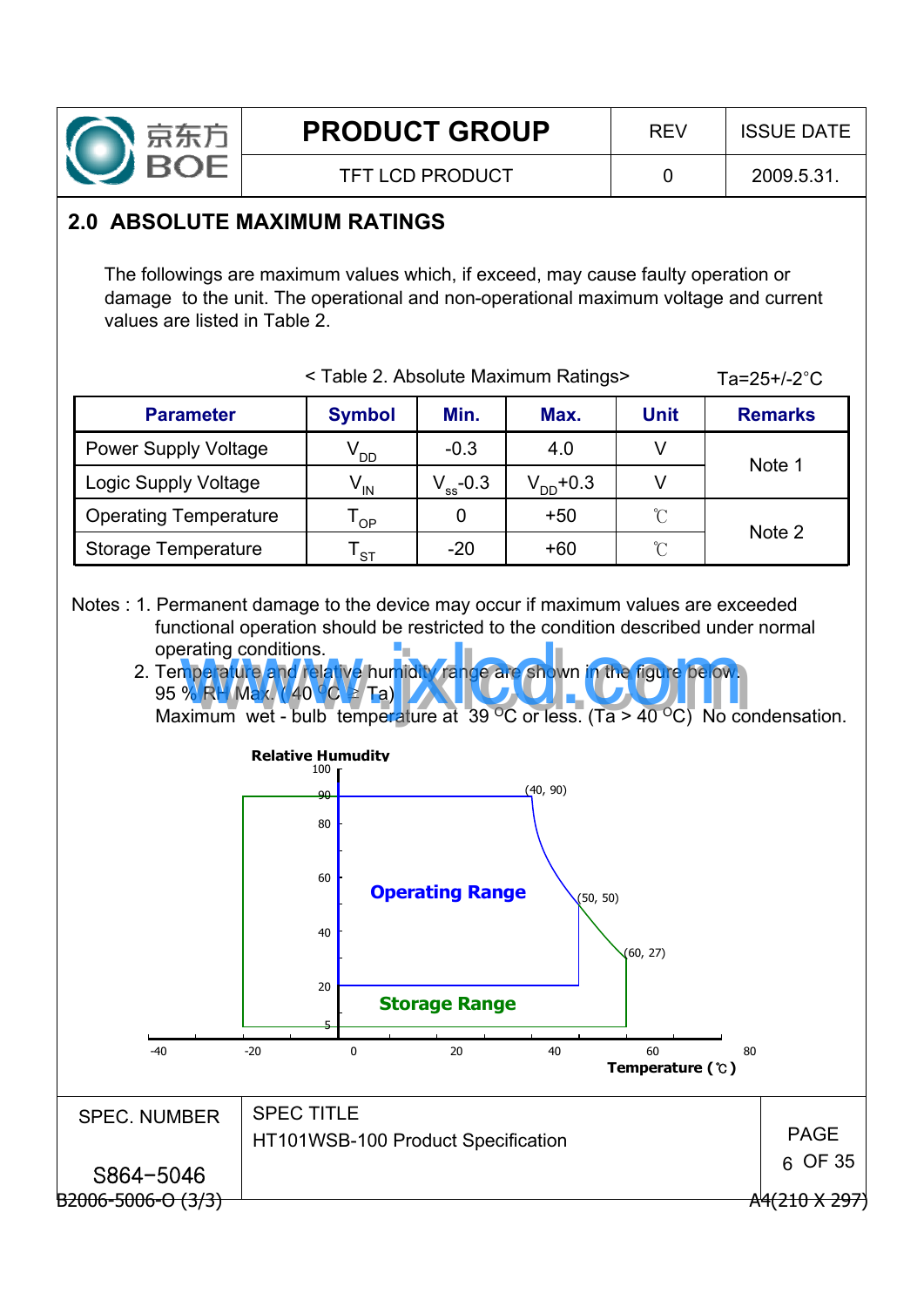

**PRODUCT GROUP**  $\vert$  REV  $\vert$  ISSUE DATE

 $Ta=25+/-2°C$ 

# **3.0 ELECTRICAL SPECIFICATIONS**

## **3.1 Electrical Specifications**

| <b>Parameter</b>                                 |                    | Min. | Typ. | Max. | <b>Unit</b>  | <b>Remarks</b>       |
|--------------------------------------------------|--------------------|------|------|------|--------------|----------------------|
| <b>Power Supply Voltage</b>                      | $V_{DD}$           | 3.0  | 3.3  | 3.6  | $\vee$       | Note 1               |
| Permissible Input Ripple<br>Voltage              | $V_{RF}$           |      |      | 100  | mV           | At $V_{DD} = 3.3V$   |
| In-Rush Current                                  | <sup>I</sup> RUSH  |      |      | 460  | mA           | Note 2               |
| <b>Power Supply Current</b>                      | $I_{DD}$           |      | 150  | 200  | mA           | Note 1               |
| Positive-going Input<br><b>Threshold Voltage</b> | $V_{\text{IT+}}$   |      |      | 100  | mV           |                      |
| Negative-going Inpu<br>Threshold Voltage         |                    |      |      |      | $\mathsf{m}$ | $V_{cm}$ = 1.2V typ. |
| Differential Input Voltage                       | $V_{ID}$           | 200  |      | 600  | mV           | Note 2               |
|                                                  | $P_{D}$            |      | 0.5  | 0.66 | W            | Note 1               |
| <b>Power Consumption</b>                         | $P_{BL}$           |      |      | 1.9  | W            | Note 3               |
|                                                  | $P_{\text{total}}$ |      |      | 2.7  | W            |                      |

**<** Table 3. Electrical specifications **>**

Notes : 1. The supply voltage is measured and specified at the interface connector of LCM. The current draw and power consumption specified is for 3.3V at  $25^{\circ}$ .

a) Typ : Window XP pattern

b) Max : Vertical 2 line skip pattern

2. Duration of rush current is about 2ms and rising time of VDD is 520us  $\pm$  20%.

3. Calculated value for reference (VF  $\times$  IF)

| <b>SPEC. NUMBER</b>      | <b>SPEC TITLE</b><br>HT101WSB-100 Product Specification | <b>PAGE</b>          |
|--------------------------|---------------------------------------------------------|----------------------|
| S864-5046                |                                                         | 7 OF 35              |
| $B2006 - 5006 - 0 (3/3)$ |                                                         | $A4(210 \times 297)$ |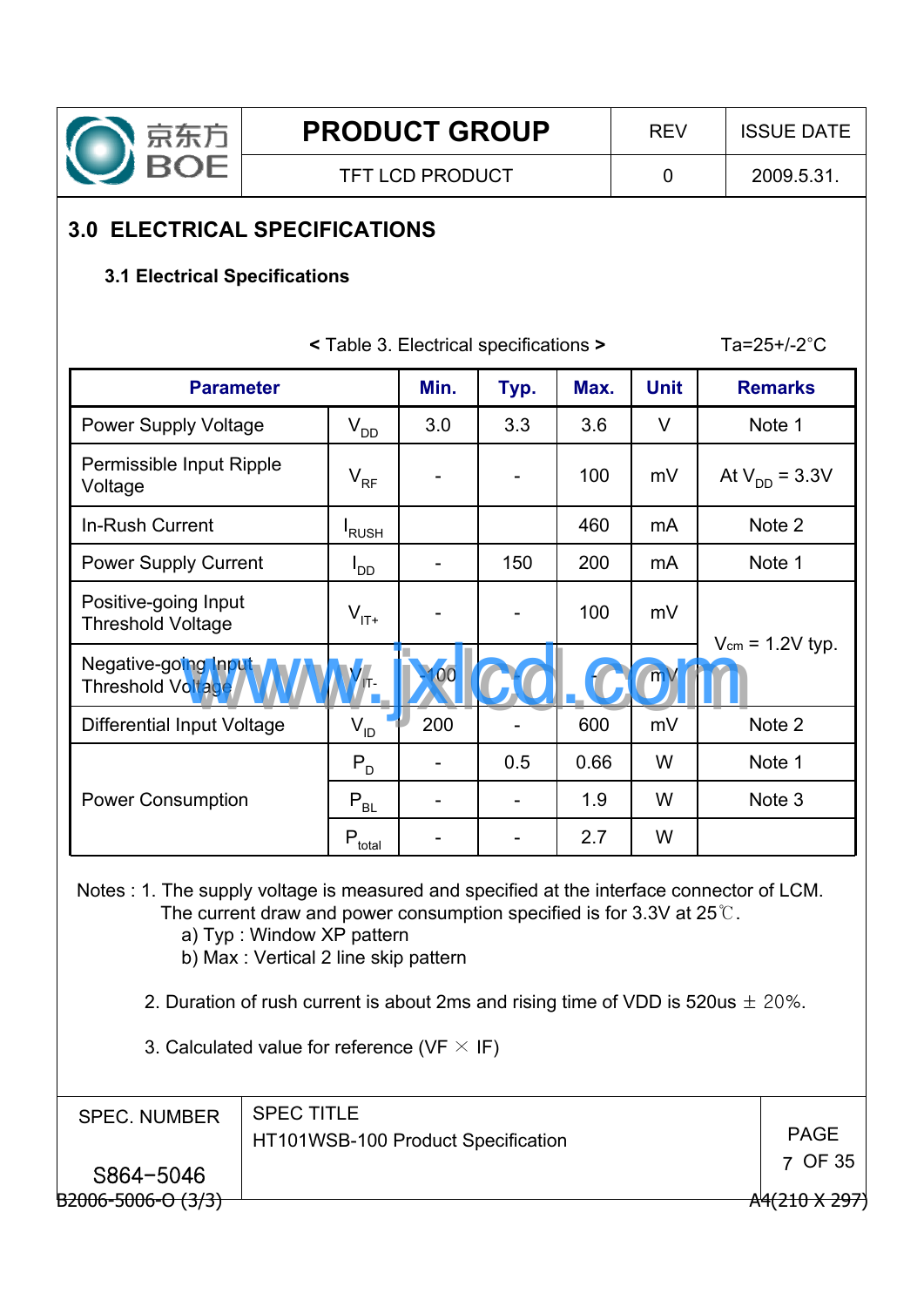

# **3.0 ELECTRICAL SPECIFICATIONS**

## **3.2 Backlight Unit**

|                              |                             | < Table 4. LED Driving guideline specifications > |      |         |             | Ta= $25+/-2$ °C |
|------------------------------|-----------------------------|---------------------------------------------------|------|---------|-------------|-----------------|
| <b>Parameter</b>             |                             | Min.                                              | Typ. | Max.    | <b>Unit</b> | <b>Remarks</b>  |
| <b>LED Forward Voltage</b>   | $V_F$                       | 3.0                                               | 3.2  | 3.4     | $\vee$      |                 |
| <b>LED Forward Current</b>   | $I_F$                       |                                                   | 20   |         | mA          |                 |
| <b>LED Power Consumption</b> | $P_{LED}$                   |                                                   |      | 1.9     | W           | Note 1          |
| <b>LED Life-Time</b>         | N/A                         | 10,000                                            |      |         | Hour        | $IF = 20mA$     |
| <b>PWM Control Frequency</b> | $\mathsf{F}_{\mathsf{PWM}}$ | 200                                               |      | 1000    | Hz          | $V_{cm} = 1.2V$ |
| Duty Ratio                   |                             |                                                   |      | $00 \,$ |             |                 |

Notes : 1. Calculator Value for reference IF  $\times$  VF = P

2. The LED Life-time define as the estimated time to 50% degradation of initial luminous.

| <b>SPEC. NUMBER</b>      | <b>SPEC TITLE</b>                  |               |
|--------------------------|------------------------------------|---------------|
|                          | HT101WSB-100 Product Specification | <b>PAGE</b>   |
| S864-5046                |                                    | 8 OF 35       |
|                          |                                    |               |
| $B2006 - 5006 - 0 (3/3)$ |                                    | A4(210 X 297) |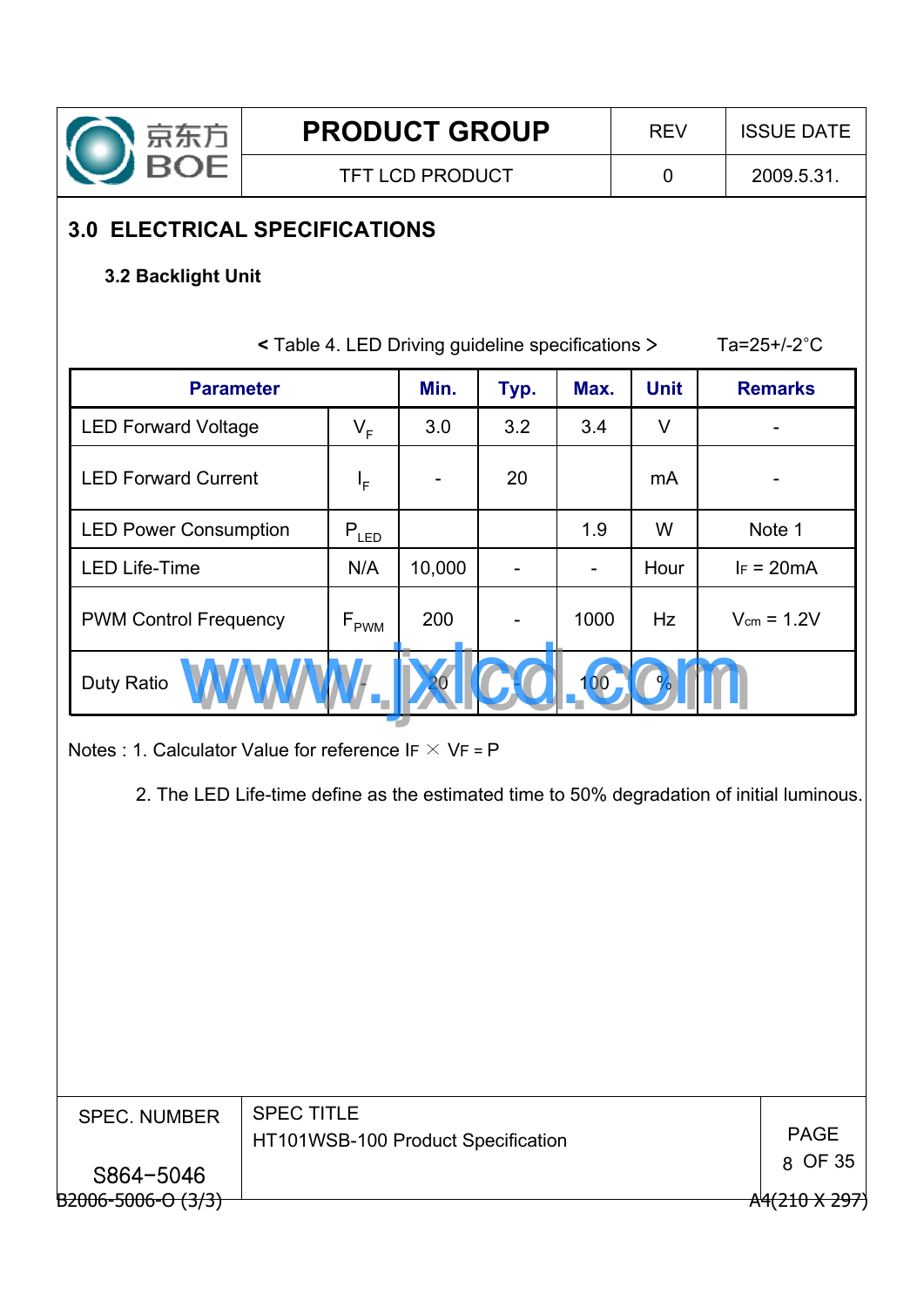

# **4.0 OPTICAL SPECIFICATION**

## **4.1 Overview**

The test of Optical specifications shall be measured in a dark room (ambient luminance  $\leq 1$ ) lux and temperature =  $25\pm2\degree$ ) with the equipment of Luminance meter system (Goniometer system and TOPCON BM-5) and test unit shall be located at an approximate distance 50cm from the LCD surface at a viewing angle of  $\Theta$  and  $\Phi$  equal to 0°. We refer to  $\Theta \emptyset$ =0  $(= \theta 3)$  as the 3 o'clock direction (the "right"),  $\theta \emptyset = 90$  (=  $\theta$ 12) as the 12 o'clock direction ("upward"),  $\Theta \emptyset$ =180 (=  $\Theta$ 9) as the 9 o'clock direction ("left") and  $\Theta$ Ø=270(=  $\Theta$ 6) as the 6 o'clock direction ("bottom"). While scanning  $\Theta$  and/or Ø, the center of the measuring spot on the Display surface shall stay fixed. The backlight should be

operating for 30 minutes prior to measurement. VDD shall be  $3.3 + / -0.3V$  at  $25^{\circ}$ C. Optimum viewing angle direction is 6 'clock.

## **4.2 Optical Specifications**

|                           | <b>Parameter</b>                         |                       | <b>Symbol</b>                              | <b>Condition</b>                         | Min.                     | Typ.                                           | Max.                     | <b>Unit</b>          | <b>Remark</b>     |
|---------------------------|------------------------------------------|-----------------------|--------------------------------------------|------------------------------------------|--------------------------|------------------------------------------------|--------------------------|----------------------|-------------------|
| Viewing Angle<br>range    |                                          | Horizontal<br>ertical | $\Theta$ 3<br>$\Theta_{\rm g}$<br>$\Theta$ | 10                                       |                          | 45<br>45 <sub>2</sub><br>15 <sub>1</sub><br>35 |                          | Deg.<br>Deg.<br>Deg. | Note 1            |
| Luminance Contrast ratio  |                                          |                       | $\bigcap$<br><b>CR</b>                     | $\Theta = 0^{\circ}$                     | 400                      | 500                                            |                          | Deg.                 | Note 2            |
| Luminance of<br>White     |                                          | 5 Points              | $Y_w$                                      | $\Theta = 0^{\circ}$                     | 170                      | 200                                            |                          | cd/m <sup>2</sup>    | Note 3            |
| White                     |                                          | 5 Points              | $\Delta$ Y5                                | $l$ LED = 20 $mA$                        | 80                       |                                                | $\overline{\phantom{a}}$ |                      |                   |
| Luminance<br>uniformity   | 13 Points                                |                       | $\triangle$ Y13                            |                                          | 65                       |                                                |                          |                      | Note 4            |
| <b>White Chromaticity</b> |                                          |                       | $X_w$                                      | $\Theta = 0^{\circ}$                     | 0.283                    | 0.313                                          | 0.343                    |                      | Note 5            |
|                           |                                          |                       | $y_{w}$                                    |                                          | 0.299                    | 0.329                                          | 0.359                    |                      |                   |
|                           | Red                                      |                       | $X_R$                                      |                                          |                          | 0.579                                          |                          |                      |                   |
|                           |                                          |                       | y <sub>R</sub>                             |                                          | $\blacksquare$           | 0.343                                          | ÷,                       |                      |                   |
| Reproduction              |                                          | Green                 | $X_G$                                      | $\Theta = 0^{\circ}$                     | $\overline{\phantom{a}}$ | 0.336                                          | $\overline{a}$           |                      |                   |
| of color                  |                                          |                       | y <sub>G</sub>                             |                                          | $\overline{\phantom{a}}$ | 0.592                                          | $\overline{\phantom{0}}$ |                      |                   |
|                           |                                          | <b>Blue</b>           | $X_{B}$                                    |                                          | $\overline{\phantom{a}}$ | 0.152                                          | $\overline{\phantom{m}}$ |                      |                   |
|                           |                                          |                       | $y_B$                                      |                                          |                          | 0.117                                          |                          |                      |                   |
|                           | Response Time<br>(Rising + Falling)      |                       | $\mathsf{T}_{\mathsf{RT}}$                 | Ta= $25^\circ$ C<br>$\Theta = 0^{\circ}$ |                          | 8                                              | 16                       | ms                   | Note <sub>6</sub> |
| <b>Cross Talk</b>         |                                          |                       | <b>CT</b>                                  | $\Theta = 0^{\circ}$                     |                          |                                                | 2.0                      | $\frac{0}{0}$        | Note 7            |
|                           | <b>SPEC TITLE</b><br><b>SPEC. NUMBER</b> |                       |                                            | HT101WSB-100 Product Specification       |                          |                                                |                          |                      | <b>PAGE</b>       |
| S864-5046                 |                                          |                       |                                            |                                          |                          |                                                |                          |                      | <b>OF 35</b><br>9 |
|                           | B2006-5006-O (3/3)                       |                       |                                            |                                          |                          |                                                |                          | A4(210 X 297)        |                   |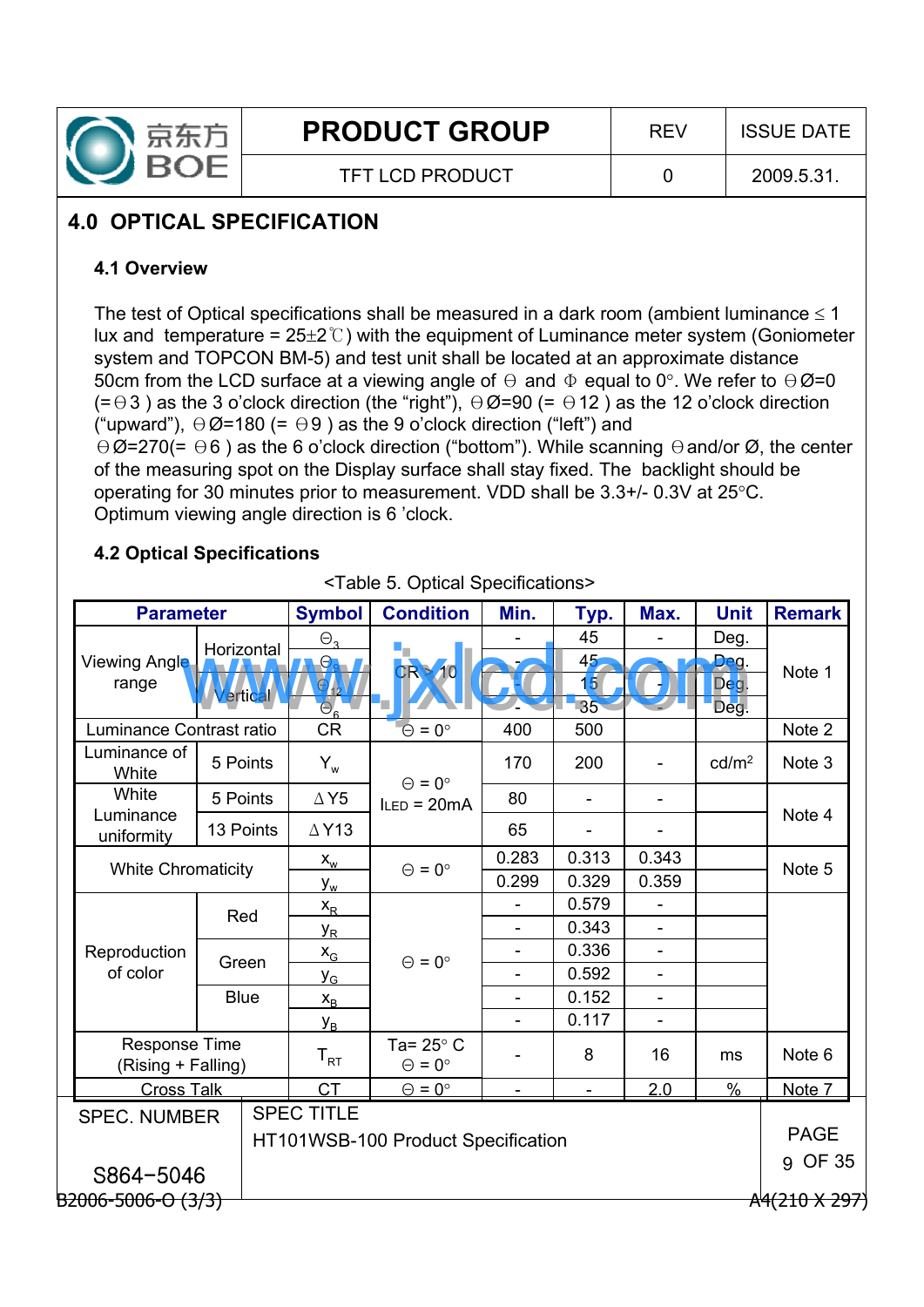

- Notes : 1. Viewing angle is the angle at which the contrast ratio is greater than 10. The viewing angles are determined for the horizontal or 3, 9 o'clock direction and the vertical or 6, 12 o'clock direction with respect to the optical axis which is normal to the LCD surface (see FIGURE 1).
	- 2. Contrast measurements shall be made at viewing angle of  $\Theta$  = 0 and at the center of the LCD surface. Luminance shall be measured with all pixels in the view field set first to white, then to the dark (black) state .

(see FIGURE 1) Luminance Contrast Ratio (CR) is defined mathematically.

- Luminance when displaying a black raster  $CR =$  Luminance when displaying a white raster
- 3. Center Luminance of white is defined as luminance values of 5 point average across the LCD surface. Luminance shall be measured with all pixels in the view field set first to white. This measurement shall be taken at the locations shown in FIGURE 2 for a total of the measurements per display. field set first to white. This measurement shall be taken at the locations show<br>in FIGURE 2 for a total of the measurements pendisplay.<br>4. The White luminance uniformity on LCD surface is then expressed as :  $\Delta Y =$
- Minimum Luminance of 5(or 13) points / Maximum Luminance of 5(or 13) points (see FIGURE 2 and FIGURE 3).
- 5. The color chromaticity coordinates specified in Table 5 shall be calculated from the spectral data measured with all pixels first in red, green, blue and white. Measurements shall be made at the center of the panel.
- 6. The electro-optical response time measurements shall be made as FIGURE 4 by switching the "data" input signal ON and OFF. The times needed for the luminance to change from 10% to 90% is Tr, and 90% to 10% is Td.
- 7. Cross-Talk of one area of the LCD surface by another shall be measured by comparing the luminance (YA) of a 25mm diameter area, with all display pixels set to a gray level, to the luminance (YB) of that same area when any adjacent area is driven dark. (See FIGURE 5).

| <b>SPEC. NUMBER</b>     | <b>SPEC TITLE</b><br>HT101WSB-100 Product Specification | PAGE                     |
|-------------------------|---------------------------------------------------------|--------------------------|
| S864-5046               |                                                         | 10 OF 35                 |
| $B2006 - 5006 - 0(3/3)$ |                                                         | <del>A4(210 X 297)</del> |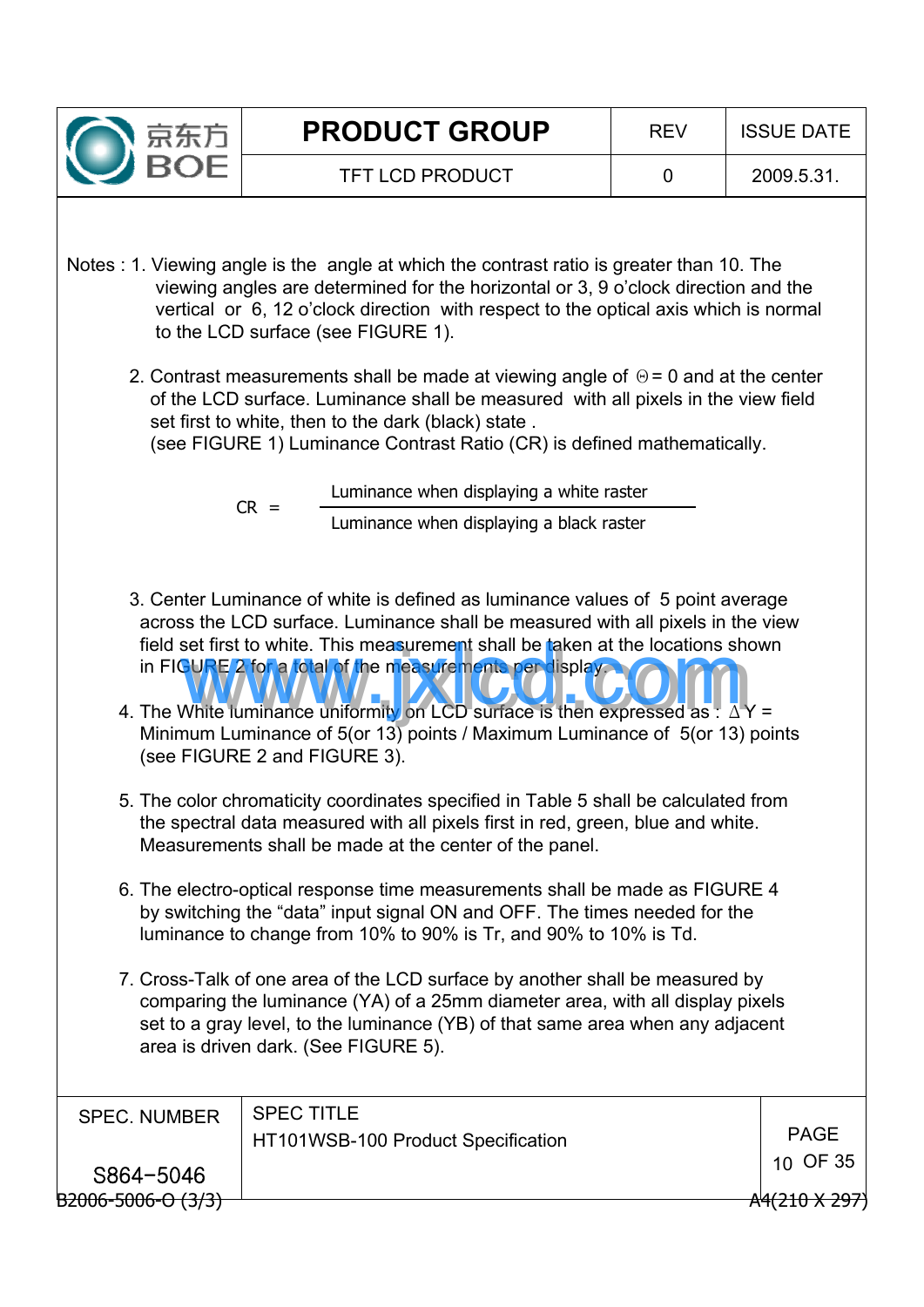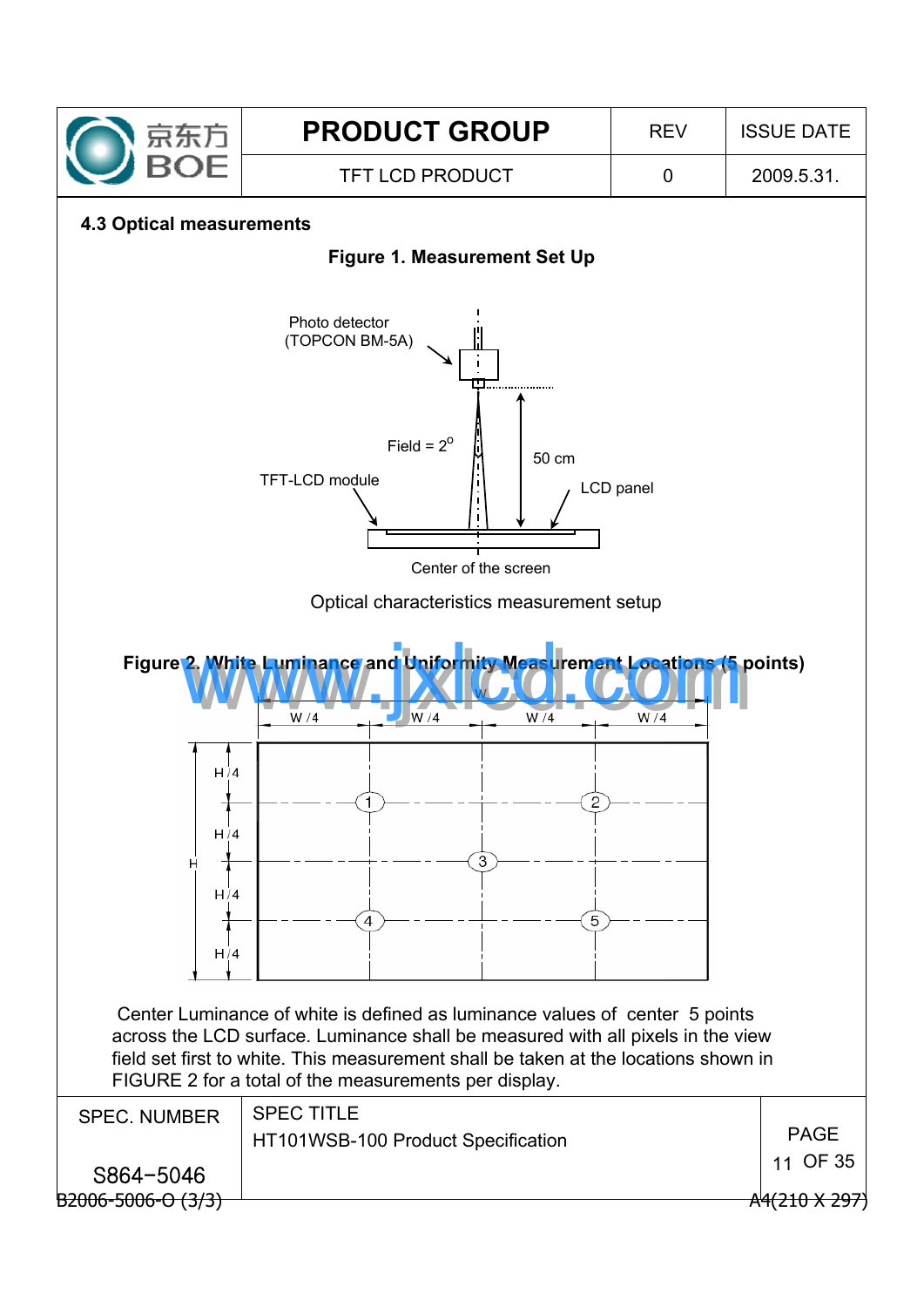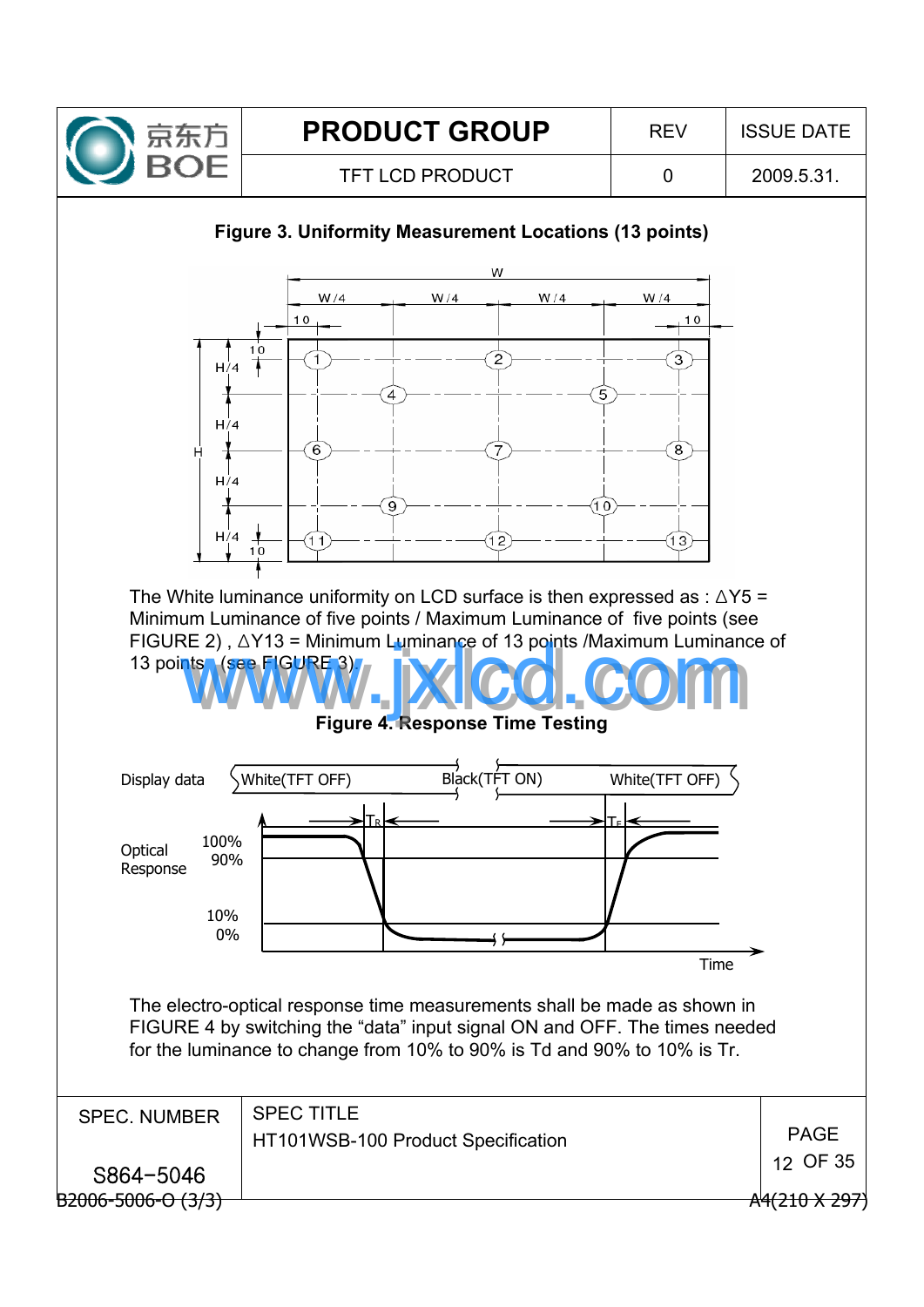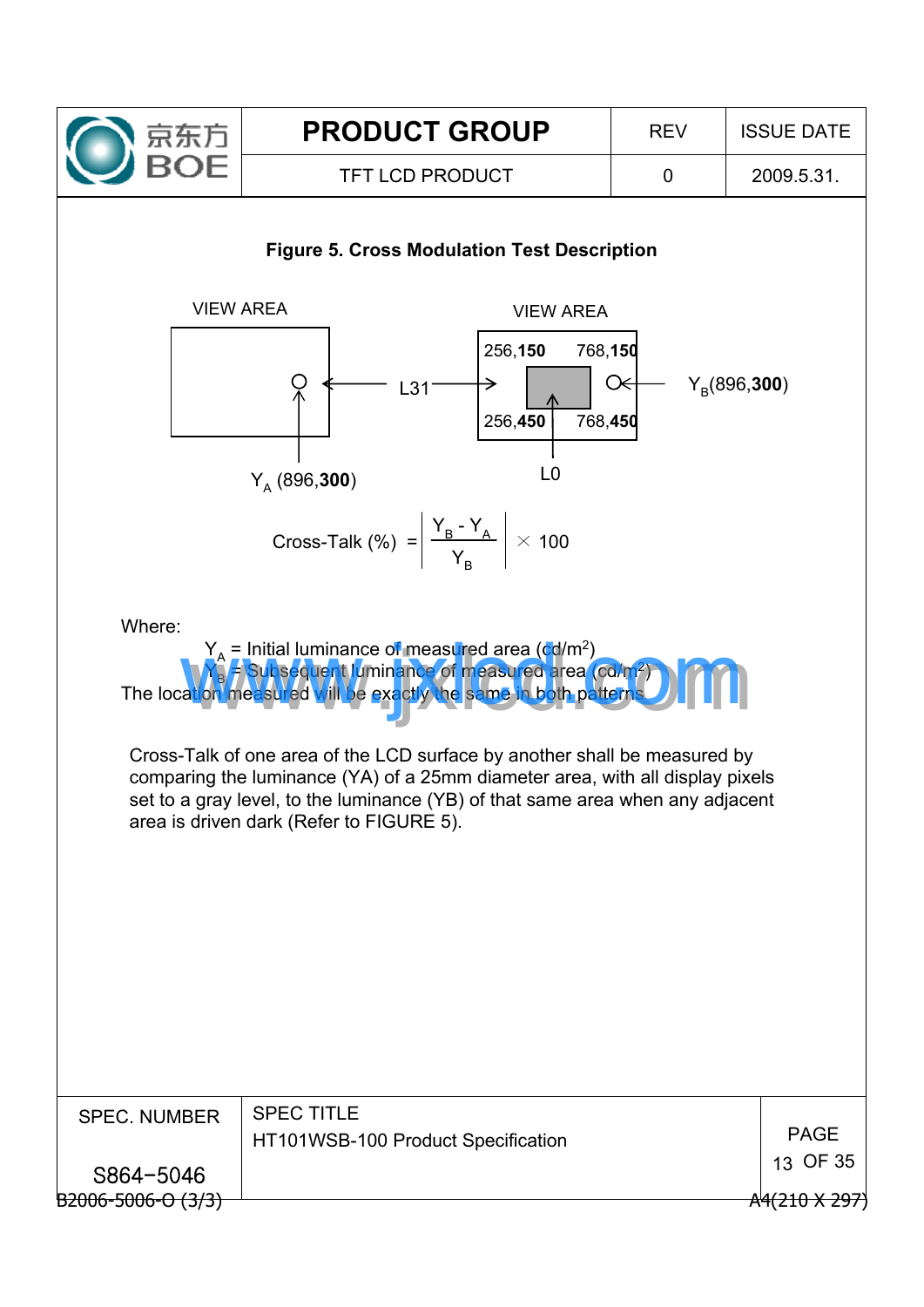

## **5.0 INTERFACE CONNECTION.**

#### **5.1 Electrical Interface Connection**

The electronics interface connector is I-PEX 20455-040E-12 or Compatible or equivalent. The mating connector part number is I-PEX 20455-040T-11 or Compatible. The connector interface pin assignments are listed in Table 6.

| <b>Terminal</b>    | <b>Symbol</b>       | <b>Functions</b>                    |               |
|--------------------|---------------------|-------------------------------------|---------------|
| Pin No.            | Symbol              | Description                         |               |
| 1                  | <b>NC</b>           | No Connection (Reserve)             |               |
| $\overline{2}$     | <b>VDDIN</b>        | Power Supply, 3.3V (typ.)           |               |
| 3                  | <b>VDDIN</b>        | Power Supply, 3.3V (typ.)           |               |
| 4                  | <b>VDC</b>          | VDC 3.3Vpower for EDID              |               |
| 5                  | <b>NC</b>           | NC No Connection (Reserve)          |               |
| 6                  | <b>CLK EDID</b>     | <b>EDID Clock</b>                   |               |
| $\overline{7}$     | Data EDID           | <b>EDID Data</b>                    |               |
| 8                  | RxIN0-              | Transmission Data of 0 Negative -   |               |
| 9                  | RxIN0+              | Transmission Data of 0 Positive +   |               |
| 10                 | <b>GND</b>          | Ground                              |               |
| 11                 | RxIN1               | Transmission Data of 1 Negative -   |               |
| 12                 | R <sub>XIN1</sub> V | Transmission Data of 1 Positive + / |               |
| 13                 | <b>GND</b>          | Ground                              |               |
| 14                 | RxIN2-              | Transmission Data of 2 Negative -   |               |
| 15                 | RxIN2+              | Transmission Data of 2 Positive +   |               |
| 16                 | <b>GND</b>          | Ground                              |               |
| 17                 | RxCLKIN-            | Sampling Clock of Negative -        |               |
| 18                 | RxCLKIN+            | Sampling Clock of Positive +        |               |
| 19                 | <b>GND</b>          | Ground                              |               |
| 20                 | <b>NC</b>           | No Connection                       |               |
| 21                 | <b>NC</b>           | No Connection                       |               |
| 22                 | <b>GND</b>          | Ground                              |               |
| 23                 | <b>NC</b>           | No Connection                       |               |
| 24                 | <b>NC</b>           | No Connection                       |               |
| 25                 | <b>GND</b>          | Ground                              |               |
| 26                 | <b>NC</b>           | No Connection                       |               |
| 27                 | <b>NC</b>           | No Connection                       |               |
| 28                 | <b>GND</b>          | Ground                              |               |
| 29                 | <b>NC</b>           | No Connection                       |               |
| SPEC. NUMBER       | <u>SPECGITLE</u>    | No Connection                       |               |
|                    |                     | HT101WSB-100 Product Specification  | <b>PAGE</b>   |
|                    |                     |                                     | 14 OF 35      |
| S864-5046          |                     |                                     |               |
| B2006-5006-O (3/3) |                     |                                     | A4(210 X 297) |

<Table 6. Pin Assignments for the Interface Connector>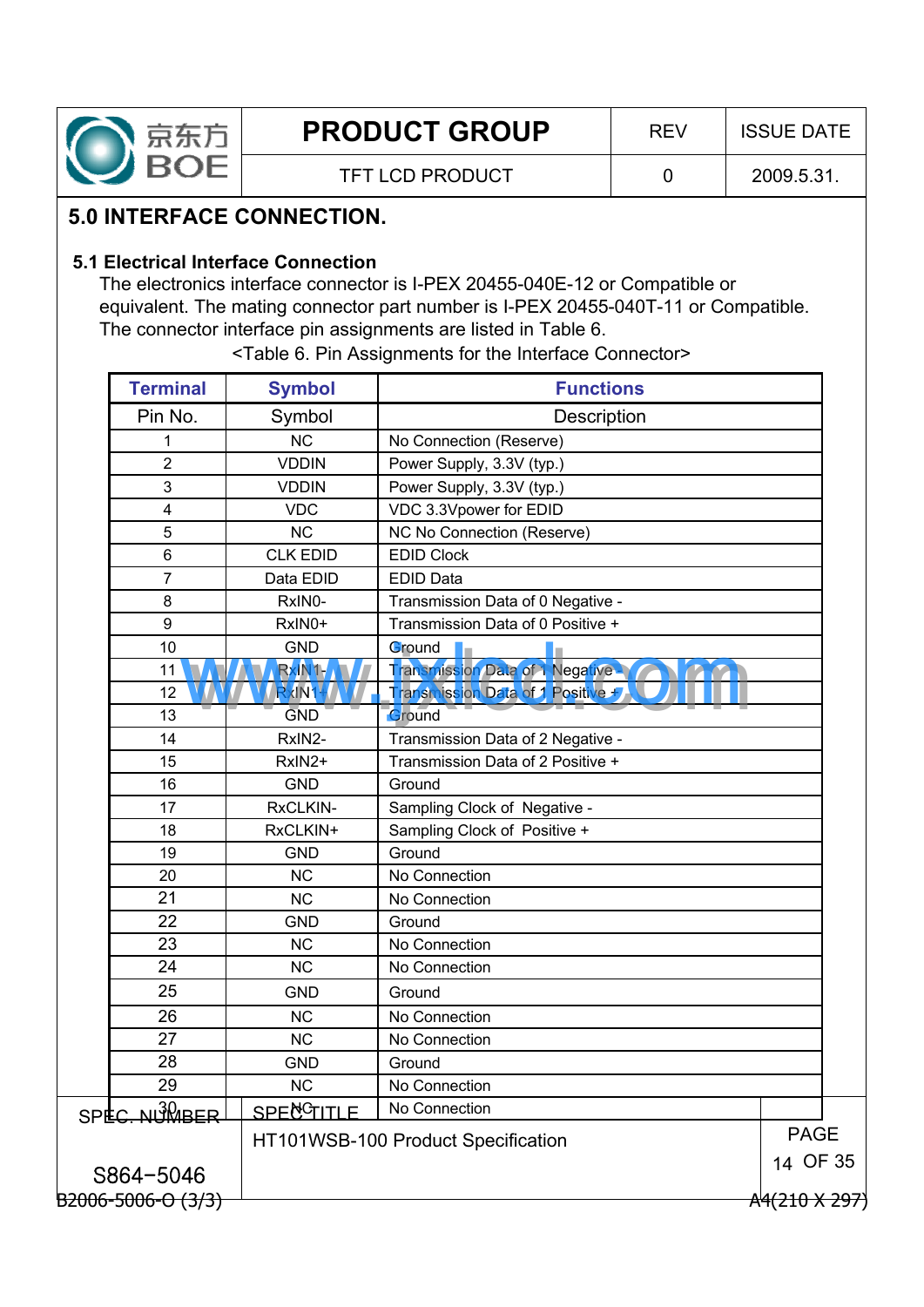

TFT LCD PRODUCT 0 2009.5.31.

| <b>Terminal</b> | <b>Symbol</b>   | <b>Functions</b>            |
|-----------------|-----------------|-----------------------------|
| Pin No.         | Symbol          | Description                 |
| 31              | VLED_GND        | <b>LED Ground</b>           |
| 32              | <b>VLED GND</b> | <b>LED Ground</b>           |
| 33              | VLED_GND        | <b>LED Ground</b>           |
| 34              | <b>NC</b>       | No Connection               |
| 35              | <b>PWM</b>      | System PWM Signal Input     |
| 36              | LED_EN          | LED enable pin(+3.3V Input) |
| 37              | <b>NC</b>       | No Connection (Reserve)     |
| 38              | VLED            | LED Power Supply 12V (typ.) |
| 39              | VLED            | LED Power Supply 12V (typ.) |
| 40              | VLED            | LED Power Supply 12V (typ.) |



| <b>SPEC. NUMBER</b>           | <b>SPEC TITLE</b>                  |               |
|-------------------------------|------------------------------------|---------------|
|                               | HT101WSB-100 Product Specification | <b>PAGE</b>   |
|                               |                                    | 15 OF 35      |
| S864-5046                     |                                    |               |
|                               |                                    |               |
| <del>B2006-5006-O (3/3)</del> |                                    | A4(210 X 297) |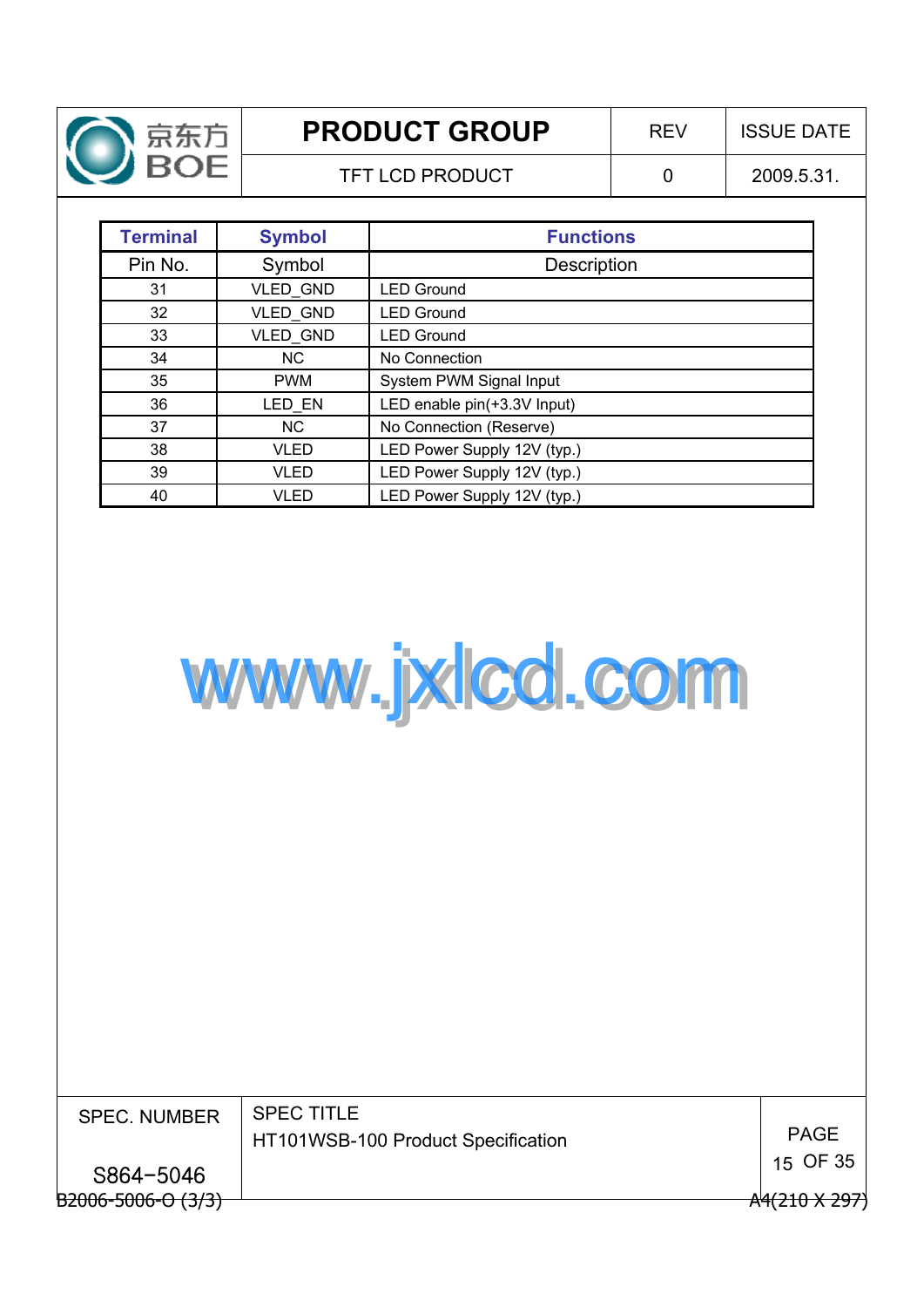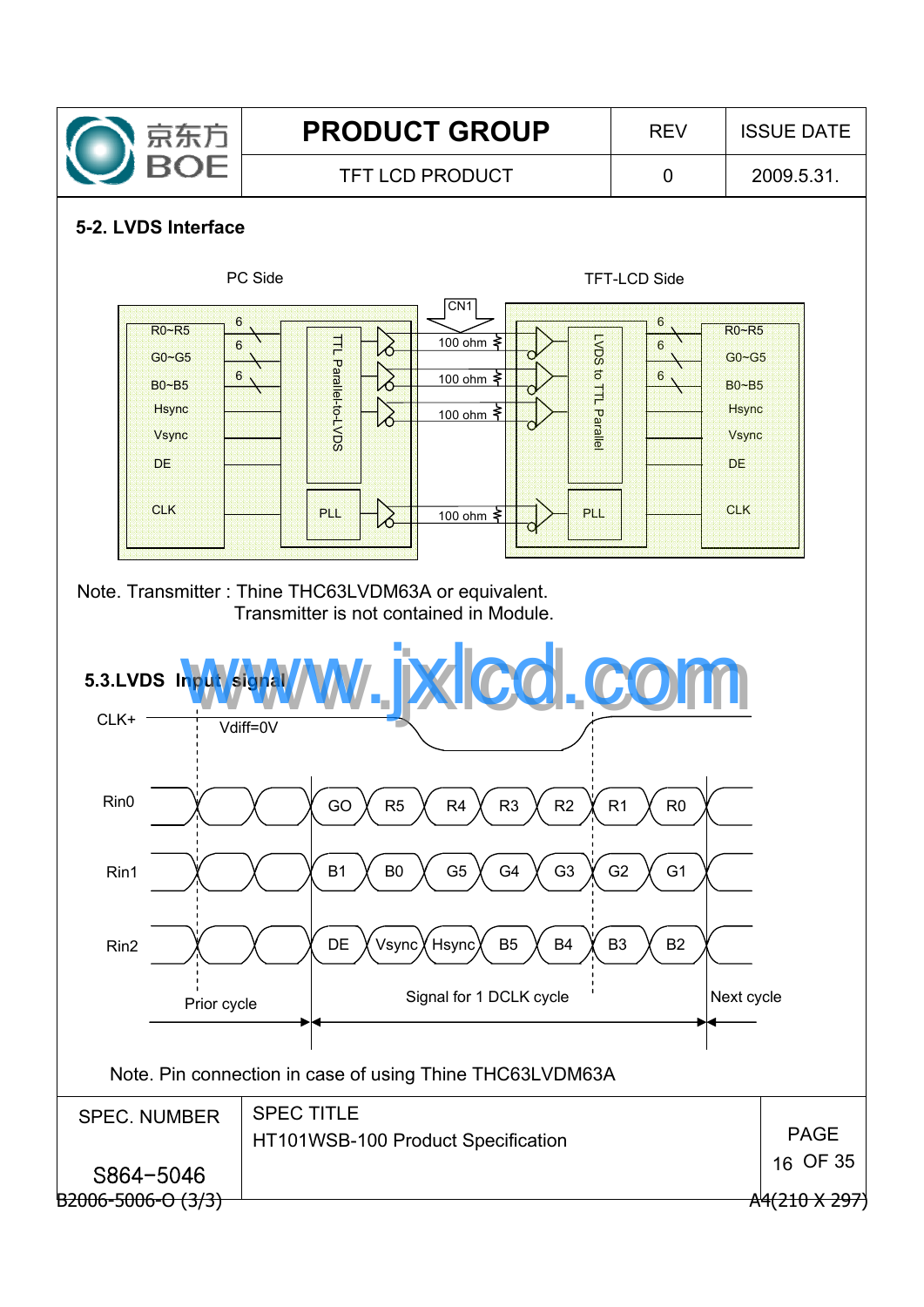

# **5.4 Back-light & LCM Interface Connection**

Interface Connector: MS24022P10 or Equivalent

#### <Table 7. Pin Assignments for the BLU & LCM Connector>

| Pin No.                                        | Symbol    | Description                                             | Pin No. | Symbol           | Description                   |          |
|------------------------------------------------|-----------|---------------------------------------------------------|---------|------------------|-------------------------------|----------|
| 1                                              | Vout      | <b>LED</b> anode connection                             | 6       | LED <sub>2</sub> | <b>LED cathode connection</b> |          |
| $\overline{2}$                                 | Vout      | <b>LED</b> anode connection                             | 7       | LED <sub>3</sub> | LED cathode connection        |          |
| 3                                              | Vout      | LED anode connection                                    | 8       | <b>NC</b>        | No Connection                 |          |
| 4                                              | <b>NC</b> | No Connection                                           | 9       | <b>NC</b>        | No Connection                 |          |
| 5                                              | LED1      | LED cathode connection                                  | 10      | <b>NC</b>        | No Connection                 |          |
|                                                |           |                                                         |         |                  |                               |          |
| <b>SPEC. NUMBER</b>                            |           | <b>SPEC TITLE</b><br>HT101WSB-100 Product Specification |         | <b>PAGE</b>      |                               |          |
| S864-5046                                      |           |                                                         |         |                  |                               | 17 OF 35 |
| <del>B2006-5006-O (3/3)</del><br>A4(210 X 297) |           |                                                         |         |                  |                               |          |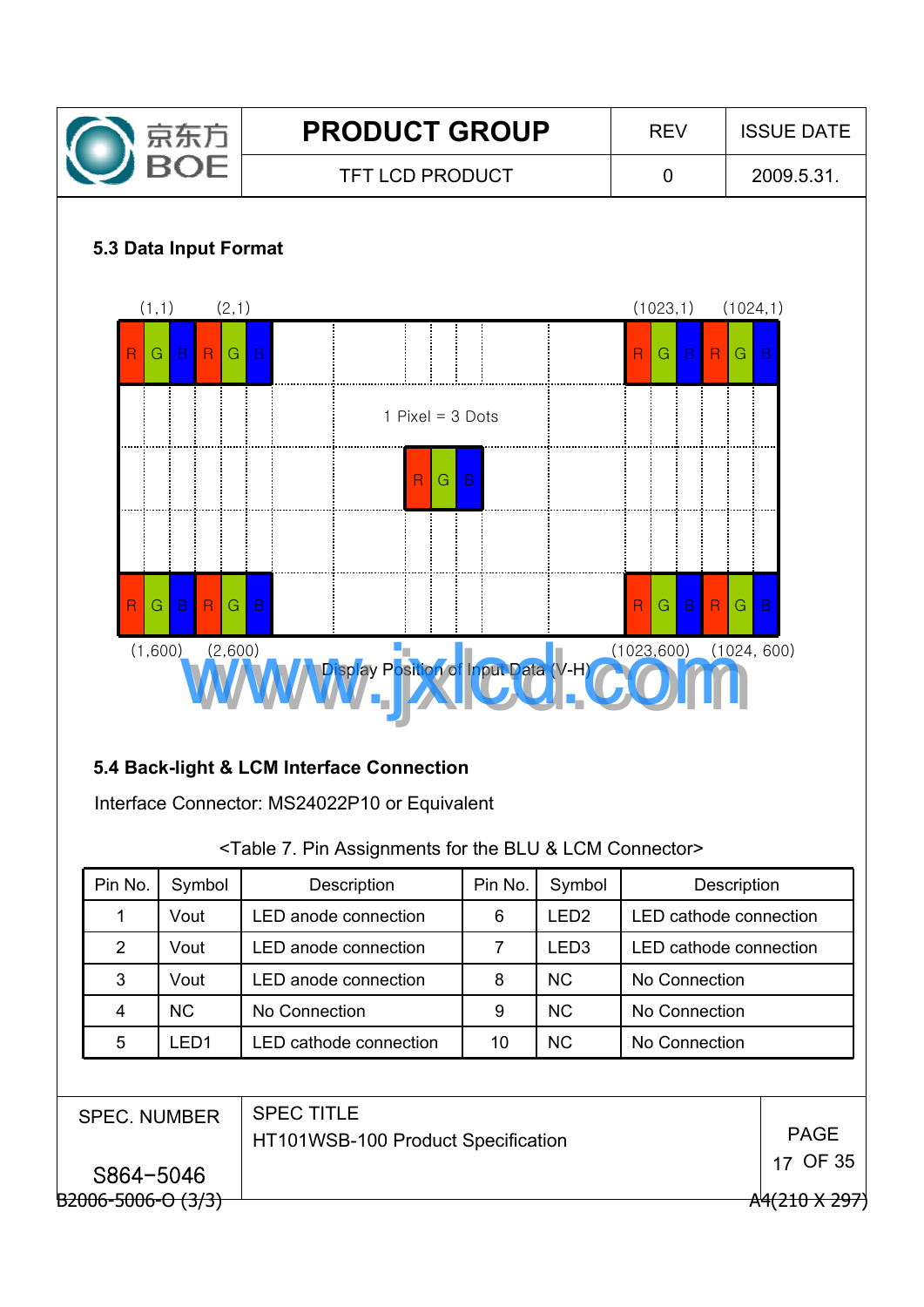

TFT LCD PRODUCT  $\begin{array}{|c|c|c|c|c|c|c|c|c|} \hline \end{array}$  0 2009.5.31.

## **6.0 SIGNAL TIMING SPECIFICATION**

## **6.1 The HT101WSB-100 is operated by the DE only.**

|              | Item                                | Symbols | Min  | Typ  | Max              | Unit       |
|--------------|-------------------------------------|---------|------|------|------------------|------------|
|              | Frequency                           | 1/Tc    |      | 50.4 | 75               | <b>MHz</b> |
| <b>Clock</b> | <b>High Time</b>                    | Tch     |      | 4/7  |                  | Тc         |
|              | Low Time                            | Tcl     |      | 3/7  |                  | Тc         |
|              |                                     |         | 603  | 625  | 650              | lines      |
|              | <b>Frame Period</b>                 | Tv      | 40   | 60   |                  | Hz         |
|              |                                     |         |      | 16.7 | 25 <sub>ms</sub> | ms         |
|              | <b>Vertical Display Period</b>      | Tvd     |      | 600  |                  | lines      |
|              | One line Scanning<br>Period         | Th      | 1303 | 1344 | 1534             | clocks     |
|              | <b>Horizontal Display</b><br>Period | Thd     |      | 1024 |                  | clocks     |

| <b>SPEC. NUMBER</b>     | <b>SPEC TITLE</b><br>HT101WSB-100 Product Specification | <b>PAGE</b>          |
|-------------------------|---------------------------------------------------------|----------------------|
| S864-5046               |                                                         | 18 OF 35             |
| $B2006 - 5006 - 0(3/3)$ |                                                         | $A4(210 \times 297)$ |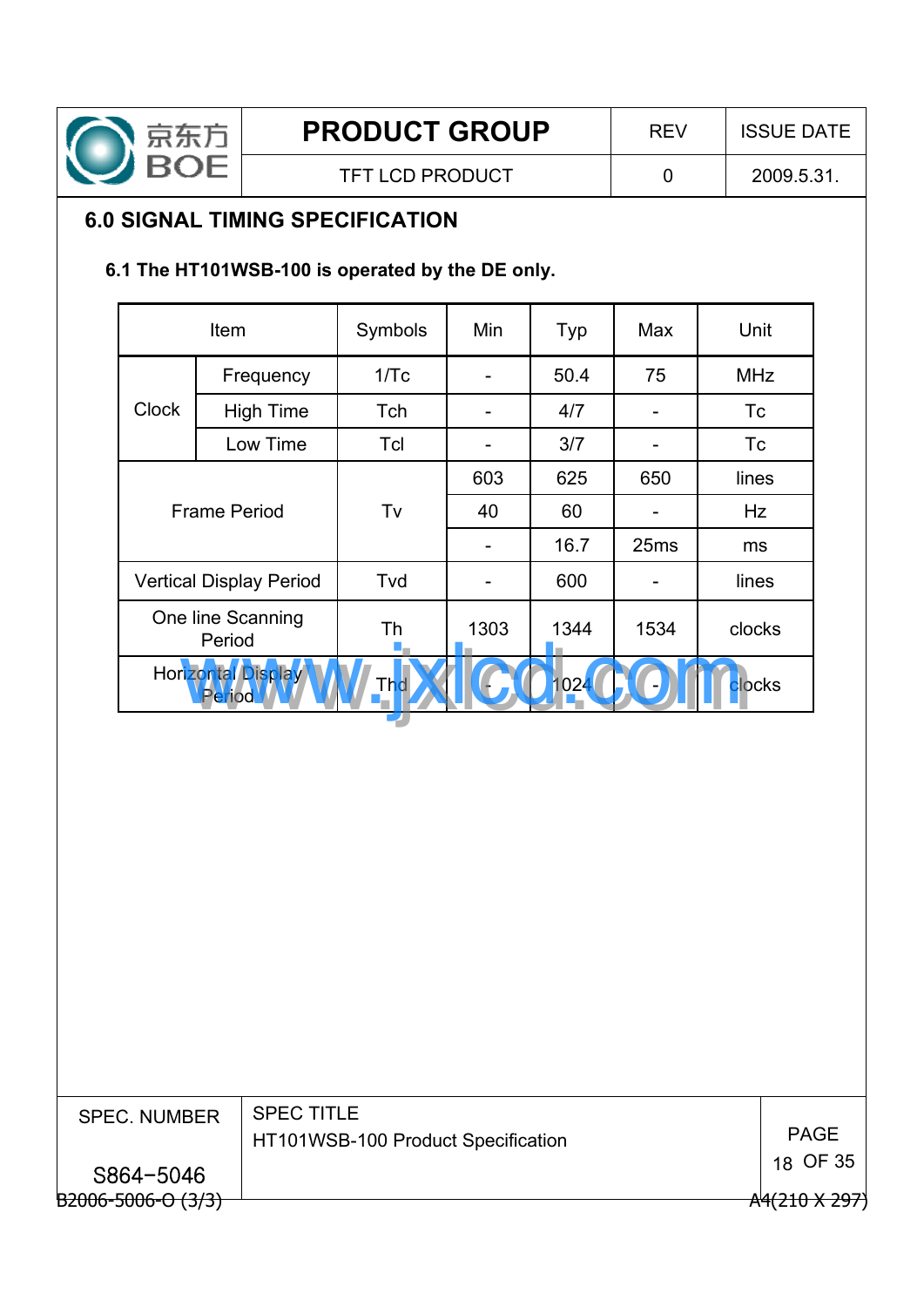

## **6.2 LVDS Rx Interface Timing Parameter**

The specification of the LVDS Rx interface timing parameter is shown in Table 8.

| <b>Item</b>           | <b>Symbol</b>     | Min                    | <b>Typ</b>         | Max                    | Unit | Remark |
|-----------------------|-------------------|------------------------|--------------------|------------------------|------|--------|
| <b>CLKIN</b> Period   | tRCIP             | 11.76                  | 13.26              | 20                     | nsec |        |
| <b>CLK</b> Difference | tCdiff            | $-tRCIP*(3/7)$         | 0                  | +tRCIP* $(3/7)$        | nsec |        |
| Input Data 0          | tRIP1             | $-0.4$                 | 0.0                | $+0.4$                 | nsec |        |
| Input Data 1          | tRIP <sub>0</sub> | tRICP/7-0.4            | tRICP/7            | $tRICP/7+0.4$          | nsec |        |
| Input Data 2          | tRIP <sub>6</sub> | $2 \times$ tRICP/7-0.4 | $2 \times tRICP/7$ | $2 \times tRICP/7+0.4$ | nsec |        |
| Input Data 3          | tRIP5             | $3 \times tRICP/7-0.4$ | $3 \times tRICP/7$ | $3 \times tRICP/7+0.4$ | nsec |        |
| Input Data 4          | tRIP4             | $4 \times$ tRICP/7-0.4 | $4 \times tRICP/7$ | $4 \times tRICP/7+0.4$ | nsec |        |
| Input Data 5          | tRIP3             | $5 \times$ tRICP/7-0.4 | $5 \times tRICP/7$ | $5 \times$ tRICP/7+0.4 | nsec |        |
| Input Data 6          | tRIP2             | $6 \times$ tRICP/7-0.4 | $6 \times$ tRICP/7 | $6 \times$ tRICP/7+0.4 | nsec |        |

<Table 8. LVDS Rx Interface Timing Specification>

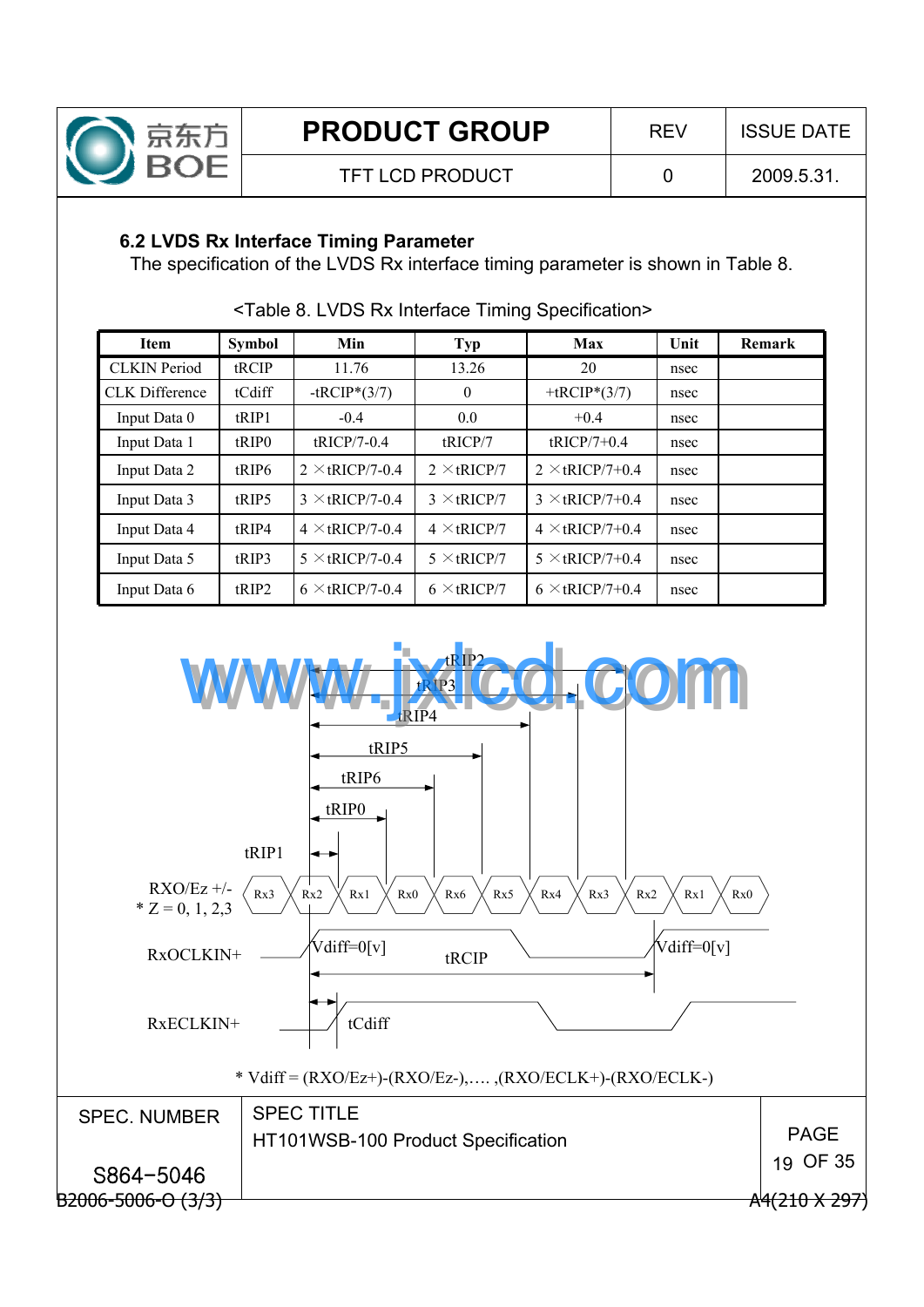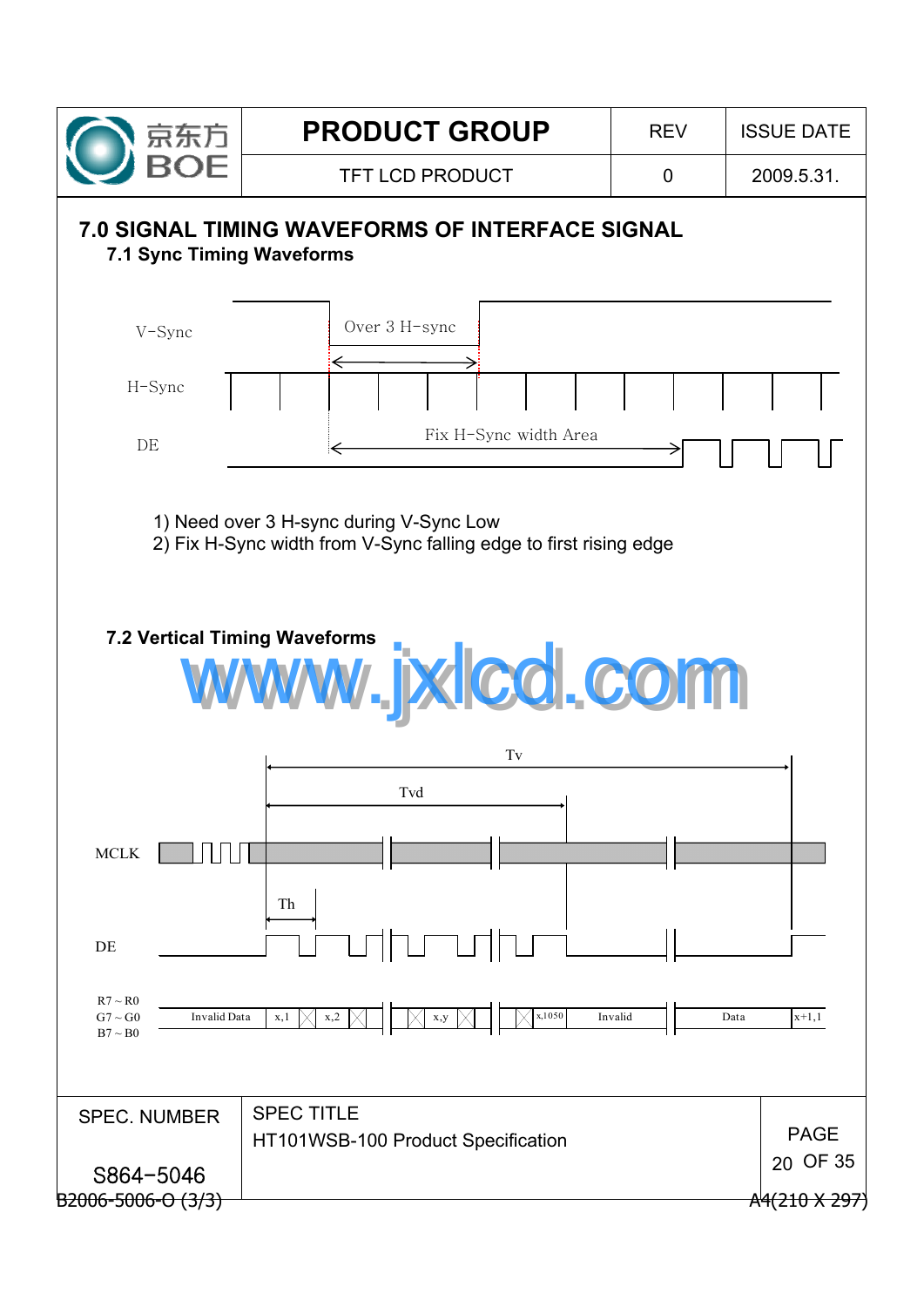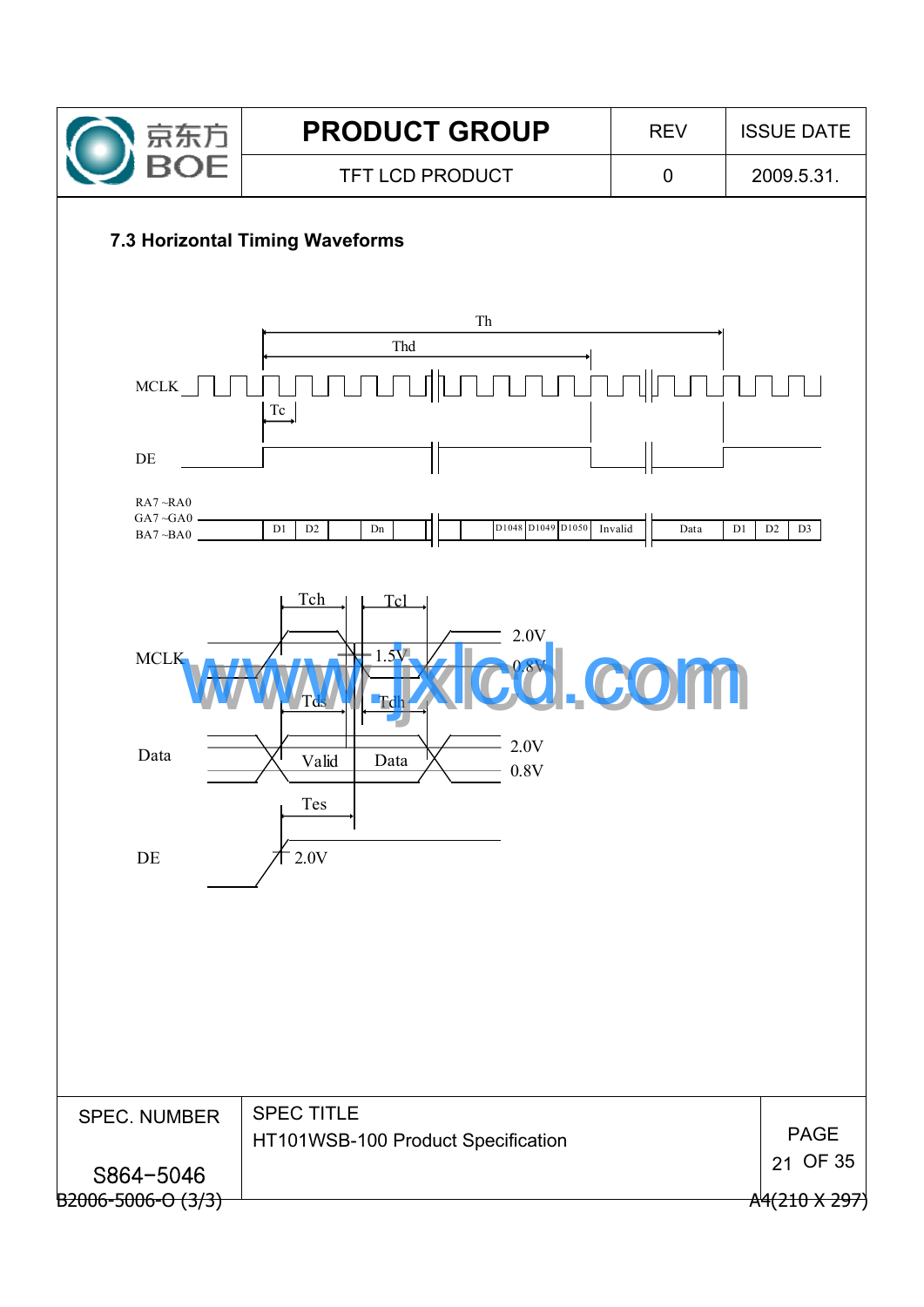

# **8.0 INPUT SIGNALS, BASIC DISPLAY COLORS & GRAY SCALE OF COLORS**

| Color & Gray Scale<br>R7R6R5R4R3R2R1<br>R0G7G6G5G4G3G2G1<br>G0 B7 B6 B5 B4 B3 B2 B1<br>$\mathbf{0}$<br>$\boldsymbol{0}$<br>$\boldsymbol{0}$<br>$\boldsymbol{0}$<br>$\boldsymbol{0}$<br>$\boldsymbol{0}$<br>$\boldsymbol{0}$<br>$\boldsymbol{0}$<br><b>Black</b><br>$\boldsymbol{0}$<br>$\boldsymbol{0}$<br>$\boldsymbol{0}$<br>$\boldsymbol{0}$<br>$\boldsymbol{0}$<br>$\boldsymbol{0}$<br>$\mathbf{0}$<br>$\boldsymbol{0}$<br>$\boldsymbol{0}$<br>$\mathbf{0}$<br>$\bf{0}$<br>$\boldsymbol{0}$<br>$\boldsymbol{0}$<br>$\boldsymbol{0}$<br>$\boldsymbol{0}$<br>$\boldsymbol{0}$<br>Blue<br>$\boldsymbol{0}$<br>$\boldsymbol{0}$<br>$\boldsymbol{0}$<br>$\boldsymbol{0}$<br>$\boldsymbol{0}$<br>$\boldsymbol{0}$<br>$\boldsymbol{0}$<br>$\boldsymbol{0}$<br>$\boldsymbol{0}$<br>$\theta$<br>$\boldsymbol{0}$<br>$\boldsymbol{0}$<br>$\boldsymbol{0}$<br>$\mathbf{0}$<br>$\boldsymbol{0}$<br>1<br>1<br>1<br>1<br>1<br>1<br>1<br>Green<br>$\theta$<br>$\boldsymbol{0}$<br>$\boldsymbol{0}$<br>$\overline{0}$<br>$\boldsymbol{0}$<br>$\mathbf{1}$<br>$\mathbf{0}$<br>$\boldsymbol{0}$<br>$\boldsymbol{0}$<br>$\boldsymbol{0}$<br>$\boldsymbol{0}$<br>$\theta$<br>$\overline{0}$<br>$\boldsymbol{0}$<br>$\mathbf{0}$<br>1<br>1<br>1<br>1<br>$\mathbf{1}$<br>$\mathbf{0}$<br>1<br>$\mathbf{1}$<br>$\mathbf{0}$<br>$\boldsymbol{0}$<br>$\boldsymbol{0}$<br>$\boldsymbol{0}$<br>$\boldsymbol{0}$<br>$\boldsymbol{0}$<br>$\boldsymbol{0}$<br>1<br>$\mathbf{1}$<br>$\mathbf{1}$<br>Cyan<br>$\boldsymbol{0}$<br>1<br>1<br>1<br>1<br>1<br>1<br>1<br>1<br>1<br>1<br>1<br><b>Basic Colors</b><br>Red<br>$\boldsymbol{0}$<br>$\boldsymbol{0}$<br>$\boldsymbol{0}$<br>$\boldsymbol{0}$<br>$\boldsymbol{0}$<br>$\boldsymbol{0}$<br>$\boldsymbol{0}$<br>$\boldsymbol{0}$<br>$\mathbf{0}$<br>$\boldsymbol{0}$<br>$\boldsymbol{0}$<br>$\boldsymbol{0}$<br>$\boldsymbol{0}$<br>$\theta$<br>1<br>1<br>1<br>1<br>1<br>-1<br>$\mathbf{0}$<br>1<br>$\mathbf{1}$<br>$\mathbf{1}$<br>$\mathbf{1}$<br>$\mathbf{1}$<br>$\mathbf{0}$<br>$\boldsymbol{0}$<br>$\boldsymbol{0}$<br>$\boldsymbol{0}$<br>$\boldsymbol{0}$<br>$\theta$<br>$\boldsymbol{0}$<br>Magenta<br>1<br>1<br>1<br>$\theta$<br>1<br>1<br>1<br>1<br>1<br>1<br>1<br>Yellow<br>$\mathbf{1}$<br>$\mathbf{1}$<br>$\mathbf{1}$<br>$\mathbf{1}$<br>$\mathbf{1}$<br>$\theta$<br>$\boldsymbol{0}$<br>$\boldsymbol{0}$<br>$\boldsymbol{0}$<br>$\boldsymbol{0}$<br>$\boldsymbol{0}$<br>$\theta$<br>1<br>1<br>1<br>1<br>1<br>1<br>1<br>1<br>1<br>1<br>1<br>White<br>$\mathbf{1}$<br>$\mathbf{1}$<br>$\mathbf{1}$<br>$\mathbf{1}$<br>$\mathbf{1}$<br>1<br>1<br>1<br>1<br>1<br>1<br>1<br>1<br>1<br>1<br>1<br>$\mathbf{1}$<br>1<br>1<br>1<br>1<br>1<br>1<br>$\boldsymbol{0}$<br><b>Black</b><br>$\theta$<br>$\mathbf{0}$<br>$\boldsymbol{0}$<br>$\boldsymbol{0}$<br>$\boldsymbol{0}$<br>$\boldsymbol{0}$<br>$\mathbf{0}$<br>$\boldsymbol{0}$<br>$\boldsymbol{0}$<br>$\boldsymbol{0}$<br>$\boldsymbol{0}$<br>$\boldsymbol{0}$<br>$\boldsymbol{0}$<br>$\mathbf{0}$<br>$\mathbf{0}$<br>$\boldsymbol{0}$<br>$\boldsymbol{0}$<br>$\boldsymbol{0}$<br>$\boldsymbol{0}$<br>$\theta$<br>$\boldsymbol{0}$<br>$\boldsymbol{0}$<br>$\mathbf{0}$<br>$\boldsymbol{0}$<br>$\boldsymbol{0}$<br>$\boldsymbol{0}$<br>$\boldsymbol{0}$<br>$\boldsymbol{0}$<br>$\boldsymbol{0}$<br>$\boldsymbol{0}$<br>$\boldsymbol{0}$<br>$\boldsymbol{0}$<br>$\boldsymbol{0}$<br>$\boldsymbol{0}$<br>$\boldsymbol{0}$<br>$\boldsymbol{0}$<br>$\theta$<br>$\boldsymbol{0}$<br>$\theta$<br>$\boldsymbol{0}$<br>$\mathbf{0}$<br>$\boldsymbol{0}$<br>$\boldsymbol{0}$<br>$\boldsymbol{0}$<br>-1<br>$\triangle$<br>$\mathbf{0}$<br>$\boldsymbol{0}$<br>$\mathbf{0}$<br>$\boldsymbol{0}$<br>$\boldsymbol{0}$<br>$\mathbf{0}$<br>$\mathbf{0}$<br>$\boldsymbol{0}$<br>$\mathbf{0}$<br>$\boldsymbol{0}$<br>$\mathbf{0}$<br>$\boldsymbol{0}$<br>$\mathbf{0}$<br>$\overline{0}$<br>$\theta$<br>$\mathbf{0}$<br>Darker<br>$\overline{0}$<br>$\mathbf{0}$<br>$\overline{1}$<br>$\mathbf{0}$<br>$\mathbf{0}$<br>$\overline{0}$<br>$\mathbf{0}$<br>Gray Scale<br>$\triangle$<br>$\bigtriangledown$<br>of RED<br>$\boldsymbol{0}$<br>$\boldsymbol{0}$<br>$\boldsymbol{0}$<br>$\boldsymbol{0}$<br>$\boldsymbol{0}$<br>$\boldsymbol{0}$<br><b>Brighter</b><br>1<br>$\mathbf{1}$<br>$\boldsymbol{0}$<br>$\boldsymbol{0}$<br>$\boldsymbol{0}$<br>$\boldsymbol{0}$<br>$\boldsymbol{0}$<br>$\boldsymbol{0}$<br>$\boldsymbol{0}$<br>$\boldsymbol{0}$<br>$\boldsymbol{0}$<br>$\boldsymbol{0}$<br>1<br>1<br>1<br>$\boldsymbol{0}$<br>$\boldsymbol{0}$<br>$\boldsymbol{0}$<br>1<br>$\mathbf{1}$<br>$\mathbf{1}$<br>$\mathbf{1}$<br>$\boldsymbol{0}$<br>$\boldsymbol{0}$<br>$\boldsymbol{0}$<br>$\boldsymbol{0}$<br>$\boldsymbol{0}$<br>$\boldsymbol{0}$<br>$\boldsymbol{0}$<br>$\boldsymbol{0}$<br>$\boldsymbol{0}$<br>$\boldsymbol{0}$<br>1<br>1<br>1<br>$\mathbf{0}$<br>$\mathbf{0}$<br>$\boldsymbol{0}$<br>$\bigtriangledown$<br>Red<br>$\boldsymbol{0}$<br>1<br>$\boldsymbol{0}$<br>$\boldsymbol{0}$<br>$\boldsymbol{0}$<br>$\boldsymbol{0}$<br>$\boldsymbol{0}$<br>$\boldsymbol{0}$<br>$\boldsymbol{0}$<br>1<br>1<br>1<br>1<br>1<br>-1<br>$\mathbf{0}$<br>$\boldsymbol{0}$<br>$\mathbf{0}$<br>$\mathbf{0}$<br>$\boldsymbol{0}$<br>$\boldsymbol{0}$<br>$\theta$<br>1<br><b>Black</b><br>$\theta$<br>$\mathbf{0}$<br>$\boldsymbol{0}$<br>$\overline{0}$<br>$\mathbf{0}$<br>$\boldsymbol{0}$<br>$\boldsymbol{0}$<br>$\theta$<br>$\boldsymbol{0}$<br>$\boldsymbol{0}$<br>$\overline{0}$<br>$\mathbf{0}$<br>$\boldsymbol{0}$<br>$\theta$<br>$\theta$<br>$\boldsymbol{0}$<br>$\mathbf{0}$<br>$\mathbf{0}$<br>$\boldsymbol{0}$<br>$\boldsymbol{0}$<br>$\boldsymbol{0}$<br>$\boldsymbol{0}$<br>$\theta$<br>$\boldsymbol{0}$<br>$\bullet$<br>$\boldsymbol{0}$<br>$\theta$<br>$\boldsymbol{0}$<br>$\boldsymbol{0}$<br>$\theta$<br>$\Omega$<br>$\mathbf{0}$<br>$\mathbf{0}$<br>$\overline{0}$<br>$\bf{0}$<br>$\theta$<br>$\overline{0}$<br>Ω<br>$\Omega$<br>$\mathbf{0}$<br>$\mathbf{0}$<br>$\boldsymbol{0}$<br>$\mathbf{0}$<br>$\boldsymbol{0}$<br>$\boldsymbol{0}$<br>Δ<br>$\overline{\mathbf{0}}$<br>$\overline{0}$<br>$\mathbf{0}$<br>$\mathbf{0}$<br>$\mathbf{0}$<br>Ω<br>$\boldsymbol{0}$<br>$\mathbf 0$<br>$\mathbf{0}$<br>$\overline{0}$<br>$\mathbf{0}$<br><b>Darker</b><br>$\bf{0}$<br>$\boldsymbol{0}$<br>$\overline{0}$<br>$\bf{0}$<br>$\boldsymbol{0}$<br>$\theta$<br>Ω<br>$\bf{0}$<br>Gray Scale<br>of GREEN<br>$\bigtriangledown$<br>$\boldsymbol{0}$<br>$\boldsymbol{0}$<br>$\boldsymbol{0}$<br>$\boldsymbol{0}$<br><b>Brighter</b><br>$\boldsymbol{0}$<br>$\boldsymbol{0}$<br>$\boldsymbol{0}$<br>$\bf{0}$<br>$\boldsymbol{0}$<br>$\boldsymbol{0}$<br>$\mathbf{1}$<br>$\mathbf{0}$<br>$\boldsymbol{0}$<br>$\boldsymbol{0}$<br>$\boldsymbol{0}$<br>$\boldsymbol{0}$<br>$\mathbf{0}$<br>1<br>1<br>1<br>1<br>1<br>$\theta$<br>$\boldsymbol{0}$<br>$\theta$<br>$\boldsymbol{0}$<br>$\mathbf{1}$<br>$\boldsymbol{0}$<br>$\boldsymbol{0}$<br>$\boldsymbol{0}$<br>$\overline{0}$<br>$\boldsymbol{0}$<br>$\boldsymbol{0}$<br>$\boldsymbol{0}$<br>1<br>1<br>1<br>$\boldsymbol{0}$<br>$\mathbf{0}$<br>$\mathbf{0}$<br>$\boldsymbol{0}$<br>$\boldsymbol{0}$<br>$\bigtriangledown$<br>1<br>1<br>1<br>Green<br>$\theta$<br>$\boldsymbol{0}$<br>$\boldsymbol{0}$<br>$\boldsymbol{0}$<br>$\overline{0}$<br>$\boldsymbol{0}$<br>$\mathbf{1}$<br>$\mathbf{1}$<br>$\boldsymbol{0}$<br>$\overline{0}$<br>$\boldsymbol{0}$<br>1<br>1<br>1<br>1<br>-1<br>$\mathbf{0}$<br>$\mathbf{0}$<br>$\boldsymbol{0}$<br>$\boldsymbol{0}$<br>$\boldsymbol{0}$<br>$\theta$<br>1<br><b>Black</b><br>$\mathbf{0}$<br>$\boldsymbol{0}$<br>$\boldsymbol{0}$<br>$\boldsymbol{0}$<br>$\boldsymbol{0}$<br>$\boldsymbol{0}$<br>$\boldsymbol{0}$<br>$\boldsymbol{0}$<br>$\boldsymbol{0}$<br>$\boldsymbol{0}$<br>$\boldsymbol{0}$<br>$\boldsymbol{0}$<br>$\boldsymbol{0}$<br>$\overline{0}$<br>$\boldsymbol{0}$<br>$\boldsymbol{0}$<br>$\mathbf{0}$<br>$\boldsymbol{0}$<br>$\boldsymbol{0}$<br>$\mathbf{0}$<br>$\boldsymbol{0}$<br>$\boldsymbol{0}$<br>$\theta$<br>$\mathbf{0}$<br>$\boldsymbol{0}$<br>$\boldsymbol{0}$<br>$\boldsymbol{0}$<br>$\boldsymbol{0}$<br>$\boldsymbol{0}$<br>$\boldsymbol{0}$<br>$\boldsymbol{0}$<br>$\boldsymbol{0}$<br>$\overline{0}$<br>$\boldsymbol{0}$<br>$\boldsymbol{0}$<br>$\boldsymbol{0}$<br>$\boldsymbol{0}$<br>$\boldsymbol{0}$<br>$\mathbf{0}$<br>$\boldsymbol{0}$<br>$\mathbf{0}$<br>$\boldsymbol{0}$<br>$\boldsymbol{0}$<br>$\boldsymbol{0}$<br>$\boldsymbol{0}$<br>$\boldsymbol{0}$<br>$\triangle$<br>$\boldsymbol{0}$<br>$\mathbf{0}$<br>$\boldsymbol{0}$<br>$\boldsymbol{0}$<br>$\boldsymbol{0}$<br>$\mathbf{0}$<br>$\boldsymbol{0}$<br>$\boldsymbol{0}$<br>$\boldsymbol{0}$<br>$\boldsymbol{0}$<br>$\boldsymbol{0}$<br>$\boldsymbol{0}$<br>$\boldsymbol{0}$<br>$\mathbf{0}$<br>$\boldsymbol{0}$<br>$\overline{0}$<br>$\mathbf{0}$<br>$\boldsymbol{0}$<br>$\overline{0}$<br>$\theta$<br>Darker<br>$\mathbf{0}$<br>$\mathbf{0}$<br>Gray Scale<br>Δ<br>of BLUE<br>$\bigtriangledown$<br>$\boldsymbol{0}$<br>$\boldsymbol{0}$<br>$\boldsymbol{0}$<br>$\boldsymbol{0}$<br>$\boldsymbol{0}$<br>$\boldsymbol{0}$<br>$\boldsymbol{0}$<br>$\boldsymbol{0}$<br><b>Brighter</b><br>$\boldsymbol{0}$<br>$\boldsymbol{0}$<br>$\boldsymbol{0}$<br>$\boldsymbol{0}$<br>$\boldsymbol{0}$<br>$\boldsymbol{0}$<br>$\boldsymbol{0}$<br>$\boldsymbol{0}$<br>$\boldsymbol{0}$<br>$\mathbf{1}$<br>$\mathbf{1}$<br>$\mathbf{1}$<br>1<br>1<br>1<br>1<br>$\boldsymbol{0}$<br>$\boldsymbol{0}$<br>$\boldsymbol{0}$<br>$\boldsymbol{0}$<br>$\boldsymbol{0}$<br>$\theta$<br>$\boldsymbol{0}$<br>$\boldsymbol{0}$<br>$\boldsymbol{0}$<br>$\boldsymbol{0}$<br>$\boldsymbol{0}$<br>$\boldsymbol{0}$<br>$\boldsymbol{0}$<br>$\boldsymbol{0}$<br>$\boldsymbol{0}$<br>1<br>1<br>1<br>$\mathbf{1}$<br>$\mathbf{0}$<br>1<br>1<br>-1<br>$\bigtriangledown$<br>Blue<br>$\boldsymbol{0}$<br>$\mathbf{0}$<br>$\boldsymbol{0}$<br>$\boldsymbol{0}$<br>$\boldsymbol{0}$<br>$\boldsymbol{0}$<br>$\boldsymbol{0}$<br>$\boldsymbol{0}$<br>$\boldsymbol{0}$<br>$\boldsymbol{0}$<br>$\boldsymbol{0}$<br>$\boldsymbol{0}$<br>$\boldsymbol{0}$<br>$\boldsymbol{0}$<br>$\mathbf{0}$<br>$\boldsymbol{0}$<br>1<br>1<br>1<br>1<br>1<br>1<br>1<br><b>Black</b><br>$\mathbf{0}$<br>$\boldsymbol{0}$<br>$\boldsymbol{0}$<br>$\boldsymbol{0}$<br>$\boldsymbol{0}$<br>$\boldsymbol{0}$<br>$\boldsymbol{0}$<br>$\boldsymbol{0}$<br>$\boldsymbol{0}$<br>$\boldsymbol{0}$<br>$\boldsymbol{0}$<br>$\boldsymbol{0}$<br>$\boldsymbol{0}$<br>$\mathbf{0}$<br>$\theta$<br>$\boldsymbol{0}$<br>$\boldsymbol{0}$<br>$\mathbf{0}$<br>$\boldsymbol{0}$<br>$\mathbf{0}$<br>$\mathbf{0}$<br>$\boldsymbol{0}$<br>$\boldsymbol{0}$<br>$\boldsymbol{0}$<br>$\boldsymbol{0}$<br>$\boldsymbol{0}$<br>$\boldsymbol{0}$<br>$\boldsymbol{0}$<br>$\boldsymbol{0}$<br>$\theta$<br>$\overline{0}$<br>$\boldsymbol{0}$<br>$\boldsymbol{0}$<br>$\boldsymbol{0}$<br>$\boldsymbol{0}$<br>$\mathbf{0}$<br>$\boldsymbol{0}$<br>$\mathbf{0}$<br>$\mathbf{0}$<br>$\boldsymbol{0}$<br>$\boldsymbol{0}$<br>$\boldsymbol{0}$<br>$\boldsymbol{0}$<br>$\boldsymbol{0}$<br>1<br>1<br>Δ<br>$\boldsymbol{0}$<br>$\boldsymbol{0}$<br>$\theta$<br>$\boldsymbol{0}$<br>$\boldsymbol{0}$<br>$\boldsymbol{0}$<br>$\boldsymbol{0}$<br>$\boldsymbol{0}$<br>$\theta$<br>$\boldsymbol{0}$<br>$\boldsymbol{0}$<br>$\boldsymbol{0}$<br>$\theta$<br>$\theta$<br>$\boldsymbol{0}$<br>$\boldsymbol{0}$<br>$\boldsymbol{0}$<br>$\boldsymbol{0}$<br>$\boldsymbol{0}$<br>Darker<br>$\mathbf{1}$<br>$\theta$<br>$\mathbf{1}$<br>Gray Scale<br>Δ<br>of WHITE<br>$\overline{\nabla}$<br><b>Brighter</b><br>$\bf{0}$<br>$\boldsymbol{0}$<br>$\boldsymbol{0}$<br>1<br>1<br>$\mathbf{1}$<br>$\mathbf{1}$<br>1<br>$\mathbf{1}$<br>$\mathbf{1}$<br>$\mathbf{1}$<br>$\vert$ 1<br>$\mathbf{1}$<br>1<br>1<br>$\mathbf{1}$<br>-1<br>$\mathbf{0}$<br>$\mathbf{1}$<br>-1<br>1<br>1<br>$\mathbf{1}$<br>-1<br>$\mathbf{1}$<br>-1<br>1<br>-1<br>$\mathbf{0}$<br>$\mathbf{1}$<br>-1<br>$\mathbf{1}$<br>-1<br>$\bigtriangledown$<br>1<br>1<br>-1<br>-1<br>1<br>White<br>$\mathbf{1}$<br>1<br>$\overline{1}$<br>$\mathbf{1}$<br>$\mathbf{1}$<br>$\overline{1}$<br>$\overline{1}$<br>$\mathbf{1}$<br>$\overline{1}$<br>$\mathbf{1}$<br>$\mathbf{1}$<br>$\mathbf{1}$<br>$\mathbf{1}$<br>$\mathbf{1}$<br>$\mathbf{1}$<br>$\mathbf{1}$<br>$\mathbf{1}$<br>$\mathbf{1}$<br>$\mathbf{1}$<br>1<br>$\overline{1}$<br>-1<br><b>SPEC TITLE</b><br><b>SPEC. NUMBER</b><br><b>PAGE</b><br>HT101WSB-100 Product Specification<br>22 OF 35<br>S864-5046 |  |  |  |  |  |  | <b>RED DATA</b> |  |  |  | <b>GREEN DATA</b> |  |  |  |  | <b>BLUE DATA</b> |  |                  |
|----------------------------------------------------------------------------------------------------------------------------------------------------------------------------------------------------------------------------------------------------------------------------------------------------------------------------------------------------------------------------------------------------------------------------------------------------------------------------------------------------------------------------------------------------------------------------------------------------------------------------------------------------------------------------------------------------------------------------------------------------------------------------------------------------------------------------------------------------------------------------------------------------------------------------------------------------------------------------------------------------------------------------------------------------------------------------------------------------------------------------------------------------------------------------------------------------------------------------------------------------------------------------------------------------------------------------------------------------------------------------------------------------------------------------------------------------------------------------------------------------------------------------------------------------------------------------------------------------------------------------------------------------------------------------------------------------------------------------------------------------------------------------------------------------------------------------------------------------------------------------------------------------------------------------------------------------------------------------------------------------------------------------------------------------------------------------------------------------------------------------------------------------------------------------------------------------------------------------------------------------------------------------------------------------------------------------------------------------------------------------------------------------------------------------------------------------------------------------------------------------------------------------------------------------------------------------------------------------------------------------------------------------------------------------------------------------------------------------------------------------------------------------------------------------------------------------------------------------------------------------------------------------------------------------------------------------------------------------------------------------------------------------------------------------------------------------------------------------------------------------------------------------------------------------------------------------------------------------------------------------------------------------------------------------------------------------------------------------------------------------------------------------------------------------------------------------------------------------------------------------------------------------------------------------------------------------------------------------------------------------------------------------------------------------------------------------------------------------------------------------------------------------------------------------------------------------------------------------------------------------------------------------------------------------------------------------------------------------------------------------------------------------------------------------------------------------------------------------------------------------------------------------------------------------------------------------------------------------------------------------------------------------------------------------------------------------------------------------------------------------------------------------------------------------------------------------------------------------------------------------------------------------------------------------------------------------------------------------------------------------------------------------------------------------------------------------------------------------------------------------------------------------------------------------------------------------------------------------------------------------------------------------------------------------------------------------------------------------------------------------------------------------------------------------------------------------------------------------------------------------------------------------------------------------------------------------------------------------------------------------------------------------------------------------------------------------------------------------------------------------------------------------------------------------------------------------------------------------------------------------------------------------------------------------------------------------------------------------------------------------------------------------------------------------------------------------------------------------------------------------------------------------------------------------------------------------------------------------------------------------------------------------------------------------------------------------------------------------------------------------------------------------------------------------------------------------------------------------------------------------------------------------------------------------------------------------------------------------------------------------------------------------------------------------------------------------------------------------------------------------------------------------------------------------------------------------------------------------------------------------------------------------------------------------------------------------------------------------------------------------------------------------------------------------------------------------------------------------------------------------------------------------------------------------------------------------------------------------------------------------------------------------------------------------------------------------------------------------------------------------------------------------------------------------------------------------------------------------------------------------------------------------------------------------------------------------------------------------------------------------------------------------------------------------------------------------------------------------------------------------------------------------------------------------------------------------------------------------------------------------------------------------------------------------------------------------------------------------------------------------------------------------------------------------------------------------------------------------------------------------------------------------------------------------------------------------------------------------------------------------------------------------------------------------------------------------------------------------------------------------------------------------------------------------------------------------------------------------------------------------------------------------------------------------------------------------------------------------------------------------------------------------------------------------------------------------------------------------------------------------------------------------------------------------------------------------------------------------------------------------------------------------------------------------------------------------------------------------------------------------------------------------------------------------------------------------------------------------------------------------------------------------------------------------------------------------------------------------------------------------------------------------------------------------------------------------------------------------------------------------------------------------------------------------------------------------------------------------------------------------------------------------------------------------------------------------------------------------------------------------------------------------------------------------------------------------------------------------------------------------------------------------------------------------------------------------------------------------------------------------------------------------------------------------------------------------------------------------------------------------------------------------------------------------------------------------------------------------------------------------------------------------------------------------------------------------------------------------------------------------------------------------------------------------------------------------------------------------------------------------------------------------------------------------------------------------------------------------------------------------------------------------------------------------------------------------------------------------------------------------------------------------------------------------------------------------------------------------------------------------------------------------------------------------------------------------------------------------------------------------------------------------------------------------------------------------------------------------------------------------------------------------------------------------------------------------------------------------------------------------------------------------------------------------------------------------------------------------------------------------------------------------------------------------------------------------------------------------------------------------------------------------------------------------------------------------------------------------------------------------------------------------------------------------------------------------------------------------------------------------------------------------------------------------------------------------------------------------------------------------------------------------------------------------------------------------------------------------------------------------------------------------------------------------------------------------------------------------------------------------------------------------------------------------------------------------------------------------------------------------------------------------------------------------------------------------------------------------------------------------------------------------------------------------------------------------------------------------------------------------------------------------------------------------------------------------------------------------------------------------------------------------------------------------------------------------------------------------------------------------------------------------------------------------------------------------------------------------------------------------------------------------------------------------------------------------------------------|--|--|--|--|--|--|-----------------|--|--|--|-------------------|--|--|--|--|------------------|--|------------------|
|                                                                                                                                                                                                                                                                                                                                                                                                                                                                                                                                                                                                                                                                                                                                                                                                                                                                                                                                                                                                                                                                                                                                                                                                                                                                                                                                                                                                                                                                                                                                                                                                                                                                                                                                                                                                                                                                                                                                                                                                                                                                                                                                                                                                                                                                                                                                                                                                                                                                                                                                                                                                                                                                                                                                                                                                                                                                                                                                                                                                                                                                                                                                                                                                                                                                                                                                                                                                                                                                                                                                                                                                                                                                                                                                                                                                                                                                                                                                                                                                                                                                                                                                                                                                                                                                                                                                                                                                                                                                                                                                                                                                                                                                                                                                                                                                                                                                                                                                                                                                                                                                                                                                                                                                                                                                                                                                                                                                                                                                                                                                                                                                                                                                                                                                                                                                                                                                                                                                                                                                                                                                                                                                                                                                                                                                                                                                                                                                                                                                                                                                                                                                                                                                                                                                                                                                                                                                                                                                                                                                                                                                                                                                                                                                                                                                                                                                                                                                                                                                                                                                                                                                                                                                                                                                                                                                                                                                                                                                                                                                                                                                                                                                                                                                                                                                                                                                                                                                                                                                                                                                                                                                                                                                                                                                                                                                                                                                                                                                                                                                                                                                                                                                                                                                                                                                                                                                                                                                                                                                                                                                                                                                                                                                                                                                                                                                                                                                                                                                                                                                                                                                                                                                                                                                                                                                                                                                                                                                                                                                                                                                                                                                                                                                                                                                                                                                                                                                                                                                                                                                                                                                                                                                                                                                                                                                                                                                                                                                                                                                                                                                                                                                                                                                                                                                                                                                                                                                                                                                                                                                                                                                                                                                                                                                                                                                                                                                                                                                                                                                      |  |  |  |  |  |  |                 |  |  |  |                   |  |  |  |  |                  |  | B <sub>0</sub>   |
|                                                                                                                                                                                                                                                                                                                                                                                                                                                                                                                                                                                                                                                                                                                                                                                                                                                                                                                                                                                                                                                                                                                                                                                                                                                                                                                                                                                                                                                                                                                                                                                                                                                                                                                                                                                                                                                                                                                                                                                                                                                                                                                                                                                                                                                                                                                                                                                                                                                                                                                                                                                                                                                                                                                                                                                                                                                                                                                                                                                                                                                                                                                                                                                                                                                                                                                                                                                                                                                                                                                                                                                                                                                                                                                                                                                                                                                                                                                                                                                                                                                                                                                                                                                                                                                                                                                                                                                                                                                                                                                                                                                                                                                                                                                                                                                                                                                                                                                                                                                                                                                                                                                                                                                                                                                                                                                                                                                                                                                                                                                                                                                                                                                                                                                                                                                                                                                                                                                                                                                                                                                                                                                                                                                                                                                                                                                                                                                                                                                                                                                                                                                                                                                                                                                                                                                                                                                                                                                                                                                                                                                                                                                                                                                                                                                                                                                                                                                                                                                                                                                                                                                                                                                                                                                                                                                                                                                                                                                                                                                                                                                                                                                                                                                                                                                                                                                                                                                                                                                                                                                                                                                                                                                                                                                                                                                                                                                                                                                                                                                                                                                                                                                                                                                                                                                                                                                                                                                                                                                                                                                                                                                                                                                                                                                                                                                                                                                                                                                                                                                                                                                                                                                                                                                                                                                                                                                                                                                                                                                                                                                                                                                                                                                                                                                                                                                                                                                                                                                                                                                                                                                                                                                                                                                                                                                                                                                                                                                                                                                                                                                                                                                                                                                                                                                                                                                                                                                                                                                                                                                                                                                                                                                                                                                                                                                                                                                                                                                                                                                                      |  |  |  |  |  |  |                 |  |  |  |                   |  |  |  |  |                  |  | $\boldsymbol{0}$ |
|                                                                                                                                                                                                                                                                                                                                                                                                                                                                                                                                                                                                                                                                                                                                                                                                                                                                                                                                                                                                                                                                                                                                                                                                                                                                                                                                                                                                                                                                                                                                                                                                                                                                                                                                                                                                                                                                                                                                                                                                                                                                                                                                                                                                                                                                                                                                                                                                                                                                                                                                                                                                                                                                                                                                                                                                                                                                                                                                                                                                                                                                                                                                                                                                                                                                                                                                                                                                                                                                                                                                                                                                                                                                                                                                                                                                                                                                                                                                                                                                                                                                                                                                                                                                                                                                                                                                                                                                                                                                                                                                                                                                                                                                                                                                                                                                                                                                                                                                                                                                                                                                                                                                                                                                                                                                                                                                                                                                                                                                                                                                                                                                                                                                                                                                                                                                                                                                                                                                                                                                                                                                                                                                                                                                                                                                                                                                                                                                                                                                                                                                                                                                                                                                                                                                                                                                                                                                                                                                                                                                                                                                                                                                                                                                                                                                                                                                                                                                                                                                                                                                                                                                                                                                                                                                                                                                                                                                                                                                                                                                                                                                                                                                                                                                                                                                                                                                                                                                                                                                                                                                                                                                                                                                                                                                                                                                                                                                                                                                                                                                                                                                                                                                                                                                                                                                                                                                                                                                                                                                                                                                                                                                                                                                                                                                                                                                                                                                                                                                                                                                                                                                                                                                                                                                                                                                                                                                                                                                                                                                                                                                                                                                                                                                                                                                                                                                                                                                                                                                                                                                                                                                                                                                                                                                                                                                                                                                                                                                                                                                                                                                                                                                                                                                                                                                                                                                                                                                                                                                                                                                                                                                                                                                                                                                                                                                                                                                                                                                                                                                      |  |  |  |  |  |  |                 |  |  |  |                   |  |  |  |  |                  |  |                  |
|                                                                                                                                                                                                                                                                                                                                                                                                                                                                                                                                                                                                                                                                                                                                                                                                                                                                                                                                                                                                                                                                                                                                                                                                                                                                                                                                                                                                                                                                                                                                                                                                                                                                                                                                                                                                                                                                                                                                                                                                                                                                                                                                                                                                                                                                                                                                                                                                                                                                                                                                                                                                                                                                                                                                                                                                                                                                                                                                                                                                                                                                                                                                                                                                                                                                                                                                                                                                                                                                                                                                                                                                                                                                                                                                                                                                                                                                                                                                                                                                                                                                                                                                                                                                                                                                                                                                                                                                                                                                                                                                                                                                                                                                                                                                                                                                                                                                                                                                                                                                                                                                                                                                                                                                                                                                                                                                                                                                                                                                                                                                                                                                                                                                                                                                                                                                                                                                                                                                                                                                                                                                                                                                                                                                                                                                                                                                                                                                                                                                                                                                                                                                                                                                                                                                                                                                                                                                                                                                                                                                                                                                                                                                                                                                                                                                                                                                                                                                                                                                                                                                                                                                                                                                                                                                                                                                                                                                                                                                                                                                                                                                                                                                                                                                                                                                                                                                                                                                                                                                                                                                                                                                                                                                                                                                                                                                                                                                                                                                                                                                                                                                                                                                                                                                                                                                                                                                                                                                                                                                                                                                                                                                                                                                                                                                                                                                                                                                                                                                                                                                                                                                                                                                                                                                                                                                                                                                                                                                                                                                                                                                                                                                                                                                                                                                                                                                                                                                                                                                                                                                                                                                                                                                                                                                                                                                                                                                                                                                                                                                                                                                                                                                                                                                                                                                                                                                                                                                                                                                                                                                                                                                                                                                                                                                                                                                                                                                                                                                                                                                      |  |  |  |  |  |  |                 |  |  |  |                   |  |  |  |  |                  |  | $\boldsymbol{0}$ |
|                                                                                                                                                                                                                                                                                                                                                                                                                                                                                                                                                                                                                                                                                                                                                                                                                                                                                                                                                                                                                                                                                                                                                                                                                                                                                                                                                                                                                                                                                                                                                                                                                                                                                                                                                                                                                                                                                                                                                                                                                                                                                                                                                                                                                                                                                                                                                                                                                                                                                                                                                                                                                                                                                                                                                                                                                                                                                                                                                                                                                                                                                                                                                                                                                                                                                                                                                                                                                                                                                                                                                                                                                                                                                                                                                                                                                                                                                                                                                                                                                                                                                                                                                                                                                                                                                                                                                                                                                                                                                                                                                                                                                                                                                                                                                                                                                                                                                                                                                                                                                                                                                                                                                                                                                                                                                                                                                                                                                                                                                                                                                                                                                                                                                                                                                                                                                                                                                                                                                                                                                                                                                                                                                                                                                                                                                                                                                                                                                                                                                                                                                                                                                                                                                                                                                                                                                                                                                                                                                                                                                                                                                                                                                                                                                                                                                                                                                                                                                                                                                                                                                                                                                                                                                                                                                                                                                                                                                                                                                                                                                                                                                                                                                                                                                                                                                                                                                                                                                                                                                                                                                                                                                                                                                                                                                                                                                                                                                                                                                                                                                                                                                                                                                                                                                                                                                                                                                                                                                                                                                                                                                                                                                                                                                                                                                                                                                                                                                                                                                                                                                                                                                                                                                                                                                                                                                                                                                                                                                                                                                                                                                                                                                                                                                                                                                                                                                                                                                                                                                                                                                                                                                                                                                                                                                                                                                                                                                                                                                                                                                                                                                                                                                                                                                                                                                                                                                                                                                                                                                                                                                                                                                                                                                                                                                                                                                                                                                                                                                                                                      |  |  |  |  |  |  |                 |  |  |  |                   |  |  |  |  |                  |  |                  |
|                                                                                                                                                                                                                                                                                                                                                                                                                                                                                                                                                                                                                                                                                                                                                                                                                                                                                                                                                                                                                                                                                                                                                                                                                                                                                                                                                                                                                                                                                                                                                                                                                                                                                                                                                                                                                                                                                                                                                                                                                                                                                                                                                                                                                                                                                                                                                                                                                                                                                                                                                                                                                                                                                                                                                                                                                                                                                                                                                                                                                                                                                                                                                                                                                                                                                                                                                                                                                                                                                                                                                                                                                                                                                                                                                                                                                                                                                                                                                                                                                                                                                                                                                                                                                                                                                                                                                                                                                                                                                                                                                                                                                                                                                                                                                                                                                                                                                                                                                                                                                                                                                                                                                                                                                                                                                                                                                                                                                                                                                                                                                                                                                                                                                                                                                                                                                                                                                                                                                                                                                                                                                                                                                                                                                                                                                                                                                                                                                                                                                                                                                                                                                                                                                                                                                                                                                                                                                                                                                                                                                                                                                                                                                                                                                                                                                                                                                                                                                                                                                                                                                                                                                                                                                                                                                                                                                                                                                                                                                                                                                                                                                                                                                                                                                                                                                                                                                                                                                                                                                                                                                                                                                                                                                                                                                                                                                                                                                                                                                                                                                                                                                                                                                                                                                                                                                                                                                                                                                                                                                                                                                                                                                                                                                                                                                                                                                                                                                                                                                                                                                                                                                                                                                                                                                                                                                                                                                                                                                                                                                                                                                                                                                                                                                                                                                                                                                                                                                                                                                                                                                                                                                                                                                                                                                                                                                                                                                                                                                                                                                                                                                                                                                                                                                                                                                                                                                                                                                                                                                                                                                                                                                                                                                                                                                                                                                                                                                                                                                                                                      |  |  |  |  |  |  |                 |  |  |  |                   |  |  |  |  |                  |  | 0                |
|                                                                                                                                                                                                                                                                                                                                                                                                                                                                                                                                                                                                                                                                                                                                                                                                                                                                                                                                                                                                                                                                                                                                                                                                                                                                                                                                                                                                                                                                                                                                                                                                                                                                                                                                                                                                                                                                                                                                                                                                                                                                                                                                                                                                                                                                                                                                                                                                                                                                                                                                                                                                                                                                                                                                                                                                                                                                                                                                                                                                                                                                                                                                                                                                                                                                                                                                                                                                                                                                                                                                                                                                                                                                                                                                                                                                                                                                                                                                                                                                                                                                                                                                                                                                                                                                                                                                                                                                                                                                                                                                                                                                                                                                                                                                                                                                                                                                                                                                                                                                                                                                                                                                                                                                                                                                                                                                                                                                                                                                                                                                                                                                                                                                                                                                                                                                                                                                                                                                                                                                                                                                                                                                                                                                                                                                                                                                                                                                                                                                                                                                                                                                                                                                                                                                                                                                                                                                                                                                                                                                                                                                                                                                                                                                                                                                                                                                                                                                                                                                                                                                                                                                                                                                                                                                                                                                                                                                                                                                                                                                                                                                                                                                                                                                                                                                                                                                                                                                                                                                                                                                                                                                                                                                                                                                                                                                                                                                                                                                                                                                                                                                                                                                                                                                                                                                                                                                                                                                                                                                                                                                                                                                                                                                                                                                                                                                                                                                                                                                                                                                                                                                                                                                                                                                                                                                                                                                                                                                                                                                                                                                                                                                                                                                                                                                                                                                                                                                                                                                                                                                                                                                                                                                                                                                                                                                                                                                                                                                                                                                                                                                                                                                                                                                                                                                                                                                                                                                                                                                                                                                                                                                                                                                                                                                                                                                                                                                                                                                                                                                      |  |  |  |  |  |  |                 |  |  |  |                   |  |  |  |  |                  |  |                  |
|                                                                                                                                                                                                                                                                                                                                                                                                                                                                                                                                                                                                                                                                                                                                                                                                                                                                                                                                                                                                                                                                                                                                                                                                                                                                                                                                                                                                                                                                                                                                                                                                                                                                                                                                                                                                                                                                                                                                                                                                                                                                                                                                                                                                                                                                                                                                                                                                                                                                                                                                                                                                                                                                                                                                                                                                                                                                                                                                                                                                                                                                                                                                                                                                                                                                                                                                                                                                                                                                                                                                                                                                                                                                                                                                                                                                                                                                                                                                                                                                                                                                                                                                                                                                                                                                                                                                                                                                                                                                                                                                                                                                                                                                                                                                                                                                                                                                                                                                                                                                                                                                                                                                                                                                                                                                                                                                                                                                                                                                                                                                                                                                                                                                                                                                                                                                                                                                                                                                                                                                                                                                                                                                                                                                                                                                                                                                                                                                                                                                                                                                                                                                                                                                                                                                                                                                                                                                                                                                                                                                                                                                                                                                                                                                                                                                                                                                                                                                                                                                                                                                                                                                                                                                                                                                                                                                                                                                                                                                                                                                                                                                                                                                                                                                                                                                                                                                                                                                                                                                                                                                                                                                                                                                                                                                                                                                                                                                                                                                                                                                                                                                                                                                                                                                                                                                                                                                                                                                                                                                                                                                                                                                                                                                                                                                                                                                                                                                                                                                                                                                                                                                                                                                                                                                                                                                                                                                                                                                                                                                                                                                                                                                                                                                                                                                                                                                                                                                                                                                                                                                                                                                                                                                                                                                                                                                                                                                                                                                                                                                                                                                                                                                                                                                                                                                                                                                                                                                                                                                                                                                                                                                                                                                                                                                                                                                                                                                                                                                                                                                      |  |  |  |  |  |  |                 |  |  |  |                   |  |  |  |  |                  |  | $\boldsymbol{0}$ |
|                                                                                                                                                                                                                                                                                                                                                                                                                                                                                                                                                                                                                                                                                                                                                                                                                                                                                                                                                                                                                                                                                                                                                                                                                                                                                                                                                                                                                                                                                                                                                                                                                                                                                                                                                                                                                                                                                                                                                                                                                                                                                                                                                                                                                                                                                                                                                                                                                                                                                                                                                                                                                                                                                                                                                                                                                                                                                                                                                                                                                                                                                                                                                                                                                                                                                                                                                                                                                                                                                                                                                                                                                                                                                                                                                                                                                                                                                                                                                                                                                                                                                                                                                                                                                                                                                                                                                                                                                                                                                                                                                                                                                                                                                                                                                                                                                                                                                                                                                                                                                                                                                                                                                                                                                                                                                                                                                                                                                                                                                                                                                                                                                                                                                                                                                                                                                                                                                                                                                                                                                                                                                                                                                                                                                                                                                                                                                                                                                                                                                                                                                                                                                                                                                                                                                                                                                                                                                                                                                                                                                                                                                                                                                                                                                                                                                                                                                                                                                                                                                                                                                                                                                                                                                                                                                                                                                                                                                                                                                                                                                                                                                                                                                                                                                                                                                                                                                                                                                                                                                                                                                                                                                                                                                                                                                                                                                                                                                                                                                                                                                                                                                                                                                                                                                                                                                                                                                                                                                                                                                                                                                                                                                                                                                                                                                                                                                                                                                                                                                                                                                                                                                                                                                                                                                                                                                                                                                                                                                                                                                                                                                                                                                                                                                                                                                                                                                                                                                                                                                                                                                                                                                                                                                                                                                                                                                                                                                                                                                                                                                                                                                                                                                                                                                                                                                                                                                                                                                                                                                                                                                                                                                                                                                                                                                                                                                                                                                                                                                                                                      |  |  |  |  |  |  |                 |  |  |  |                   |  |  |  |  |                  |  |                  |
|                                                                                                                                                                                                                                                                                                                                                                                                                                                                                                                                                                                                                                                                                                                                                                                                                                                                                                                                                                                                                                                                                                                                                                                                                                                                                                                                                                                                                                                                                                                                                                                                                                                                                                                                                                                                                                                                                                                                                                                                                                                                                                                                                                                                                                                                                                                                                                                                                                                                                                                                                                                                                                                                                                                                                                                                                                                                                                                                                                                                                                                                                                                                                                                                                                                                                                                                                                                                                                                                                                                                                                                                                                                                                                                                                                                                                                                                                                                                                                                                                                                                                                                                                                                                                                                                                                                                                                                                                                                                                                                                                                                                                                                                                                                                                                                                                                                                                                                                                                                                                                                                                                                                                                                                                                                                                                                                                                                                                                                                                                                                                                                                                                                                                                                                                                                                                                                                                                                                                                                                                                                                                                                                                                                                                                                                                                                                                                                                                                                                                                                                                                                                                                                                                                                                                                                                                                                                                                                                                                                                                                                                                                                                                                                                                                                                                                                                                                                                                                                                                                                                                                                                                                                                                                                                                                                                                                                                                                                                                                                                                                                                                                                                                                                                                                                                                                                                                                                                                                                                                                                                                                                                                                                                                                                                                                                                                                                                                                                                                                                                                                                                                                                                                                                                                                                                                                                                                                                                                                                                                                                                                                                                                                                                                                                                                                                                                                                                                                                                                                                                                                                                                                                                                                                                                                                                                                                                                                                                                                                                                                                                                                                                                                                                                                                                                                                                                                                                                                                                                                                                                                                                                                                                                                                                                                                                                                                                                                                                                                                                                                                                                                                                                                                                                                                                                                                                                                                                                                                                                                                                                                                                                                                                                                                                                                                                                                                                                                                                                                                                      |  |  |  |  |  |  |                 |  |  |  |                   |  |  |  |  |                  |  | 0                |
|                                                                                                                                                                                                                                                                                                                                                                                                                                                                                                                                                                                                                                                                                                                                                                                                                                                                                                                                                                                                                                                                                                                                                                                                                                                                                                                                                                                                                                                                                                                                                                                                                                                                                                                                                                                                                                                                                                                                                                                                                                                                                                                                                                                                                                                                                                                                                                                                                                                                                                                                                                                                                                                                                                                                                                                                                                                                                                                                                                                                                                                                                                                                                                                                                                                                                                                                                                                                                                                                                                                                                                                                                                                                                                                                                                                                                                                                                                                                                                                                                                                                                                                                                                                                                                                                                                                                                                                                                                                                                                                                                                                                                                                                                                                                                                                                                                                                                                                                                                                                                                                                                                                                                                                                                                                                                                                                                                                                                                                                                                                                                                                                                                                                                                                                                                                                                                                                                                                                                                                                                                                                                                                                                                                                                                                                                                                                                                                                                                                                                                                                                                                                                                                                                                                                                                                                                                                                                                                                                                                                                                                                                                                                                                                                                                                                                                                                                                                                                                                                                                                                                                                                                                                                                                                                                                                                                                                                                                                                                                                                                                                                                                                                                                                                                                                                                                                                                                                                                                                                                                                                                                                                                                                                                                                                                                                                                                                                                                                                                                                                                                                                                                                                                                                                                                                                                                                                                                                                                                                                                                                                                                                                                                                                                                                                                                                                                                                                                                                                                                                                                                                                                                                                                                                                                                                                                                                                                                                                                                                                                                                                                                                                                                                                                                                                                                                                                                                                                                                                                                                                                                                                                                                                                                                                                                                                                                                                                                                                                                                                                                                                                                                                                                                                                                                                                                                                                                                                                                                                                                                                                                                                                                                                                                                                                                                                                                                                                                                                                                                                      |  |  |  |  |  |  |                 |  |  |  |                   |  |  |  |  |                  |  | $\boldsymbol{0}$ |
|                                                                                                                                                                                                                                                                                                                                                                                                                                                                                                                                                                                                                                                                                                                                                                                                                                                                                                                                                                                                                                                                                                                                                                                                                                                                                                                                                                                                                                                                                                                                                                                                                                                                                                                                                                                                                                                                                                                                                                                                                                                                                                                                                                                                                                                                                                                                                                                                                                                                                                                                                                                                                                                                                                                                                                                                                                                                                                                                                                                                                                                                                                                                                                                                                                                                                                                                                                                                                                                                                                                                                                                                                                                                                                                                                                                                                                                                                                                                                                                                                                                                                                                                                                                                                                                                                                                                                                                                                                                                                                                                                                                                                                                                                                                                                                                                                                                                                                                                                                                                                                                                                                                                                                                                                                                                                                                                                                                                                                                                                                                                                                                                                                                                                                                                                                                                                                                                                                                                                                                                                                                                                                                                                                                                                                                                                                                                                                                                                                                                                                                                                                                                                                                                                                                                                                                                                                                                                                                                                                                                                                                                                                                                                                                                                                                                                                                                                                                                                                                                                                                                                                                                                                                                                                                                                                                                                                                                                                                                                                                                                                                                                                                                                                                                                                                                                                                                                                                                                                                                                                                                                                                                                                                                                                                                                                                                                                                                                                                                                                                                                                                                                                                                                                                                                                                                                                                                                                                                                                                                                                                                                                                                                                                                                                                                                                                                                                                                                                                                                                                                                                                                                                                                                                                                                                                                                                                                                                                                                                                                                                                                                                                                                                                                                                                                                                                                                                                                                                                                                                                                                                                                                                                                                                                                                                                                                                                                                                                                                                                                                                                                                                                                                                                                                                                                                                                                                                                                                                                                                                                                                                                                                                                                                                                                                                                                                                                                                                                                                                                                      |  |  |  |  |  |  |                 |  |  |  |                   |  |  |  |  |                  |  | $\theta$         |
|                                                                                                                                                                                                                                                                                                                                                                                                                                                                                                                                                                                                                                                                                                                                                                                                                                                                                                                                                                                                                                                                                                                                                                                                                                                                                                                                                                                                                                                                                                                                                                                                                                                                                                                                                                                                                                                                                                                                                                                                                                                                                                                                                                                                                                                                                                                                                                                                                                                                                                                                                                                                                                                                                                                                                                                                                                                                                                                                                                                                                                                                                                                                                                                                                                                                                                                                                                                                                                                                                                                                                                                                                                                                                                                                                                                                                                                                                                                                                                                                                                                                                                                                                                                                                                                                                                                                                                                                                                                                                                                                                                                                                                                                                                                                                                                                                                                                                                                                                                                                                                                                                                                                                                                                                                                                                                                                                                                                                                                                                                                                                                                                                                                                                                                                                                                                                                                                                                                                                                                                                                                                                                                                                                                                                                                                                                                                                                                                                                                                                                                                                                                                                                                                                                                                                                                                                                                                                                                                                                                                                                                                                                                                                                                                                                                                                                                                                                                                                                                                                                                                                                                                                                                                                                                                                                                                                                                                                                                                                                                                                                                                                                                                                                                                                                                                                                                                                                                                                                                                                                                                                                                                                                                                                                                                                                                                                                                                                                                                                                                                                                                                                                                                                                                                                                                                                                                                                                                                                                                                                                                                                                                                                                                                                                                                                                                                                                                                                                                                                                                                                                                                                                                                                                                                                                                                                                                                                                                                                                                                                                                                                                                                                                                                                                                                                                                                                                                                                                                                                                                                                                                                                                                                                                                                                                                                                                                                                                                                                                                                                                                                                                                                                                                                                                                                                                                                                                                                                                                                                                                                                                                                                                                                                                                                                                                                                                                                                                                                                                                                      |  |  |  |  |  |  |                 |  |  |  |                   |  |  |  |  |                  |  |                  |
|                                                                                                                                                                                                                                                                                                                                                                                                                                                                                                                                                                                                                                                                                                                                                                                                                                                                                                                                                                                                                                                                                                                                                                                                                                                                                                                                                                                                                                                                                                                                                                                                                                                                                                                                                                                                                                                                                                                                                                                                                                                                                                                                                                                                                                                                                                                                                                                                                                                                                                                                                                                                                                                                                                                                                                                                                                                                                                                                                                                                                                                                                                                                                                                                                                                                                                                                                                                                                                                                                                                                                                                                                                                                                                                                                                                                                                                                                                                                                                                                                                                                                                                                                                                                                                                                                                                                                                                                                                                                                                                                                                                                                                                                                                                                                                                                                                                                                                                                                                                                                                                                                                                                                                                                                                                                                                                                                                                                                                                                                                                                                                                                                                                                                                                                                                                                                                                                                                                                                                                                                                                                                                                                                                                                                                                                                                                                                                                                                                                                                                                                                                                                                                                                                                                                                                                                                                                                                                                                                                                                                                                                                                                                                                                                                                                                                                                                                                                                                                                                                                                                                                                                                                                                                                                                                                                                                                                                                                                                                                                                                                                                                                                                                                                                                                                                                                                                                                                                                                                                                                                                                                                                                                                                                                                                                                                                                                                                                                                                                                                                                                                                                                                                                                                                                                                                                                                                                                                                                                                                                                                                                                                                                                                                                                                                                                                                                                                                                                                                                                                                                                                                                                                                                                                                                                                                                                                                                                                                                                                                                                                                                                                                                                                                                                                                                                                                                                                                                                                                                                                                                                                                                                                                                                                                                                                                                                                                                                                                                                                                                                                                                                                                                                                                                                                                                                                                                                                                                                                                                                                                                                                                                                                                                                                                                                                                                                                                                                                                                                                                      |  |  |  |  |  |  |                 |  |  |  |                   |  |  |  |  |                  |  |                  |
|                                                                                                                                                                                                                                                                                                                                                                                                                                                                                                                                                                                                                                                                                                                                                                                                                                                                                                                                                                                                                                                                                                                                                                                                                                                                                                                                                                                                                                                                                                                                                                                                                                                                                                                                                                                                                                                                                                                                                                                                                                                                                                                                                                                                                                                                                                                                                                                                                                                                                                                                                                                                                                                                                                                                                                                                                                                                                                                                                                                                                                                                                                                                                                                                                                                                                                                                                                                                                                                                                                                                                                                                                                                                                                                                                                                                                                                                                                                                                                                                                                                                                                                                                                                                                                                                                                                                                                                                                                                                                                                                                                                                                                                                                                                                                                                                                                                                                                                                                                                                                                                                                                                                                                                                                                                                                                                                                                                                                                                                                                                                                                                                                                                                                                                                                                                                                                                                                                                                                                                                                                                                                                                                                                                                                                                                                                                                                                                                                                                                                                                                                                                                                                                                                                                                                                                                                                                                                                                                                                                                                                                                                                                                                                                                                                                                                                                                                                                                                                                                                                                                                                                                                                                                                                                                                                                                                                                                                                                                                                                                                                                                                                                                                                                                                                                                                                                                                                                                                                                                                                                                                                                                                                                                                                                                                                                                                                                                                                                                                                                                                                                                                                                                                                                                                                                                                                                                                                                                                                                                                                                                                                                                                                                                                                                                                                                                                                                                                                                                                                                                                                                                                                                                                                                                                                                                                                                                                                                                                                                                                                                                                                                                                                                                                                                                                                                                                                                                                                                                                                                                                                                                                                                                                                                                                                                                                                                                                                                                                                                                                                                                                                                                                                                                                                                                                                                                                                                                                                                                                                                                                                                                                                                                                                                                                                                                                                                                                                                                                                                                      |  |  |  |  |  |  |                 |  |  |  |                   |  |  |  |  |                  |  | $\boldsymbol{0}$ |
|                                                                                                                                                                                                                                                                                                                                                                                                                                                                                                                                                                                                                                                                                                                                                                                                                                                                                                                                                                                                                                                                                                                                                                                                                                                                                                                                                                                                                                                                                                                                                                                                                                                                                                                                                                                                                                                                                                                                                                                                                                                                                                                                                                                                                                                                                                                                                                                                                                                                                                                                                                                                                                                                                                                                                                                                                                                                                                                                                                                                                                                                                                                                                                                                                                                                                                                                                                                                                                                                                                                                                                                                                                                                                                                                                                                                                                                                                                                                                                                                                                                                                                                                                                                                                                                                                                                                                                                                                                                                                                                                                                                                                                                                                                                                                                                                                                                                                                                                                                                                                                                                                                                                                                                                                                                                                                                                                                                                                                                                                                                                                                                                                                                                                                                                                                                                                                                                                                                                                                                                                                                                                                                                                                                                                                                                                                                                                                                                                                                                                                                                                                                                                                                                                                                                                                                                                                                                                                                                                                                                                                                                                                                                                                                                                                                                                                                                                                                                                                                                                                                                                                                                                                                                                                                                                                                                                                                                                                                                                                                                                                                                                                                                                                                                                                                                                                                                                                                                                                                                                                                                                                                                                                                                                                                                                                                                                                                                                                                                                                                                                                                                                                                                                                                                                                                                                                                                                                                                                                                                                                                                                                                                                                                                                                                                                                                                                                                                                                                                                                                                                                                                                                                                                                                                                                                                                                                                                                                                                                                                                                                                                                                                                                                                                                                                                                                                                                                                                                                                                                                                                                                                                                                                                                                                                                                                                                                                                                                                                                                                                                                                                                                                                                                                                                                                                                                                                                                                                                                                                                                                                                                                                                                                                                                                                                                                                                                                                                                                                                                                      |  |  |  |  |  |  |                 |  |  |  |                   |  |  |  |  |                  |  | $\boldsymbol{0}$ |
|                                                                                                                                                                                                                                                                                                                                                                                                                                                                                                                                                                                                                                                                                                                                                                                                                                                                                                                                                                                                                                                                                                                                                                                                                                                                                                                                                                                                                                                                                                                                                                                                                                                                                                                                                                                                                                                                                                                                                                                                                                                                                                                                                                                                                                                                                                                                                                                                                                                                                                                                                                                                                                                                                                                                                                                                                                                                                                                                                                                                                                                                                                                                                                                                                                                                                                                                                                                                                                                                                                                                                                                                                                                                                                                                                                                                                                                                                                                                                                                                                                                                                                                                                                                                                                                                                                                                                                                                                                                                                                                                                                                                                                                                                                                                                                                                                                                                                                                                                                                                                                                                                                                                                                                                                                                                                                                                                                                                                                                                                                                                                                                                                                                                                                                                                                                                                                                                                                                                                                                                                                                                                                                                                                                                                                                                                                                                                                                                                                                                                                                                                                                                                                                                                                                                                                                                                                                                                                                                                                                                                                                                                                                                                                                                                                                                                                                                                                                                                                                                                                                                                                                                                                                                                                                                                                                                                                                                                                                                                                                                                                                                                                                                                                                                                                                                                                                                                                                                                                                                                                                                                                                                                                                                                                                                                                                                                                                                                                                                                                                                                                                                                                                                                                                                                                                                                                                                                                                                                                                                                                                                                                                                                                                                                                                                                                                                                                                                                                                                                                                                                                                                                                                                                                                                                                                                                                                                                                                                                                                                                                                                                                                                                                                                                                                                                                                                                                                                                                                                                                                                                                                                                                                                                                                                                                                                                                                                                                                                                                                                                                                                                                                                                                                                                                                                                                                                                                                                                                                                                                                                                                                                                                                                                                                                                                                                                                                                                                                                                                                                      |  |  |  |  |  |  |                 |  |  |  |                   |  |  |  |  |                  |  | 0                |
|                                                                                                                                                                                                                                                                                                                                                                                                                                                                                                                                                                                                                                                                                                                                                                                                                                                                                                                                                                                                                                                                                                                                                                                                                                                                                                                                                                                                                                                                                                                                                                                                                                                                                                                                                                                                                                                                                                                                                                                                                                                                                                                                                                                                                                                                                                                                                                                                                                                                                                                                                                                                                                                                                                                                                                                                                                                                                                                                                                                                                                                                                                                                                                                                                                                                                                                                                                                                                                                                                                                                                                                                                                                                                                                                                                                                                                                                                                                                                                                                                                                                                                                                                                                                                                                                                                                                                                                                                                                                                                                                                                                                                                                                                                                                                                                                                                                                                                                                                                                                                                                                                                                                                                                                                                                                                                                                                                                                                                                                                                                                                                                                                                                                                                                                                                                                                                                                                                                                                                                                                                                                                                                                                                                                                                                                                                                                                                                                                                                                                                                                                                                                                                                                                                                                                                                                                                                                                                                                                                                                                                                                                                                                                                                                                                                                                                                                                                                                                                                                                                                                                                                                                                                                                                                                                                                                                                                                                                                                                                                                                                                                                                                                                                                                                                                                                                                                                                                                                                                                                                                                                                                                                                                                                                                                                                                                                                                                                                                                                                                                                                                                                                                                                                                                                                                                                                                                                                                                                                                                                                                                                                                                                                                                                                                                                                                                                                                                                                                                                                                                                                                                                                                                                                                                                                                                                                                                                                                                                                                                                                                                                                                                                                                                                                                                                                                                                                                                                                                                                                                                                                                                                                                                                                                                                                                                                                                                                                                                                                                                                                                                                                                                                                                                                                                                                                                                                                                                                                                                                                                                                                                                                                                                                                                                                                                                                                                                                                                                                                                                      |  |  |  |  |  |  |                 |  |  |  |                   |  |  |  |  |                  |  | 0                |
|                                                                                                                                                                                                                                                                                                                                                                                                                                                                                                                                                                                                                                                                                                                                                                                                                                                                                                                                                                                                                                                                                                                                                                                                                                                                                                                                                                                                                                                                                                                                                                                                                                                                                                                                                                                                                                                                                                                                                                                                                                                                                                                                                                                                                                                                                                                                                                                                                                                                                                                                                                                                                                                                                                                                                                                                                                                                                                                                                                                                                                                                                                                                                                                                                                                                                                                                                                                                                                                                                                                                                                                                                                                                                                                                                                                                                                                                                                                                                                                                                                                                                                                                                                                                                                                                                                                                                                                                                                                                                                                                                                                                                                                                                                                                                                                                                                                                                                                                                                                                                                                                                                                                                                                                                                                                                                                                                                                                                                                                                                                                                                                                                                                                                                                                                                                                                                                                                                                                                                                                                                                                                                                                                                                                                                                                                                                                                                                                                                                                                                                                                                                                                                                                                                                                                                                                                                                                                                                                                                                                                                                                                                                                                                                                                                                                                                                                                                                                                                                                                                                                                                                                                                                                                                                                                                                                                                                                                                                                                                                                                                                                                                                                                                                                                                                                                                                                                                                                                                                                                                                                                                                                                                                                                                                                                                                                                                                                                                                                                                                                                                                                                                                                                                                                                                                                                                                                                                                                                                                                                                                                                                                                                                                                                                                                                                                                                                                                                                                                                                                                                                                                                                                                                                                                                                                                                                                                                                                                                                                                                                                                                                                                                                                                                                                                                                                                                                                                                                                                                                                                                                                                                                                                                                                                                                                                                                                                                                                                                                                                                                                                                                                                                                                                                                                                                                                                                                                                                                                                                                                                                                                                                                                                                                                                                                                                                                                                                                                                                                                                      |  |  |  |  |  |  |                 |  |  |  |                   |  |  |  |  |                  |  | 0                |
|                                                                                                                                                                                                                                                                                                                                                                                                                                                                                                                                                                                                                                                                                                                                                                                                                                                                                                                                                                                                                                                                                                                                                                                                                                                                                                                                                                                                                                                                                                                                                                                                                                                                                                                                                                                                                                                                                                                                                                                                                                                                                                                                                                                                                                                                                                                                                                                                                                                                                                                                                                                                                                                                                                                                                                                                                                                                                                                                                                                                                                                                                                                                                                                                                                                                                                                                                                                                                                                                                                                                                                                                                                                                                                                                                                                                                                                                                                                                                                                                                                                                                                                                                                                                                                                                                                                                                                                                                                                                                                                                                                                                                                                                                                                                                                                                                                                                                                                                                                                                                                                                                                                                                                                                                                                                                                                                                                                                                                                                                                                                                                                                                                                                                                                                                                                                                                                                                                                                                                                                                                                                                                                                                                                                                                                                                                                                                                                                                                                                                                                                                                                                                                                                                                                                                                                                                                                                                                                                                                                                                                                                                                                                                                                                                                                                                                                                                                                                                                                                                                                                                                                                                                                                                                                                                                                                                                                                                                                                                                                                                                                                                                                                                                                                                                                                                                                                                                                                                                                                                                                                                                                                                                                                                                                                                                                                                                                                                                                                                                                                                                                                                                                                                                                                                                                                                                                                                                                                                                                                                                                                                                                                                                                                                                                                                                                                                                                                                                                                                                                                                                                                                                                                                                                                                                                                                                                                                                                                                                                                                                                                                                                                                                                                                                                                                                                                                                                                                                                                                                                                                                                                                                                                                                                                                                                                                                                                                                                                                                                                                                                                                                                                                                                                                                                                                                                                                                                                                                                                                                                                                                                                                                                                                                                                                                                                                                                                                                                                                                                                      |  |  |  |  |  |  |                 |  |  |  |                   |  |  |  |  |                  |  | $\theta$         |
|                                                                                                                                                                                                                                                                                                                                                                                                                                                                                                                                                                                                                                                                                                                                                                                                                                                                                                                                                                                                                                                                                                                                                                                                                                                                                                                                                                                                                                                                                                                                                                                                                                                                                                                                                                                                                                                                                                                                                                                                                                                                                                                                                                                                                                                                                                                                                                                                                                                                                                                                                                                                                                                                                                                                                                                                                                                                                                                                                                                                                                                                                                                                                                                                                                                                                                                                                                                                                                                                                                                                                                                                                                                                                                                                                                                                                                                                                                                                                                                                                                                                                                                                                                                                                                                                                                                                                                                                                                                                                                                                                                                                                                                                                                                                                                                                                                                                                                                                                                                                                                                                                                                                                                                                                                                                                                                                                                                                                                                                                                                                                                                                                                                                                                                                                                                                                                                                                                                                                                                                                                                                                                                                                                                                                                                                                                                                                                                                                                                                                                                                                                                                                                                                                                                                                                                                                                                                                                                                                                                                                                                                                                                                                                                                                                                                                                                                                                                                                                                                                                                                                                                                                                                                                                                                                                                                                                                                                                                                                                                                                                                                                                                                                                                                                                                                                                                                                                                                                                                                                                                                                                                                                                                                                                                                                                                                                                                                                                                                                                                                                                                                                                                                                                                                                                                                                                                                                                                                                                                                                                                                                                                                                                                                                                                                                                                                                                                                                                                                                                                                                                                                                                                                                                                                                                                                                                                                                                                                                                                                                                                                                                                                                                                                                                                                                                                                                                                                                                                                                                                                                                                                                                                                                                                                                                                                                                                                                                                                                                                                                                                                                                                                                                                                                                                                                                                                                                                                                                                                                                                                                                                                                                                                                                                                                                                                                                                                                                                                                                                                      |  |  |  |  |  |  |                 |  |  |  |                   |  |  |  |  |                  |  |                  |
|                                                                                                                                                                                                                                                                                                                                                                                                                                                                                                                                                                                                                                                                                                                                                                                                                                                                                                                                                                                                                                                                                                                                                                                                                                                                                                                                                                                                                                                                                                                                                                                                                                                                                                                                                                                                                                                                                                                                                                                                                                                                                                                                                                                                                                                                                                                                                                                                                                                                                                                                                                                                                                                                                                                                                                                                                                                                                                                                                                                                                                                                                                                                                                                                                                                                                                                                                                                                                                                                                                                                                                                                                                                                                                                                                                                                                                                                                                                                                                                                                                                                                                                                                                                                                                                                                                                                                                                                                                                                                                                                                                                                                                                                                                                                                                                                                                                                                                                                                                                                                                                                                                                                                                                                                                                                                                                                                                                                                                                                                                                                                                                                                                                                                                                                                                                                                                                                                                                                                                                                                                                                                                                                                                                                                                                                                                                                                                                                                                                                                                                                                                                                                                                                                                                                                                                                                                                                                                                                                                                                                                                                                                                                                                                                                                                                                                                                                                                                                                                                                                                                                                                                                                                                                                                                                                                                                                                                                                                                                                                                                                                                                                                                                                                                                                                                                                                                                                                                                                                                                                                                                                                                                                                                                                                                                                                                                                                                                                                                                                                                                                                                                                                                                                                                                                                                                                                                                                                                                                                                                                                                                                                                                                                                                                                                                                                                                                                                                                                                                                                                                                                                                                                                                                                                                                                                                                                                                                                                                                                                                                                                                                                                                                                                                                                                                                                                                                                                                                                                                                                                                                                                                                                                                                                                                                                                                                                                                                                                                                                                                                                                                                                                                                                                                                                                                                                                                                                                                                                                                                                                                                                                                                                                                                                                                                                                                                                                                                                                                                                                      |  |  |  |  |  |  |                 |  |  |  |                   |  |  |  |  |                  |  |                  |
|                                                                                                                                                                                                                                                                                                                                                                                                                                                                                                                                                                                                                                                                                                                                                                                                                                                                                                                                                                                                                                                                                                                                                                                                                                                                                                                                                                                                                                                                                                                                                                                                                                                                                                                                                                                                                                                                                                                                                                                                                                                                                                                                                                                                                                                                                                                                                                                                                                                                                                                                                                                                                                                                                                                                                                                                                                                                                                                                                                                                                                                                                                                                                                                                                                                                                                                                                                                                                                                                                                                                                                                                                                                                                                                                                                                                                                                                                                                                                                                                                                                                                                                                                                                                                                                                                                                                                                                                                                                                                                                                                                                                                                                                                                                                                                                                                                                                                                                                                                                                                                                                                                                                                                                                                                                                                                                                                                                                                                                                                                                                                                                                                                                                                                                                                                                                                                                                                                                                                                                                                                                                                                                                                                                                                                                                                                                                                                                                                                                                                                                                                                                                                                                                                                                                                                                                                                                                                                                                                                                                                                                                                                                                                                                                                                                                                                                                                                                                                                                                                                                                                                                                                                                                                                                                                                                                                                                                                                                                                                                                                                                                                                                                                                                                                                                                                                                                                                                                                                                                                                                                                                                                                                                                                                                                                                                                                                                                                                                                                                                                                                                                                                                                                                                                                                                                                                                                                                                                                                                                                                                                                                                                                                                                                                                                                                                                                                                                                                                                                                                                                                                                                                                                                                                                                                                                                                                                                                                                                                                                                                                                                                                                                                                                                                                                                                                                                                                                                                                                                                                                                                                                                                                                                                                                                                                                                                                                                                                                                                                                                                                                                                                                                                                                                                                                                                                                                                                                                                                                                                                                                                                                                                                                                                                                                                                                                                                                                                                                                                                                      |  |  |  |  |  |  |                 |  |  |  |                   |  |  |  |  |                  |  | $\boldsymbol{0}$ |
|                                                                                                                                                                                                                                                                                                                                                                                                                                                                                                                                                                                                                                                                                                                                                                                                                                                                                                                                                                                                                                                                                                                                                                                                                                                                                                                                                                                                                                                                                                                                                                                                                                                                                                                                                                                                                                                                                                                                                                                                                                                                                                                                                                                                                                                                                                                                                                                                                                                                                                                                                                                                                                                                                                                                                                                                                                                                                                                                                                                                                                                                                                                                                                                                                                                                                                                                                                                                                                                                                                                                                                                                                                                                                                                                                                                                                                                                                                                                                                                                                                                                                                                                                                                                                                                                                                                                                                                                                                                                                                                                                                                                                                                                                                                                                                                                                                                                                                                                                                                                                                                                                                                                                                                                                                                                                                                                                                                                                                                                                                                                                                                                                                                                                                                                                                                                                                                                                                                                                                                                                                                                                                                                                                                                                                                                                                                                                                                                                                                                                                                                                                                                                                                                                                                                                                                                                                                                                                                                                                                                                                                                                                                                                                                                                                                                                                                                                                                                                                                                                                                                                                                                                                                                                                                                                                                                                                                                                                                                                                                                                                                                                                                                                                                                                                                                                                                                                                                                                                                                                                                                                                                                                                                                                                                                                                                                                                                                                                                                                                                                                                                                                                                                                                                                                                                                                                                                                                                                                                                                                                                                                                                                                                                                                                                                                                                                                                                                                                                                                                                                                                                                                                                                                                                                                                                                                                                                                                                                                                                                                                                                                                                                                                                                                                                                                                                                                                                                                                                                                                                                                                                                                                                                                                                                                                                                                                                                                                                                                                                                                                                                                                                                                                                                                                                                                                                                                                                                                                                                                                                                                                                                                                                                                                                                                                                                                                                                                                                                                                                                      |  |  |  |  |  |  |                 |  |  |  |                   |  |  |  |  |                  |  | $\boldsymbol{0}$ |
|                                                                                                                                                                                                                                                                                                                                                                                                                                                                                                                                                                                                                                                                                                                                                                                                                                                                                                                                                                                                                                                                                                                                                                                                                                                                                                                                                                                                                                                                                                                                                                                                                                                                                                                                                                                                                                                                                                                                                                                                                                                                                                                                                                                                                                                                                                                                                                                                                                                                                                                                                                                                                                                                                                                                                                                                                                                                                                                                                                                                                                                                                                                                                                                                                                                                                                                                                                                                                                                                                                                                                                                                                                                                                                                                                                                                                                                                                                                                                                                                                                                                                                                                                                                                                                                                                                                                                                                                                                                                                                                                                                                                                                                                                                                                                                                                                                                                                                                                                                                                                                                                                                                                                                                                                                                                                                                                                                                                                                                                                                                                                                                                                                                                                                                                                                                                                                                                                                                                                                                                                                                                                                                                                                                                                                                                                                                                                                                                                                                                                                                                                                                                                                                                                                                                                                                                                                                                                                                                                                                                                                                                                                                                                                                                                                                                                                                                                                                                                                                                                                                                                                                                                                                                                                                                                                                                                                                                                                                                                                                                                                                                                                                                                                                                                                                                                                                                                                                                                                                                                                                                                                                                                                                                                                                                                                                                                                                                                                                                                                                                                                                                                                                                                                                                                                                                                                                                                                                                                                                                                                                                                                                                                                                                                                                                                                                                                                                                                                                                                                                                                                                                                                                                                                                                                                                                                                                                                                                                                                                                                                                                                                                                                                                                                                                                                                                                                                                                                                                                                                                                                                                                                                                                                                                                                                                                                                                                                                                                                                                                                                                                                                                                                                                                                                                                                                                                                                                                                                                                                                                                                                                                                                                                                                                                                                                                                                                                                                                                                                                                      |  |  |  |  |  |  |                 |  |  |  |                   |  |  |  |  |                  |  | $\boldsymbol{0}$ |
|                                                                                                                                                                                                                                                                                                                                                                                                                                                                                                                                                                                                                                                                                                                                                                                                                                                                                                                                                                                                                                                                                                                                                                                                                                                                                                                                                                                                                                                                                                                                                                                                                                                                                                                                                                                                                                                                                                                                                                                                                                                                                                                                                                                                                                                                                                                                                                                                                                                                                                                                                                                                                                                                                                                                                                                                                                                                                                                                                                                                                                                                                                                                                                                                                                                                                                                                                                                                                                                                                                                                                                                                                                                                                                                                                                                                                                                                                                                                                                                                                                                                                                                                                                                                                                                                                                                                                                                                                                                                                                                                                                                                                                                                                                                                                                                                                                                                                                                                                                                                                                                                                                                                                                                                                                                                                                                                                                                                                                                                                                                                                                                                                                                                                                                                                                                                                                                                                                                                                                                                                                                                                                                                                                                                                                                                                                                                                                                                                                                                                                                                                                                                                                                                                                                                                                                                                                                                                                                                                                                                                                                                                                                                                                                                                                                                                                                                                                                                                                                                                                                                                                                                                                                                                                                                                                                                                                                                                                                                                                                                                                                                                                                                                                                                                                                                                                                                                                                                                                                                                                                                                                                                                                                                                                                                                                                                                                                                                                                                                                                                                                                                                                                                                                                                                                                                                                                                                                                                                                                                                                                                                                                                                                                                                                                                                                                                                                                                                                                                                                                                                                                                                                                                                                                                                                                                                                                                                                                                                                                                                                                                                                                                                                                                                                                                                                                                                                                                                                                                                                                                                                                                                                                                                                                                                                                                                                                                                                                                                                                                                                                                                                                                                                                                                                                                                                                                                                                                                                                                                                                                                                                                                                                                                                                                                                                                                                                                                                                                                                                                      |  |  |  |  |  |  |                 |  |  |  |                   |  |  |  |  |                  |  | 0                |
|                                                                                                                                                                                                                                                                                                                                                                                                                                                                                                                                                                                                                                                                                                                                                                                                                                                                                                                                                                                                                                                                                                                                                                                                                                                                                                                                                                                                                                                                                                                                                                                                                                                                                                                                                                                                                                                                                                                                                                                                                                                                                                                                                                                                                                                                                                                                                                                                                                                                                                                                                                                                                                                                                                                                                                                                                                                                                                                                                                                                                                                                                                                                                                                                                                                                                                                                                                                                                                                                                                                                                                                                                                                                                                                                                                                                                                                                                                                                                                                                                                                                                                                                                                                                                                                                                                                                                                                                                                                                                                                                                                                                                                                                                                                                                                                                                                                                                                                                                                                                                                                                                                                                                                                                                                                                                                                                                                                                                                                                                                                                                                                                                                                                                                                                                                                                                                                                                                                                                                                                                                                                                                                                                                                                                                                                                                                                                                                                                                                                                                                                                                                                                                                                                                                                                                                                                                                                                                                                                                                                                                                                                                                                                                                                                                                                                                                                                                                                                                                                                                                                                                                                                                                                                                                                                                                                                                                                                                                                                                                                                                                                                                                                                                                                                                                                                                                                                                                                                                                                                                                                                                                                                                                                                                                                                                                                                                                                                                                                                                                                                                                                                                                                                                                                                                                                                                                                                                                                                                                                                                                                                                                                                                                                                                                                                                                                                                                                                                                                                                                                                                                                                                                                                                                                                                                                                                                                                                                                                                                                                                                                                                                                                                                                                                                                                                                                                                                                                                                                                                                                                                                                                                                                                                                                                                                                                                                                                                                                                                                                                                                                                                                                                                                                                                                                                                                                                                                                                                                                                                                                                                                                                                                                                                                                                                                                                                                                                                                                                                                                      |  |  |  |  |  |  |                 |  |  |  |                   |  |  |  |  |                  |  |                  |
|                                                                                                                                                                                                                                                                                                                                                                                                                                                                                                                                                                                                                                                                                                                                                                                                                                                                                                                                                                                                                                                                                                                                                                                                                                                                                                                                                                                                                                                                                                                                                                                                                                                                                                                                                                                                                                                                                                                                                                                                                                                                                                                                                                                                                                                                                                                                                                                                                                                                                                                                                                                                                                                                                                                                                                                                                                                                                                                                                                                                                                                                                                                                                                                                                                                                                                                                                                                                                                                                                                                                                                                                                                                                                                                                                                                                                                                                                                                                                                                                                                                                                                                                                                                                                                                                                                                                                                                                                                                                                                                                                                                                                                                                                                                                                                                                                                                                                                                                                                                                                                                                                                                                                                                                                                                                                                                                                                                                                                                                                                                                                                                                                                                                                                                                                                                                                                                                                                                                                                                                                                                                                                                                                                                                                                                                                                                                                                                                                                                                                                                                                                                                                                                                                                                                                                                                                                                                                                                                                                                                                                                                                                                                                                                                                                                                                                                                                                                                                                                                                                                                                                                                                                                                                                                                                                                                                                                                                                                                                                                                                                                                                                                                                                                                                                                                                                                                                                                                                                                                                                                                                                                                                                                                                                                                                                                                                                                                                                                                                                                                                                                                                                                                                                                                                                                                                                                                                                                                                                                                                                                                                                                                                                                                                                                                                                                                                                                                                                                                                                                                                                                                                                                                                                                                                                                                                                                                                                                                                                                                                                                                                                                                                                                                                                                                                                                                                                                                                                                                                                                                                                                                                                                                                                                                                                                                                                                                                                                                                                                                                                                                                                                                                                                                                                                                                                                                                                                                                                                                                                                                                                                                                                                                                                                                                                                                                                                                                                                                                                                                      |  |  |  |  |  |  |                 |  |  |  |                   |  |  |  |  |                  |  | $\theta$         |
|                                                                                                                                                                                                                                                                                                                                                                                                                                                                                                                                                                                                                                                                                                                                                                                                                                                                                                                                                                                                                                                                                                                                                                                                                                                                                                                                                                                                                                                                                                                                                                                                                                                                                                                                                                                                                                                                                                                                                                                                                                                                                                                                                                                                                                                                                                                                                                                                                                                                                                                                                                                                                                                                                                                                                                                                                                                                                                                                                                                                                                                                                                                                                                                                                                                                                                                                                                                                                                                                                                                                                                                                                                                                                                                                                                                                                                                                                                                                                                                                                                                                                                                                                                                                                                                                                                                                                                                                                                                                                                                                                                                                                                                                                                                                                                                                                                                                                                                                                                                                                                                                                                                                                                                                                                                                                                                                                                                                                                                                                                                                                                                                                                                                                                                                                                                                                                                                                                                                                                                                                                                                                                                                                                                                                                                                                                                                                                                                                                                                                                                                                                                                                                                                                                                                                                                                                                                                                                                                                                                                                                                                                                                                                                                                                                                                                                                                                                                                                                                                                                                                                                                                                                                                                                                                                                                                                                                                                                                                                                                                                                                                                                                                                                                                                                                                                                                                                                                                                                                                                                                                                                                                                                                                                                                                                                                                                                                                                                                                                                                                                                                                                                                                                                                                                                                                                                                                                                                                                                                                                                                                                                                                                                                                                                                                                                                                                                                                                                                                                                                                                                                                                                                                                                                                                                                                                                                                                                                                                                                                                                                                                                                                                                                                                                                                                                                                                                                                                                                                                                                                                                                                                                                                                                                                                                                                                                                                                                                                                                                                                                                                                                                                                                                                                                                                                                                                                                                                                                                                                                                                                                                                                                                                                                                                                                                                                                                                                                                                                                                                      |  |  |  |  |  |  |                 |  |  |  |                   |  |  |  |  |                  |  |                  |
|                                                                                                                                                                                                                                                                                                                                                                                                                                                                                                                                                                                                                                                                                                                                                                                                                                                                                                                                                                                                                                                                                                                                                                                                                                                                                                                                                                                                                                                                                                                                                                                                                                                                                                                                                                                                                                                                                                                                                                                                                                                                                                                                                                                                                                                                                                                                                                                                                                                                                                                                                                                                                                                                                                                                                                                                                                                                                                                                                                                                                                                                                                                                                                                                                                                                                                                                                                                                                                                                                                                                                                                                                                                                                                                                                                                                                                                                                                                                                                                                                                                                                                                                                                                                                                                                                                                                                                                                                                                                                                                                                                                                                                                                                                                                                                                                                                                                                                                                                                                                                                                                                                                                                                                                                                                                                                                                                                                                                                                                                                                                                                                                                                                                                                                                                                                                                                                                                                                                                                                                                                                                                                                                                                                                                                                                                                                                                                                                                                                                                                                                                                                                                                                                                                                                                                                                                                                                                                                                                                                                                                                                                                                                                                                                                                                                                                                                                                                                                                                                                                                                                                                                                                                                                                                                                                                                                                                                                                                                                                                                                                                                                                                                                                                                                                                                                                                                                                                                                                                                                                                                                                                                                                                                                                                                                                                                                                                                                                                                                                                                                                                                                                                                                                                                                                                                                                                                                                                                                                                                                                                                                                                                                                                                                                                                                                                                                                                                                                                                                                                                                                                                                                                                                                                                                                                                                                                                                                                                                                                                                                                                                                                                                                                                                                                                                                                                                                                                                                                                                                                                                                                                                                                                                                                                                                                                                                                                                                                                                                                                                                                                                                                                                                                                                                                                                                                                                                                                                                                                                                                                                                                                                                                                                                                                                                                                                                                                                                                                                                                                      |  |  |  |  |  |  |                 |  |  |  |                   |  |  |  |  |                  |  |                  |
|                                                                                                                                                                                                                                                                                                                                                                                                                                                                                                                                                                                                                                                                                                                                                                                                                                                                                                                                                                                                                                                                                                                                                                                                                                                                                                                                                                                                                                                                                                                                                                                                                                                                                                                                                                                                                                                                                                                                                                                                                                                                                                                                                                                                                                                                                                                                                                                                                                                                                                                                                                                                                                                                                                                                                                                                                                                                                                                                                                                                                                                                                                                                                                                                                                                                                                                                                                                                                                                                                                                                                                                                                                                                                                                                                                                                                                                                                                                                                                                                                                                                                                                                                                                                                                                                                                                                                                                                                                                                                                                                                                                                                                                                                                                                                                                                                                                                                                                                                                                                                                                                                                                                                                                                                                                                                                                                                                                                                                                                                                                                                                                                                                                                                                                                                                                                                                                                                                                                                                                                                                                                                                                                                                                                                                                                                                                                                                                                                                                                                                                                                                                                                                                                                                                                                                                                                                                                                                                                                                                                                                                                                                                                                                                                                                                                                                                                                                                                                                                                                                                                                                                                                                                                                                                                                                                                                                                                                                                                                                                                                                                                                                                                                                                                                                                                                                                                                                                                                                                                                                                                                                                                                                                                                                                                                                                                                                                                                                                                                                                                                                                                                                                                                                                                                                                                                                                                                                                                                                                                                                                                                                                                                                                                                                                                                                                                                                                                                                                                                                                                                                                                                                                                                                                                                                                                                                                                                                                                                                                                                                                                                                                                                                                                                                                                                                                                                                                                                                                                                                                                                                                                                                                                                                                                                                                                                                                                                                                                                                                                                                                                                                                                                                                                                                                                                                                                                                                                                                                                                                                                                                                                                                                                                                                                                                                                                                                                                                                                                                                                      |  |  |  |  |  |  |                 |  |  |  |                   |  |  |  |  |                  |  |                  |
|                                                                                                                                                                                                                                                                                                                                                                                                                                                                                                                                                                                                                                                                                                                                                                                                                                                                                                                                                                                                                                                                                                                                                                                                                                                                                                                                                                                                                                                                                                                                                                                                                                                                                                                                                                                                                                                                                                                                                                                                                                                                                                                                                                                                                                                                                                                                                                                                                                                                                                                                                                                                                                                                                                                                                                                                                                                                                                                                                                                                                                                                                                                                                                                                                                                                                                                                                                                                                                                                                                                                                                                                                                                                                                                                                                                                                                                                                                                                                                                                                                                                                                                                                                                                                                                                                                                                                                                                                                                                                                                                                                                                                                                                                                                                                                                                                                                                                                                                                                                                                                                                                                                                                                                                                                                                                                                                                                                                                                                                                                                                                                                                                                                                                                                                                                                                                                                                                                                                                                                                                                                                                                                                                                                                                                                                                                                                                                                                                                                                                                                                                                                                                                                                                                                                                                                                                                                                                                                                                                                                                                                                                                                                                                                                                                                                                                                                                                                                                                                                                                                                                                                                                                                                                                                                                                                                                                                                                                                                                                                                                                                                                                                                                                                                                                                                                                                                                                                                                                                                                                                                                                                                                                                                                                                                                                                                                                                                                                                                                                                                                                                                                                                                                                                                                                                                                                                                                                                                                                                                                                                                                                                                                                                                                                                                                                                                                                                                                                                                                                                                                                                                                                                                                                                                                                                                                                                                                                                                                                                                                                                                                                                                                                                                                                                                                                                                                                                                                                                                                                                                                                                                                                                                                                                                                                                                                                                                                                                                                                                                                                                                                                                                                                                                                                                                                                                                                                                                                                                                                                                                                                                                                                                                                                                                                                                                                                                                                                                                                                                                      |  |  |  |  |  |  |                 |  |  |  |                   |  |  |  |  |                  |  | $\boldsymbol{0}$ |
|                                                                                                                                                                                                                                                                                                                                                                                                                                                                                                                                                                                                                                                                                                                                                                                                                                                                                                                                                                                                                                                                                                                                                                                                                                                                                                                                                                                                                                                                                                                                                                                                                                                                                                                                                                                                                                                                                                                                                                                                                                                                                                                                                                                                                                                                                                                                                                                                                                                                                                                                                                                                                                                                                                                                                                                                                                                                                                                                                                                                                                                                                                                                                                                                                                                                                                                                                                                                                                                                                                                                                                                                                                                                                                                                                                                                                                                                                                                                                                                                                                                                                                                                                                                                                                                                                                                                                                                                                                                                                                                                                                                                                                                                                                                                                                                                                                                                                                                                                                                                                                                                                                                                                                                                                                                                                                                                                                                                                                                                                                                                                                                                                                                                                                                                                                                                                                                                                                                                                                                                                                                                                                                                                                                                                                                                                                                                                                                                                                                                                                                                                                                                                                                                                                                                                                                                                                                                                                                                                                                                                                                                                                                                                                                                                                                                                                                                                                                                                                                                                                                                                                                                                                                                                                                                                                                                                                                                                                                                                                                                                                                                                                                                                                                                                                                                                                                                                                                                                                                                                                                                                                                                                                                                                                                                                                                                                                                                                                                                                                                                                                                                                                                                                                                                                                                                                                                                                                                                                                                                                                                                                                                                                                                                                                                                                                                                                                                                                                                                                                                                                                                                                                                                                                                                                                                                                                                                                                                                                                                                                                                                                                                                                                                                                                                                                                                                                                                                                                                                                                                                                                                                                                                                                                                                                                                                                                                                                                                                                                                                                                                                                                                                                                                                                                                                                                                                                                                                                                                                                                                                                                                                                                                                                                                                                                                                                                                                                                                                                                                                      |  |  |  |  |  |  |                 |  |  |  |                   |  |  |  |  |                  |  |                  |
|                                                                                                                                                                                                                                                                                                                                                                                                                                                                                                                                                                                                                                                                                                                                                                                                                                                                                                                                                                                                                                                                                                                                                                                                                                                                                                                                                                                                                                                                                                                                                                                                                                                                                                                                                                                                                                                                                                                                                                                                                                                                                                                                                                                                                                                                                                                                                                                                                                                                                                                                                                                                                                                                                                                                                                                                                                                                                                                                                                                                                                                                                                                                                                                                                                                                                                                                                                                                                                                                                                                                                                                                                                                                                                                                                                                                                                                                                                                                                                                                                                                                                                                                                                                                                                                                                                                                                                                                                                                                                                                                                                                                                                                                                                                                                                                                                                                                                                                                                                                                                                                                                                                                                                                                                                                                                                                                                                                                                                                                                                                                                                                                                                                                                                                                                                                                                                                                                                                                                                                                                                                                                                                                                                                                                                                                                                                                                                                                                                                                                                                                                                                                                                                                                                                                                                                                                                                                                                                                                                                                                                                                                                                                                                                                                                                                                                                                                                                                                                                                                                                                                                                                                                                                                                                                                                                                                                                                                                                                                                                                                                                                                                                                                                                                                                                                                                                                                                                                                                                                                                                                                                                                                                                                                                                                                                                                                                                                                                                                                                                                                                                                                                                                                                                                                                                                                                                                                                                                                                                                                                                                                                                                                                                                                                                                                                                                                                                                                                                                                                                                                                                                                                                                                                                                                                                                                                                                                                                                                                                                                                                                                                                                                                                                                                                                                                                                                                                                                                                                                                                                                                                                                                                                                                                                                                                                                                                                                                                                                                                                                                                                                                                                                                                                                                                                                                                                                                                                                                                                                                                                                                                                                                                                                                                                                                                                                                                                                                                                                                                                      |  |  |  |  |  |  |                 |  |  |  |                   |  |  |  |  |                  |  | 0                |
|                                                                                                                                                                                                                                                                                                                                                                                                                                                                                                                                                                                                                                                                                                                                                                                                                                                                                                                                                                                                                                                                                                                                                                                                                                                                                                                                                                                                                                                                                                                                                                                                                                                                                                                                                                                                                                                                                                                                                                                                                                                                                                                                                                                                                                                                                                                                                                                                                                                                                                                                                                                                                                                                                                                                                                                                                                                                                                                                                                                                                                                                                                                                                                                                                                                                                                                                                                                                                                                                                                                                                                                                                                                                                                                                                                                                                                                                                                                                                                                                                                                                                                                                                                                                                                                                                                                                                                                                                                                                                                                                                                                                                                                                                                                                                                                                                                                                                                                                                                                                                                                                                                                                                                                                                                                                                                                                                                                                                                                                                                                                                                                                                                                                                                                                                                                                                                                                                                                                                                                                                                                                                                                                                                                                                                                                                                                                                                                                                                                                                                                                                                                                                                                                                                                                                                                                                                                                                                                                                                                                                                                                                                                                                                                                                                                                                                                                                                                                                                                                                                                                                                                                                                                                                                                                                                                                                                                                                                                                                                                                                                                                                                                                                                                                                                                                                                                                                                                                                                                                                                                                                                                                                                                                                                                                                                                                                                                                                                                                                                                                                                                                                                                                                                                                                                                                                                                                                                                                                                                                                                                                                                                                                                                                                                                                                                                                                                                                                                                                                                                                                                                                                                                                                                                                                                                                                                                                                                                                                                                                                                                                                                                                                                                                                                                                                                                                                                                                                                                                                                                                                                                                                                                                                                                                                                                                                                                                                                                                                                                                                                                                                                                                                                                                                                                                                                                                                                                                                                                                                                                                                                                                                                                                                                                                                                                                                                                                                                                                                                                                      |  |  |  |  |  |  |                 |  |  |  |                   |  |  |  |  |                  |  |                  |
|                                                                                                                                                                                                                                                                                                                                                                                                                                                                                                                                                                                                                                                                                                                                                                                                                                                                                                                                                                                                                                                                                                                                                                                                                                                                                                                                                                                                                                                                                                                                                                                                                                                                                                                                                                                                                                                                                                                                                                                                                                                                                                                                                                                                                                                                                                                                                                                                                                                                                                                                                                                                                                                                                                                                                                                                                                                                                                                                                                                                                                                                                                                                                                                                                                                                                                                                                                                                                                                                                                                                                                                                                                                                                                                                                                                                                                                                                                                                                                                                                                                                                                                                                                                                                                                                                                                                                                                                                                                                                                                                                                                                                                                                                                                                                                                                                                                                                                                                                                                                                                                                                                                                                                                                                                                                                                                                                                                                                                                                                                                                                                                                                                                                                                                                                                                                                                                                                                                                                                                                                                                                                                                                                                                                                                                                                                                                                                                                                                                                                                                                                                                                                                                                                                                                                                                                                                                                                                                                                                                                                                                                                                                                                                                                                                                                                                                                                                                                                                                                                                                                                                                                                                                                                                                                                                                                                                                                                                                                                                                                                                                                                                                                                                                                                                                                                                                                                                                                                                                                                                                                                                                                                                                                                                                                                                                                                                                                                                                                                                                                                                                                                                                                                                                                                                                                                                                                                                                                                                                                                                                                                                                                                                                                                                                                                                                                                                                                                                                                                                                                                                                                                                                                                                                                                                                                                                                                                                                                                                                                                                                                                                                                                                                                                                                                                                                                                                                                                                                                                                                                                                                                                                                                                                                                                                                                                                                                                                                                                                                                                                                                                                                                                                                                                                                                                                                                                                                                                                                                                                                                                                                                                                                                                                                                                                                                                                                                                                                                                                                                      |  |  |  |  |  |  |                 |  |  |  |                   |  |  |  |  |                  |  | $\theta$         |
|                                                                                                                                                                                                                                                                                                                                                                                                                                                                                                                                                                                                                                                                                                                                                                                                                                                                                                                                                                                                                                                                                                                                                                                                                                                                                                                                                                                                                                                                                                                                                                                                                                                                                                                                                                                                                                                                                                                                                                                                                                                                                                                                                                                                                                                                                                                                                                                                                                                                                                                                                                                                                                                                                                                                                                                                                                                                                                                                                                                                                                                                                                                                                                                                                                                                                                                                                                                                                                                                                                                                                                                                                                                                                                                                                                                                                                                                                                                                                                                                                                                                                                                                                                                                                                                                                                                                                                                                                                                                                                                                                                                                                                                                                                                                                                                                                                                                                                                                                                                                                                                                                                                                                                                                                                                                                                                                                                                                                                                                                                                                                                                                                                                                                                                                                                                                                                                                                                                                                                                                                                                                                                                                                                                                                                                                                                                                                                                                                                                                                                                                                                                                                                                                                                                                                                                                                                                                                                                                                                                                                                                                                                                                                                                                                                                                                                                                                                                                                                                                                                                                                                                                                                                                                                                                                                                                                                                                                                                                                                                                                                                                                                                                                                                                                                                                                                                                                                                                                                                                                                                                                                                                                                                                                                                                                                                                                                                                                                                                                                                                                                                                                                                                                                                                                                                                                                                                                                                                                                                                                                                                                                                                                                                                                                                                                                                                                                                                                                                                                                                                                                                                                                                                                                                                                                                                                                                                                                                                                                                                                                                                                                                                                                                                                                                                                                                                                                                                                                                                                                                                                                                                                                                                                                                                                                                                                                                                                                                                                                                                                                                                                                                                                                                                                                                                                                                                                                                                                                                                                                                                                                                                                                                                                                                                                                                                                                                                                                                                                                                                      |  |  |  |  |  |  |                 |  |  |  |                   |  |  |  |  |                  |  |                  |
|                                                                                                                                                                                                                                                                                                                                                                                                                                                                                                                                                                                                                                                                                                                                                                                                                                                                                                                                                                                                                                                                                                                                                                                                                                                                                                                                                                                                                                                                                                                                                                                                                                                                                                                                                                                                                                                                                                                                                                                                                                                                                                                                                                                                                                                                                                                                                                                                                                                                                                                                                                                                                                                                                                                                                                                                                                                                                                                                                                                                                                                                                                                                                                                                                                                                                                                                                                                                                                                                                                                                                                                                                                                                                                                                                                                                                                                                                                                                                                                                                                                                                                                                                                                                                                                                                                                                                                                                                                                                                                                                                                                                                                                                                                                                                                                                                                                                                                                                                                                                                                                                                                                                                                                                                                                                                                                                                                                                                                                                                                                                                                                                                                                                                                                                                                                                                                                                                                                                                                                                                                                                                                                                                                                                                                                                                                                                                                                                                                                                                                                                                                                                                                                                                                                                                                                                                                                                                                                                                                                                                                                                                                                                                                                                                                                                                                                                                                                                                                                                                                                                                                                                                                                                                                                                                                                                                                                                                                                                                                                                                                                                                                                                                                                                                                                                                                                                                                                                                                                                                                                                                                                                                                                                                                                                                                                                                                                                                                                                                                                                                                                                                                                                                                                                                                                                                                                                                                                                                                                                                                                                                                                                                                                                                                                                                                                                                                                                                                                                                                                                                                                                                                                                                                                                                                                                                                                                                                                                                                                                                                                                                                                                                                                                                                                                                                                                                                                                                                                                                                                                                                                                                                                                                                                                                                                                                                                                                                                                                                                                                                                                                                                                                                                                                                                                                                                                                                                                                                                                                                                                                                                                                                                                                                                                                                                                                                                                                                                                                                                                      |  |  |  |  |  |  |                 |  |  |  |                   |  |  |  |  |                  |  |                  |
|                                                                                                                                                                                                                                                                                                                                                                                                                                                                                                                                                                                                                                                                                                                                                                                                                                                                                                                                                                                                                                                                                                                                                                                                                                                                                                                                                                                                                                                                                                                                                                                                                                                                                                                                                                                                                                                                                                                                                                                                                                                                                                                                                                                                                                                                                                                                                                                                                                                                                                                                                                                                                                                                                                                                                                                                                                                                                                                                                                                                                                                                                                                                                                                                                                                                                                                                                                                                                                                                                                                                                                                                                                                                                                                                                                                                                                                                                                                                                                                                                                                                                                                                                                                                                                                                                                                                                                                                                                                                                                                                                                                                                                                                                                                                                                                                                                                                                                                                                                                                                                                                                                                                                                                                                                                                                                                                                                                                                                                                                                                                                                                                                                                                                                                                                                                                                                                                                                                                                                                                                                                                                                                                                                                                                                                                                                                                                                                                                                                                                                                                                                                                                                                                                                                                                                                                                                                                                                                                                                                                                                                                                                                                                                                                                                                                                                                                                                                                                                                                                                                                                                                                                                                                                                                                                                                                                                                                                                                                                                                                                                                                                                                                                                                                                                                                                                                                                                                                                                                                                                                                                                                                                                                                                                                                                                                                                                                                                                                                                                                                                                                                                                                                                                                                                                                                                                                                                                                                                                                                                                                                                                                                                                                                                                                                                                                                                                                                                                                                                                                                                                                                                                                                                                                                                                                                                                                                                                                                                                                                                                                                                                                                                                                                                                                                                                                                                                                                                                                                                                                                                                                                                                                                                                                                                                                                                                                                                                                                                                                                                                                                                                                                                                                                                                                                                                                                                                                                                                                                                                                                                                                                                                                                                                                                                                                                                                                                                                                                                                                                      |  |  |  |  |  |  |                 |  |  |  |                   |  |  |  |  |                  |  |                  |
|                                                                                                                                                                                                                                                                                                                                                                                                                                                                                                                                                                                                                                                                                                                                                                                                                                                                                                                                                                                                                                                                                                                                                                                                                                                                                                                                                                                                                                                                                                                                                                                                                                                                                                                                                                                                                                                                                                                                                                                                                                                                                                                                                                                                                                                                                                                                                                                                                                                                                                                                                                                                                                                                                                                                                                                                                                                                                                                                                                                                                                                                                                                                                                                                                                                                                                                                                                                                                                                                                                                                                                                                                                                                                                                                                                                                                                                                                                                                                                                                                                                                                                                                                                                                                                                                                                                                                                                                                                                                                                                                                                                                                                                                                                                                                                                                                                                                                                                                                                                                                                                                                                                                                                                                                                                                                                                                                                                                                                                                                                                                                                                                                                                                                                                                                                                                                                                                                                                                                                                                                                                                                                                                                                                                                                                                                                                                                                                                                                                                                                                                                                                                                                                                                                                                                                                                                                                                                                                                                                                                                                                                                                                                                                                                                                                                                                                                                                                                                                                                                                                                                                                                                                                                                                                                                                                                                                                                                                                                                                                                                                                                                                                                                                                                                                                                                                                                                                                                                                                                                                                                                                                                                                                                                                                                                                                                                                                                                                                                                                                                                                                                                                                                                                                                                                                                                                                                                                                                                                                                                                                                                                                                                                                                                                                                                                                                                                                                                                                                                                                                                                                                                                                                                                                                                                                                                                                                                                                                                                                                                                                                                                                                                                                                                                                                                                                                                                                                                                                                                                                                                                                                                                                                                                                                                                                                                                                                                                                                                                                                                                                                                                                                                                                                                                                                                                                                                                                                                                                                                                                                                                                                                                                                                                                                                                                                                                                                                                                                                                                                      |  |  |  |  |  |  |                 |  |  |  |                   |  |  |  |  |                  |  | $\theta$         |
|                                                                                                                                                                                                                                                                                                                                                                                                                                                                                                                                                                                                                                                                                                                                                                                                                                                                                                                                                                                                                                                                                                                                                                                                                                                                                                                                                                                                                                                                                                                                                                                                                                                                                                                                                                                                                                                                                                                                                                                                                                                                                                                                                                                                                                                                                                                                                                                                                                                                                                                                                                                                                                                                                                                                                                                                                                                                                                                                                                                                                                                                                                                                                                                                                                                                                                                                                                                                                                                                                                                                                                                                                                                                                                                                                                                                                                                                                                                                                                                                                                                                                                                                                                                                                                                                                                                                                                                                                                                                                                                                                                                                                                                                                                                                                                                                                                                                                                                                                                                                                                                                                                                                                                                                                                                                                                                                                                                                                                                                                                                                                                                                                                                                                                                                                                                                                                                                                                                                                                                                                                                                                                                                                                                                                                                                                                                                                                                                                                                                                                                                                                                                                                                                                                                                                                                                                                                                                                                                                                                                                                                                                                                                                                                                                                                                                                                                                                                                                                                                                                                                                                                                                                                                                                                                                                                                                                                                                                                                                                                                                                                                                                                                                                                                                                                                                                                                                                                                                                                                                                                                                                                                                                                                                                                                                                                                                                                                                                                                                                                                                                                                                                                                                                                                                                                                                                                                                                                                                                                                                                                                                                                                                                                                                                                                                                                                                                                                                                                                                                                                                                                                                                                                                                                                                                                                                                                                                                                                                                                                                                                                                                                                                                                                                                                                                                                                                                                                                                                                                                                                                                                                                                                                                                                                                                                                                                                                                                                                                                                                                                                                                                                                                                                                                                                                                                                                                                                                                                                                                                                                                                                                                                                                                                                                                                                                                                                                                                                                                                                                      |  |  |  |  |  |  |                 |  |  |  |                   |  |  |  |  |                  |  |                  |
|                                                                                                                                                                                                                                                                                                                                                                                                                                                                                                                                                                                                                                                                                                                                                                                                                                                                                                                                                                                                                                                                                                                                                                                                                                                                                                                                                                                                                                                                                                                                                                                                                                                                                                                                                                                                                                                                                                                                                                                                                                                                                                                                                                                                                                                                                                                                                                                                                                                                                                                                                                                                                                                                                                                                                                                                                                                                                                                                                                                                                                                                                                                                                                                                                                                                                                                                                                                                                                                                                                                                                                                                                                                                                                                                                                                                                                                                                                                                                                                                                                                                                                                                                                                                                                                                                                                                                                                                                                                                                                                                                                                                                                                                                                                                                                                                                                                                                                                                                                                                                                                                                                                                                                                                                                                                                                                                                                                                                                                                                                                                                                                                                                                                                                                                                                                                                                                                                                                                                                                                                                                                                                                                                                                                                                                                                                                                                                                                                                                                                                                                                                                                                                                                                                                                                                                                                                                                                                                                                                                                                                                                                                                                                                                                                                                                                                                                                                                                                                                                                                                                                                                                                                                                                                                                                                                                                                                                                                                                                                                                                                                                                                                                                                                                                                                                                                                                                                                                                                                                                                                                                                                                                                                                                                                                                                                                                                                                                                                                                                                                                                                                                                                                                                                                                                                                                                                                                                                                                                                                                                                                                                                                                                                                                                                                                                                                                                                                                                                                                                                                                                                                                                                                                                                                                                                                                                                                                                                                                                                                                                                                                                                                                                                                                                                                                                                                                                                                                                                                                                                                                                                                                                                                                                                                                                                                                                                                                                                                                                                                                                                                                                                                                                                                                                                                                                                                                                                                                                                                                                                                                                                                                                                                                                                                                                                                                                                                                                                                                                                                      |  |  |  |  |  |  |                 |  |  |  |                   |  |  |  |  |                  |  |                  |
|                                                                                                                                                                                                                                                                                                                                                                                                                                                                                                                                                                                                                                                                                                                                                                                                                                                                                                                                                                                                                                                                                                                                                                                                                                                                                                                                                                                                                                                                                                                                                                                                                                                                                                                                                                                                                                                                                                                                                                                                                                                                                                                                                                                                                                                                                                                                                                                                                                                                                                                                                                                                                                                                                                                                                                                                                                                                                                                                                                                                                                                                                                                                                                                                                                                                                                                                                                                                                                                                                                                                                                                                                                                                                                                                                                                                                                                                                                                                                                                                                                                                                                                                                                                                                                                                                                                                                                                                                                                                                                                                                                                                                                                                                                                                                                                                                                                                                                                                                                                                                                                                                                                                                                                                                                                                                                                                                                                                                                                                                                                                                                                                                                                                                                                                                                                                                                                                                                                                                                                                                                                                                                                                                                                                                                                                                                                                                                                                                                                                                                                                                                                                                                                                                                                                                                                                                                                                                                                                                                                                                                                                                                                                                                                                                                                                                                                                                                                                                                                                                                                                                                                                                                                                                                                                                                                                                                                                                                                                                                                                                                                                                                                                                                                                                                                                                                                                                                                                                                                                                                                                                                                                                                                                                                                                                                                                                                                                                                                                                                                                                                                                                                                                                                                                                                                                                                                                                                                                                                                                                                                                                                                                                                                                                                                                                                                                                                                                                                                                                                                                                                                                                                                                                                                                                                                                                                                                                                                                                                                                                                                                                                                                                                                                                                                                                                                                                                                                                                                                                                                                                                                                                                                                                                                                                                                                                                                                                                                                                                                                                                                                                                                                                                                                                                                                                                                                                                                                                                                                                                                                                                                                                                                                                                                                                                                                                                                                                                                                                                                                      |  |  |  |  |  |  |                 |  |  |  |                   |  |  |  |  |                  |  |                  |
|                                                                                                                                                                                                                                                                                                                                                                                                                                                                                                                                                                                                                                                                                                                                                                                                                                                                                                                                                                                                                                                                                                                                                                                                                                                                                                                                                                                                                                                                                                                                                                                                                                                                                                                                                                                                                                                                                                                                                                                                                                                                                                                                                                                                                                                                                                                                                                                                                                                                                                                                                                                                                                                                                                                                                                                                                                                                                                                                                                                                                                                                                                                                                                                                                                                                                                                                                                                                                                                                                                                                                                                                                                                                                                                                                                                                                                                                                                                                                                                                                                                                                                                                                                                                                                                                                                                                                                                                                                                                                                                                                                                                                                                                                                                                                                                                                                                                                                                                                                                                                                                                                                                                                                                                                                                                                                                                                                                                                                                                                                                                                                                                                                                                                                                                                                                                                                                                                                                                                                                                                                                                                                                                                                                                                                                                                                                                                                                                                                                                                                                                                                                                                                                                                                                                                                                                                                                                                                                                                                                                                                                                                                                                                                                                                                                                                                                                                                                                                                                                                                                                                                                                                                                                                                                                                                                                                                                                                                                                                                                                                                                                                                                                                                                                                                                                                                                                                                                                                                                                                                                                                                                                                                                                                                                                                                                                                                                                                                                                                                                                                                                                                                                                                                                                                                                                                                                                                                                                                                                                                                                                                                                                                                                                                                                                                                                                                                                                                                                                                                                                                                                                                                                                                                                                                                                                                                                                                                                                                                                                                                                                                                                                                                                                                                                                                                                                                                                                                                                                                                                                                                                                                                                                                                                                                                                                                                                                                                                                                                                                                                                                                                                                                                                                                                                                                                                                                                                                                                                                                                                                                                                                                                                                                                                                                                                                                                                                                                                                                                                                      |  |  |  |  |  |  |                 |  |  |  |                   |  |  |  |  |                  |  |                  |
|                                                                                                                                                                                                                                                                                                                                                                                                                                                                                                                                                                                                                                                                                                                                                                                                                                                                                                                                                                                                                                                                                                                                                                                                                                                                                                                                                                                                                                                                                                                                                                                                                                                                                                                                                                                                                                                                                                                                                                                                                                                                                                                                                                                                                                                                                                                                                                                                                                                                                                                                                                                                                                                                                                                                                                                                                                                                                                                                                                                                                                                                                                                                                                                                                                                                                                                                                                                                                                                                                                                                                                                                                                                                                                                                                                                                                                                                                                                                                                                                                                                                                                                                                                                                                                                                                                                                                                                                                                                                                                                                                                                                                                                                                                                                                                                                                                                                                                                                                                                                                                                                                                                                                                                                                                                                                                                                                                                                                                                                                                                                                                                                                                                                                                                                                                                                                                                                                                                                                                                                                                                                                                                                                                                                                                                                                                                                                                                                                                                                                                                                                                                                                                                                                                                                                                                                                                                                                                                                                                                                                                                                                                                                                                                                                                                                                                                                                                                                                                                                                                                                                                                                                                                                                                                                                                                                                                                                                                                                                                                                                                                                                                                                                                                                                                                                                                                                                                                                                                                                                                                                                                                                                                                                                                                                                                                                                                                                                                                                                                                                                                                                                                                                                                                                                                                                                                                                                                                                                                                                                                                                                                                                                                                                                                                                                                                                                                                                                                                                                                                                                                                                                                                                                                                                                                                                                                                                                                                                                                                                                                                                                                                                                                                                                                                                                                                                                                                                                                                                                                                                                                                                                                                                                                                                                                                                                                                                                                                                                                                                                                                                                                                                                                                                                                                                                                                                                                                                                                                                                                                                                                                                                                                                                                                                                                                                                                                                                                                                                                                                      |  |  |  |  |  |  |                 |  |  |  |                   |  |  |  |  |                  |  |                  |
|                                                                                                                                                                                                                                                                                                                                                                                                                                                                                                                                                                                                                                                                                                                                                                                                                                                                                                                                                                                                                                                                                                                                                                                                                                                                                                                                                                                                                                                                                                                                                                                                                                                                                                                                                                                                                                                                                                                                                                                                                                                                                                                                                                                                                                                                                                                                                                                                                                                                                                                                                                                                                                                                                                                                                                                                                                                                                                                                                                                                                                                                                                                                                                                                                                                                                                                                                                                                                                                                                                                                                                                                                                                                                                                                                                                                                                                                                                                                                                                                                                                                                                                                                                                                                                                                                                                                                                                                                                                                                                                                                                                                                                                                                                                                                                                                                                                                                                                                                                                                                                                                                                                                                                                                                                                                                                                                                                                                                                                                                                                                                                                                                                                                                                                                                                                                                                                                                                                                                                                                                                                                                                                                                                                                                                                                                                                                                                                                                                                                                                                                                                                                                                                                                                                                                                                                                                                                                                                                                                                                                                                                                                                                                                                                                                                                                                                                                                                                                                                                                                                                                                                                                                                                                                                                                                                                                                                                                                                                                                                                                                                                                                                                                                                                                                                                                                                                                                                                                                                                                                                                                                                                                                                                                                                                                                                                                                                                                                                                                                                                                                                                                                                                                                                                                                                                                                                                                                                                                                                                                                                                                                                                                                                                                                                                                                                                                                                                                                                                                                                                                                                                                                                                                                                                                                                                                                                                                                                                                                                                                                                                                                                                                                                                                                                                                                                                                                                                                                                                                                                                                                                                                                                                                                                                                                                                                                                                                                                                                                                                                                                                                                                                                                                                                                                                                                                                                                                                                                                                                                                                                                                                                                                                                                                                                                                                                                                                                                                                                                                                      |  |  |  |  |  |  |                 |  |  |  |                   |  |  |  |  |                  |  |                  |
|                                                                                                                                                                                                                                                                                                                                                                                                                                                                                                                                                                                                                                                                                                                                                                                                                                                                                                                                                                                                                                                                                                                                                                                                                                                                                                                                                                                                                                                                                                                                                                                                                                                                                                                                                                                                                                                                                                                                                                                                                                                                                                                                                                                                                                                                                                                                                                                                                                                                                                                                                                                                                                                                                                                                                                                                                                                                                                                                                                                                                                                                                                                                                                                                                                                                                                                                                                                                                                                                                                                                                                                                                                                                                                                                                                                                                                                                                                                                                                                                                                                                                                                                                                                                                                                                                                                                                                                                                                                                                                                                                                                                                                                                                                                                                                                                                                                                                                                                                                                                                                                                                                                                                                                                                                                                                                                                                                                                                                                                                                                                                                                                                                                                                                                                                                                                                                                                                                                                                                                                                                                                                                                                                                                                                                                                                                                                                                                                                                                                                                                                                                                                                                                                                                                                                                                                                                                                                                                                                                                                                                                                                                                                                                                                                                                                                                                                                                                                                                                                                                                                                                                                                                                                                                                                                                                                                                                                                                                                                                                                                                                                                                                                                                                                                                                                                                                                                                                                                                                                                                                                                                                                                                                                                                                                                                                                                                                                                                                                                                                                                                                                                                                                                                                                                                                                                                                                                                                                                                                                                                                                                                                                                                                                                                                                                                                                                                                                                                                                                                                                                                                                                                                                                                                                                                                                                                                                                                                                                                                                                                                                                                                                                                                                                                                                                                                                                                                                                                                                                                                                                                                                                                                                                                                                                                                                                                                                                                                                                                                                                                                                                                                                                                                                                                                                                                                                                                                                                                                                                                                                                                                                                                                                                                                                                                                                                                                                                                                                                                                                      |  |  |  |  |  |  |                 |  |  |  |                   |  |  |  |  |                  |  |                  |
|                                                                                                                                                                                                                                                                                                                                                                                                                                                                                                                                                                                                                                                                                                                                                                                                                                                                                                                                                                                                                                                                                                                                                                                                                                                                                                                                                                                                                                                                                                                                                                                                                                                                                                                                                                                                                                                                                                                                                                                                                                                                                                                                                                                                                                                                                                                                                                                                                                                                                                                                                                                                                                                                                                                                                                                                                                                                                                                                                                                                                                                                                                                                                                                                                                                                                                                                                                                                                                                                                                                                                                                                                                                                                                                                                                                                                                                                                                                                                                                                                                                                                                                                                                                                                                                                                                                                                                                                                                                                                                                                                                                                                                                                                                                                                                                                                                                                                                                                                                                                                                                                                                                                                                                                                                                                                                                                                                                                                                                                                                                                                                                                                                                                                                                                                                                                                                                                                                                                                                                                                                                                                                                                                                                                                                                                                                                                                                                                                                                                                                                                                                                                                                                                                                                                                                                                                                                                                                                                                                                                                                                                                                                                                                                                                                                                                                                                                                                                                                                                                                                                                                                                                                                                                                                                                                                                                                                                                                                                                                                                                                                                                                                                                                                                                                                                                                                                                                                                                                                                                                                                                                                                                                                                                                                                                                                                                                                                                                                                                                                                                                                                                                                                                                                                                                                                                                                                                                                                                                                                                                                                                                                                                                                                                                                                                                                                                                                                                                                                                                                                                                                                                                                                                                                                                                                                                                                                                                                                                                                                                                                                                                                                                                                                                                                                                                                                                                                                                                                                                                                                                                                                                                                                                                                                                                                                                                                                                                                                                                                                                                                                                                                                                                                                                                                                                                                                                                                                                                                                                                                                                                                                                                                                                                                                                                                                                                                                                                                                                                                                      |  |  |  |  |  |  |                 |  |  |  |                   |  |  |  |  |                  |  |                  |
| <del>B2006-5006-O (3/3)</del><br>A4(210 X 297)                                                                                                                                                                                                                                                                                                                                                                                                                                                                                                                                                                                                                                                                                                                                                                                                                                                                                                                                                                                                                                                                                                                                                                                                                                                                                                                                                                                                                                                                                                                                                                                                                                                                                                                                                                                                                                                                                                                                                                                                                                                                                                                                                                                                                                                                                                                                                                                                                                                                                                                                                                                                                                                                                                                                                                                                                                                                                                                                                                                                                                                                                                                                                                                                                                                                                                                                                                                                                                                                                                                                                                                                                                                                                                                                                                                                                                                                                                                                                                                                                                                                                                                                                                                                                                                                                                                                                                                                                                                                                                                                                                                                                                                                                                                                                                                                                                                                                                                                                                                                                                                                                                                                                                                                                                                                                                                                                                                                                                                                                                                                                                                                                                                                                                                                                                                                                                                                                                                                                                                                                                                                                                                                                                                                                                                                                                                                                                                                                                                                                                                                                                                                                                                                                                                                                                                                                                                                                                                                                                                                                                                                                                                                                                                                                                                                                                                                                                                                                                                                                                                                                                                                                                                                                                                                                                                                                                                                                                                                                                                                                                                                                                                                                                                                                                                                                                                                                                                                                                                                                                                                                                                                                                                                                                                                                                                                                                                                                                                                                                                                                                                                                                                                                                                                                                                                                                                                                                                                                                                                                                                                                                                                                                                                                                                                                                                                                                                                                                                                                                                                                                                                                                                                                                                                                                                                                                                                                                                                                                                                                                                                                                                                                                                                                                                                                                                                                                                                                                                                                                                                                                                                                                                                                                                                                                                                                                                                                                                                                                                                                                                                                                                                                                                                                                                                                                                                                                                                                                                                                                                                                                                                                                                                                                                                                                                                                                                                                                                                                       |  |  |  |  |  |  |                 |  |  |  |                   |  |  |  |  |                  |  |                  |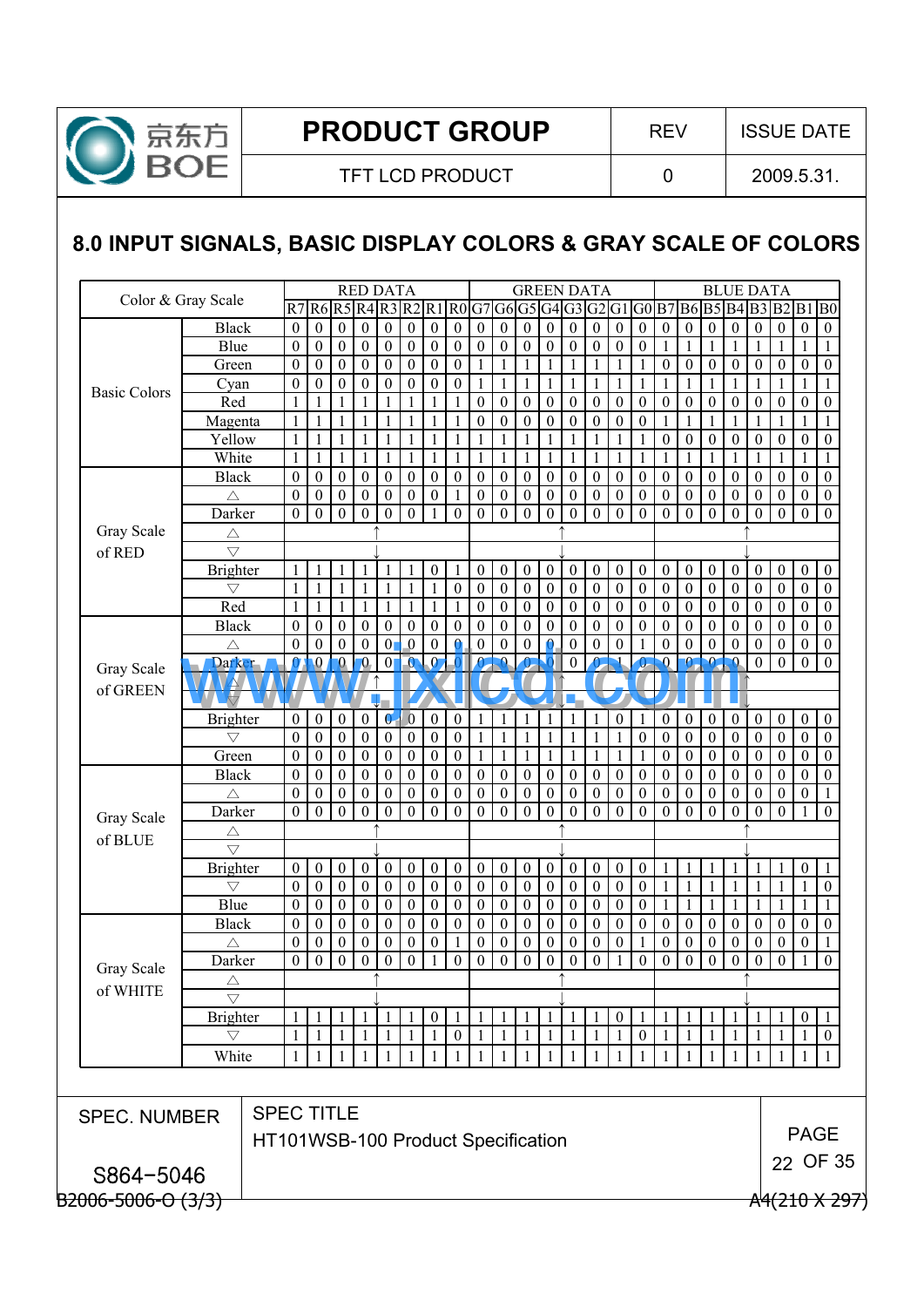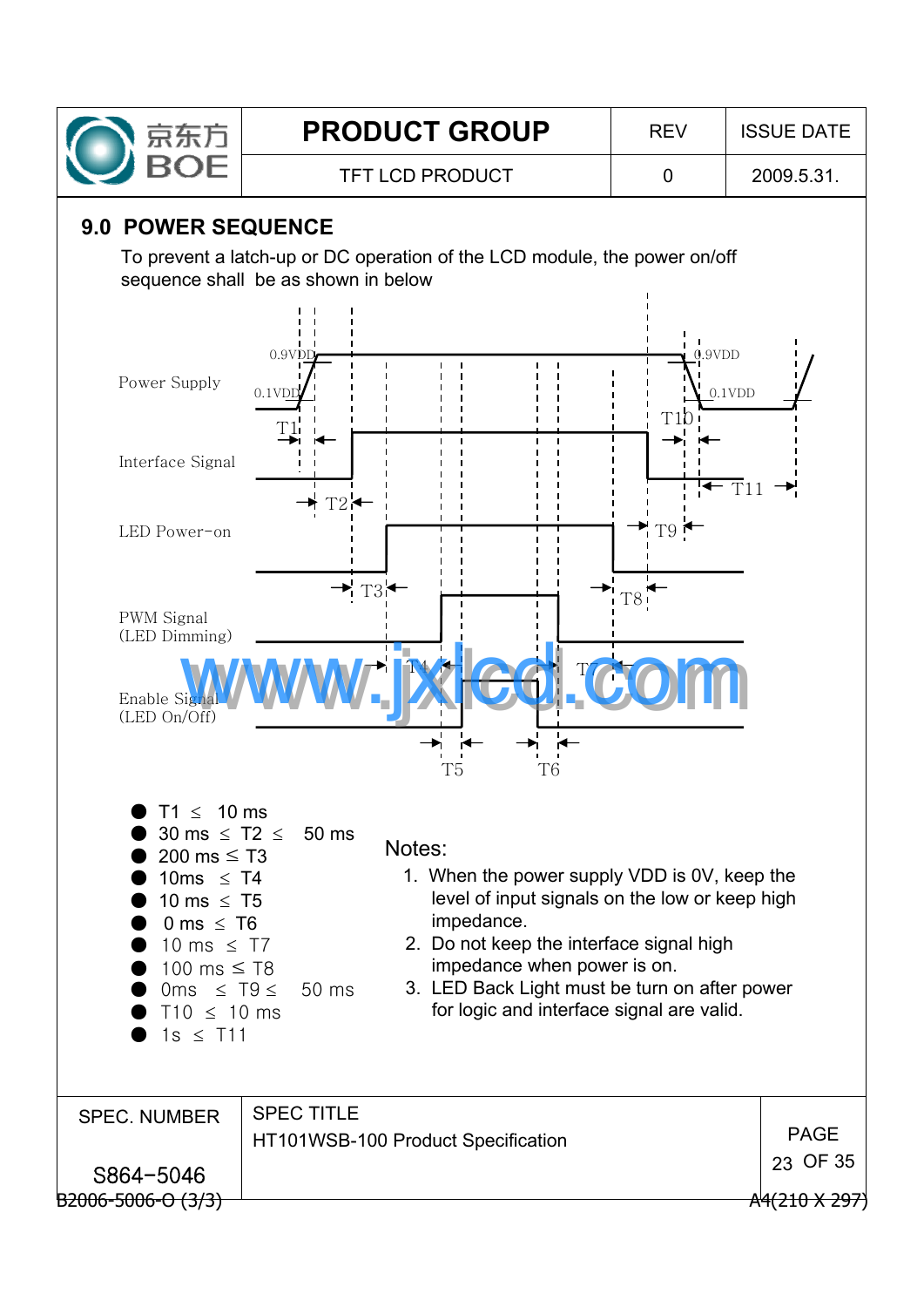

## **10.0 Connector Description**

Physical interface is described as for the connector on LCM. These connectors are capable of accommodating the following signals and will be following components.

## **10.1 TFT LCD Module**

| <b>Connector Name /Description</b> | <b>For Signal Connector</b>       |
|------------------------------------|-----------------------------------|
| Manufacturer                       | <b>IPEX</b> or Compatible         |
| Type/ Part Number                  | I-PEX 20455-040E-12 or Compatible |
| Mating housing/ Part Number        | I-PEX 20455-040T-11 or Compatible |



| <b>SPEC. NUMBER</b>     | <b>SPEC TITLE</b><br>HT101WSB-100 Product Specification | <b>PAGE</b>          |
|-------------------------|---------------------------------------------------------|----------------------|
| S864-5046               |                                                         | 24 OF 35             |
| $B2006 - 5006 - 0(3/3)$ |                                                         | $A4(210 \times 297)$ |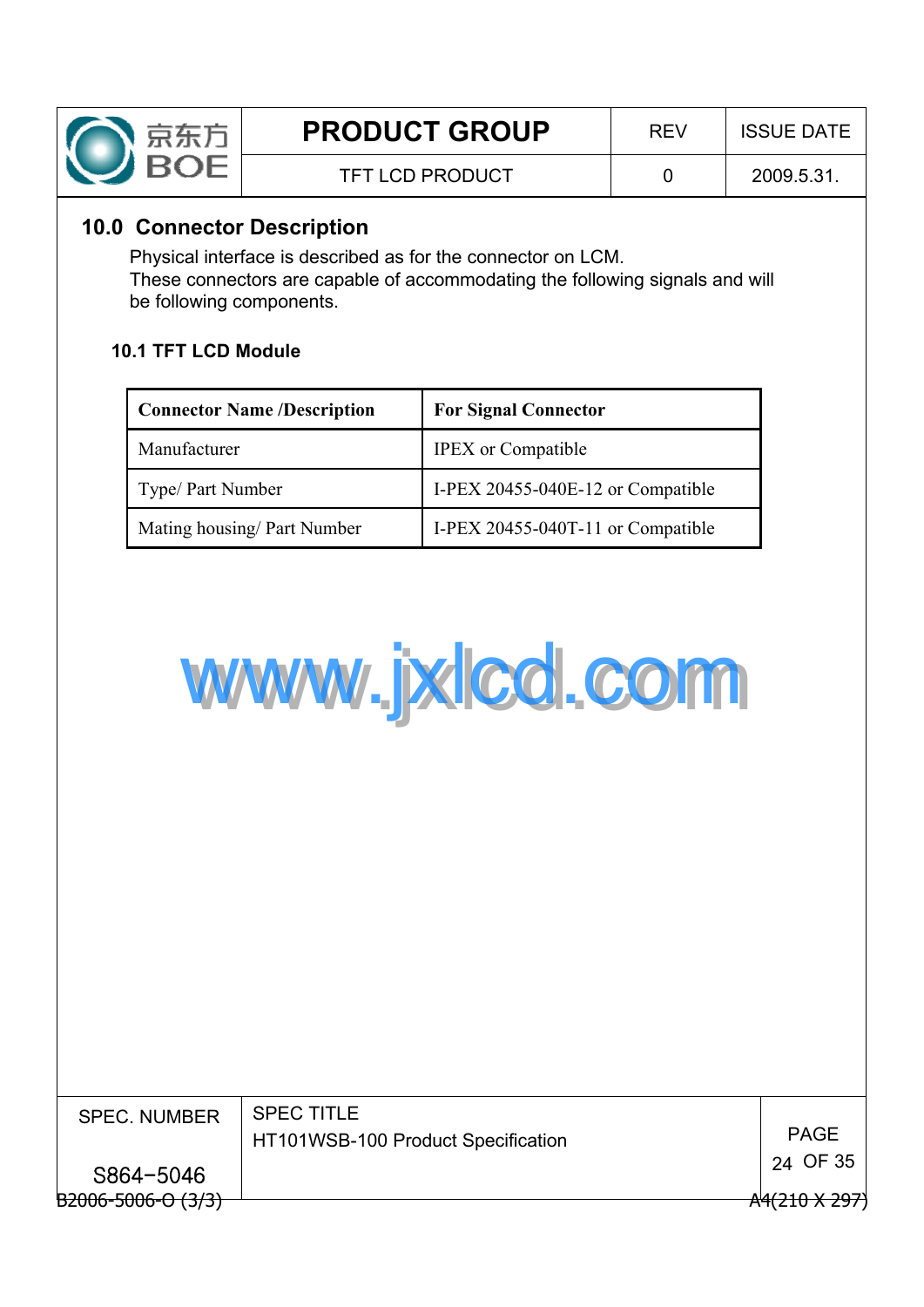

TFT LCD PRODUCT 0 2009.5.31.

## **11.0 MECHANICAL CHARACTERISTICS**

#### **11.1 Dimensional Requirements**

FIGURE 6 shows mechanical outlines for the model HT101WSB-100. Other parameters are shown in Table 9.

<Table 9. Dimensional Parameters>

| <b>Parameter</b>    | <b>Specification</b>                            |      |  |  |  |  |  |  |
|---------------------|-------------------------------------------------|------|--|--|--|--|--|--|
| <b>Active Area</b>  | 222.72 (H) $\times$ 125.28 (V)                  | mm   |  |  |  |  |  |  |
| Number of pixels    | 1024 (H) X 600 (V) (1 pixel = $R + G + B$ dots) |      |  |  |  |  |  |  |
| Pixel pitch         | $0.2175$ (H) X 0.2088 (V)                       |      |  |  |  |  |  |  |
| Pixel arrangement   | <b>RGB Vertical stripe</b>                      |      |  |  |  |  |  |  |
| Display colors      | 262,144                                         |      |  |  |  |  |  |  |
| Display mode        | Normally white                                  |      |  |  |  |  |  |  |
| Dimensional outline | $235.5 \times 143.5 \times 5.2$ (max)           | mm   |  |  |  |  |  |  |
| Weight,             | 190 (max)                                       | gram |  |  |  |  |  |  |
| <b>Back Light</b>   | Connector: MS24022P10                           |      |  |  |  |  |  |  |
|                     | LED, Horizontal-LED Array type                  |      |  |  |  |  |  |  |

#### **10.2 Mounting**

See FIGURE 6.

## **10.3 Glare and Polarizer Hardness.**

The surface of the LCD has an glare coating to maximize readability and hard coating to reduce scratching.

## **10.4 Light Leakage**

There shall not be visible light from the back-lighting system around the edges of the screen as seen from a distance 50cm from the screen with an overhead light level of 350lux.

| <b>SPEC. NUMBER</b>     | <b>SPEC TITLE</b><br>HT101WSB-100 Product Specification | <b>PAGE</b>   |
|-------------------------|---------------------------------------------------------|---------------|
| S864-5046               |                                                         | 25 OF 35      |
| $B2006 - 5006 - 0(3/3)$ |                                                         | A4(210 X 297) |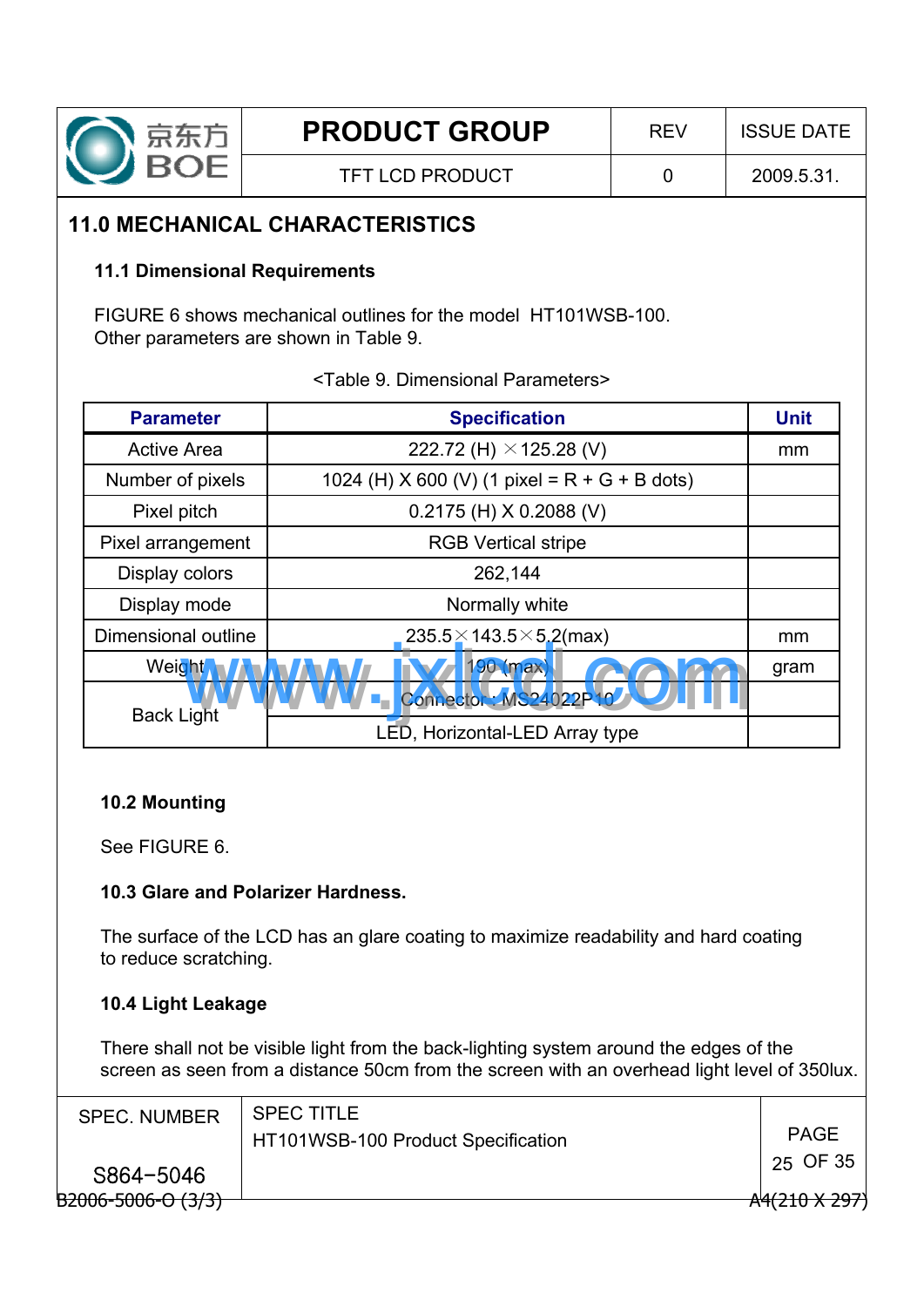

# **12.0 RELIABILITY TEST**

The Reliability test items and its conditions are shown in below.

| <b>No</b>      | <b>Test Items</b>                                  | <b>Conditions</b>                                                               |
|----------------|----------------------------------------------------|---------------------------------------------------------------------------------|
| 1              | High temperature storage test                      | Ta = 60 $\degree$ C, 240 hrs                                                    |
| $\overline{2}$ | Low temperature storage test                       | Ta = -20 $\degree$ C, 240 hrs                                                   |
| 3              | High temperature & high humidity<br>operation test | Ta = 50 $\degree$ C, 80%RH, 240 hrs                                             |
| 4              | High temperature operation test                    | Ta = 50 $\degree$ C, 240 hrs                                                    |
| 5              | Low temperature operation test                     | Ta = 0 $\degree$ , 240 hrs                                                      |
| 6              | Thermal shock                                      | Ta = -20 °C $\leftrightarrow$ 60 °C (0.5 hr), 100 cycle                         |
| $\overline{7}$ | <b>Vibration test</b><br>(non-operating)           | 1.5G, 10~500Hz Sign<br>X, Y, Z / Sweep rate: 0.5 hour                           |
| 8              | Shock test<br>(non-operating)                      | 220G, Half Sine Wave 2msec<br>$\pm$ X, $\pm$ Y, $\pm$ Z Once for each direction |
| 9              | Electro-static discharge test<br>(non-operating)   | Air<br>: 150 pF, 330 $\Omega$ , 15 KV<br>Contact 1: 150 pF, $330\Omega$ , 8 KV  |
|                | 3.0 HANDLING & CAUTIONS                            | <b>U.W.I. U.W.</b>                                                              |

#### <Table 10. Reliability test>

# **13.0 HANDLING & CAUTIONS**

- (1) Cautions when taking out the module
	- Pick the pouch only, when taking out module from a shipping package.
- (2) Cautions for handling the module
	- As the electrostatic discharges may break the LCD module, handle the LCD module with care. Peel a protection sheet off from the LCD panel surface as slowly as possible.
	- As the LCD panel and back light element are made from fragile glass material, impulse and pressure to the LCD module should be avoided.
	- As the surface of the polarizer is very soft and easily scratched, use a soft dry cloth without chemicals for cleaning.
	- Do not pull the interface connector in or out while the LCD module is operating.
	- Put the module display side down on a flat horizontal plane.
	- Handle connectors and cables with care.
- (3) Cautions for the operation
	- When the module is operating, do not lose CLK, ENAB signals. If any one of these signals is lost, the LCD panel would be damaged.
	- Obey the supply voltage sequence. If wrong sequence is applied, the module

| SPEC. NUMBER <sup>P</sup> SPEC TITLE | HT101WSB-100 Product Specification | <b>PAGE</b>          |
|--------------------------------------|------------------------------------|----------------------|
| S864-5046                            |                                    | 26 OF 35             |
| $B2006 - 5006 - 0(3/3)$              |                                    | $A4(210 \times 297)$ |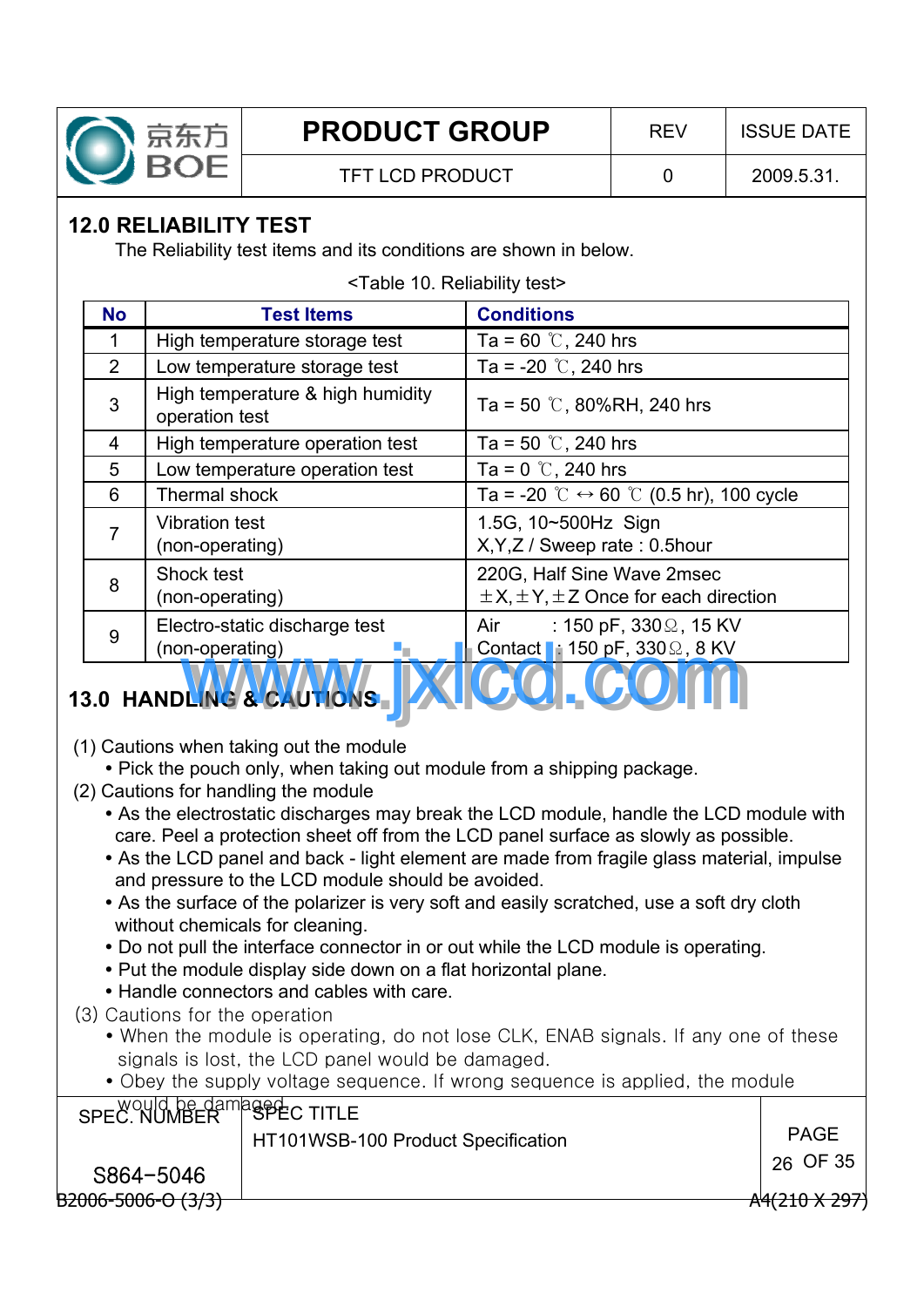

TFT LCD PRODUCT 0 2009.5.31.

(4) Cautions for the atmosphere

- Dew drop atmosphere should be avoided.
- Do not store and/or operate the LCD module in a high temperature and/or humidity atmosphere. Storage in an electro-conductive polymer packing pouch and under relatively low temperature atmosphere is recommended.
- (5) Cautions for the module characteristics
	- Do not apply fixed pattern data signal to the LCD module at product aging.
	- Applying fixed pattern for a long time may cause image sticking.
- (6) Other cautions
	- Do not disassemble and/or re-assemble LCD module.
	- Do not re-adjust variable resistor or switch etc.
	- When returning the module for repair or etc., Please pack the module not to be broken. We recommend to use the original shipping packages.

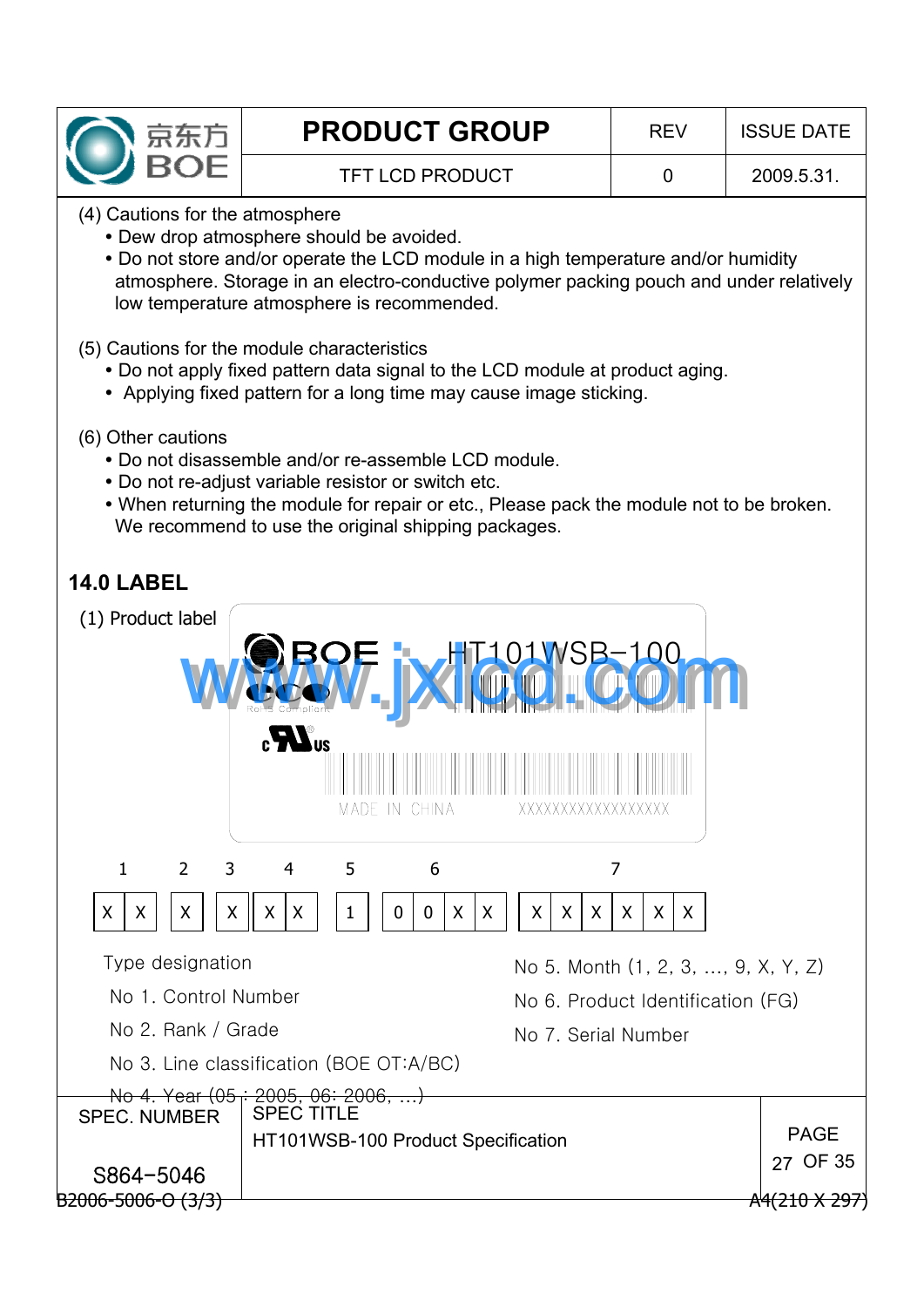

TFT LCD PRODUCT  $\begin{array}{|c|c|c|c|c|c|c|c|c|} \hline \end{array}$  0 2009.5.31.

#### (2) High voltage caution label

| HIGH VOLTAGE.<br>CALITION                                                     | CHEN CATHONE FLUDRESCENT LAMP IN LCD<br>PANEL CHNTAINS A SMALL AMHUNT        |
|-------------------------------------------------------------------------------|------------------------------------------------------------------------------|
| RISK HE ELECTRIC SHILCK.<br>DISCONNECT THE FLECTRIC<br>PUMER REFURE SERVICING | THE MERCURY. PLEASE FOLLOW LOCAL OR-<br>DINANCES OR REGULATIONS EDR DISPOSAL |

## (3) Box label

Label Size: 110 mm  $(L) \times 56$  mm (W) **Contents** Model: HT101WSB-100 Q`ty: Module Q`ty in one box Serial No.: Box Serial No. See next figure for detail description. Date: Packing Date Internal use of Product

| www.ixled.com                                                    |     |  |
|------------------------------------------------------------------|-----|--|
|                                                                  |     |  |
| $\bigcirc$ $BOE$ beling boe optoelectronics technology co., LTD. |     |  |
| Q'TY: 38<br><b>MODEL: HT101WSB-100</b>                           |     |  |
| SERIAL NO. 00000000000000 ATE: 200X.X.XX                         |     |  |
| *QAA0330000268*<br>110                                           | (A) |  |
|                                                                  |     |  |

<u>00 0 0 00 0 00000 000000 </u> Type Grade Line Year Month Internal use Serial No

| <b>SPEC. NUMBER</b>     | <b>SPEC TITLE</b><br>HT101WSB-100 Product Specification | <b>PAGE</b>          |
|-------------------------|---------------------------------------------------------|----------------------|
| S864-5046               |                                                         | 28 OF 35             |
| $B2006 - 5006 - 0(3/3)$ |                                                         | $A4(210 \times 297)$ |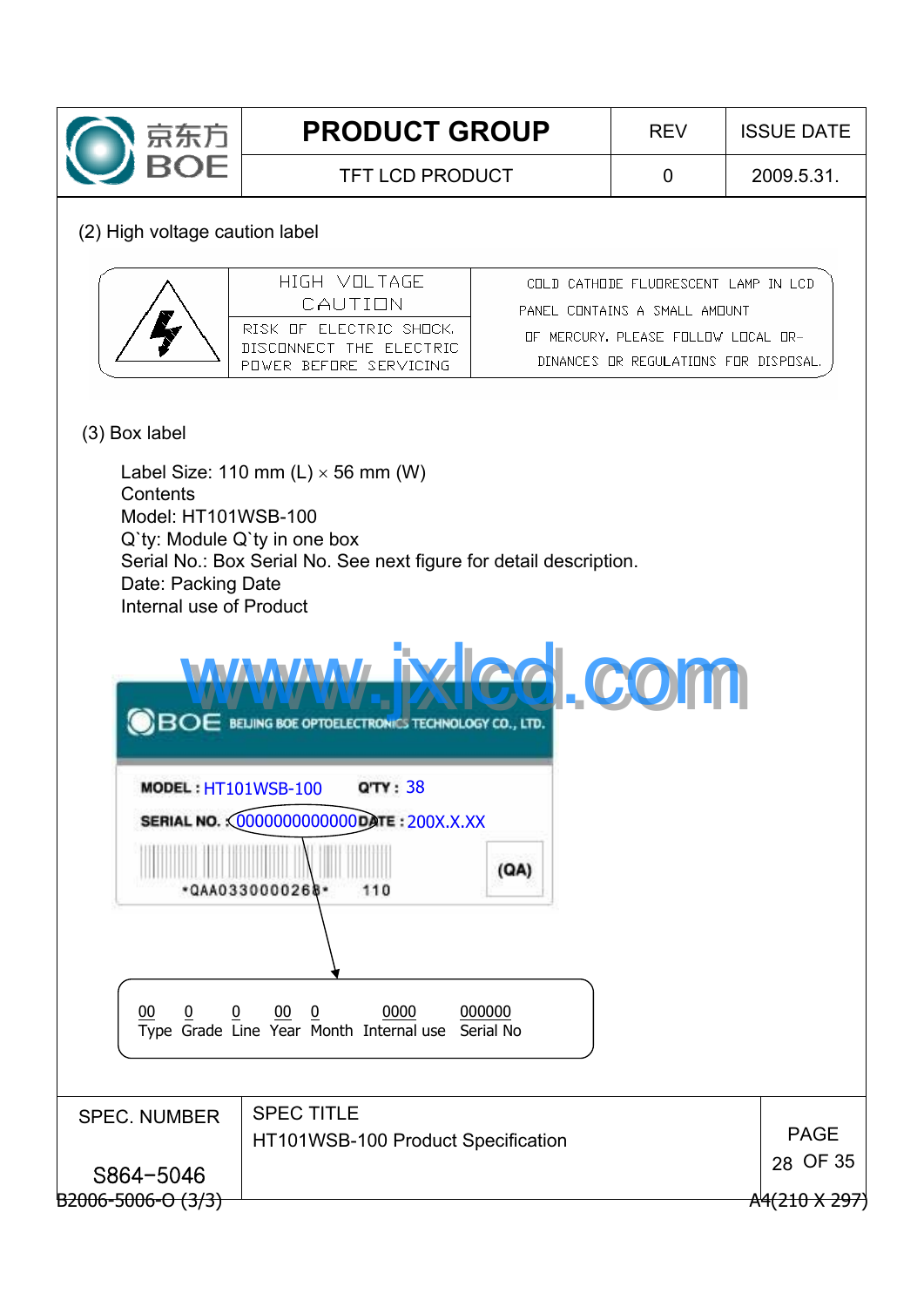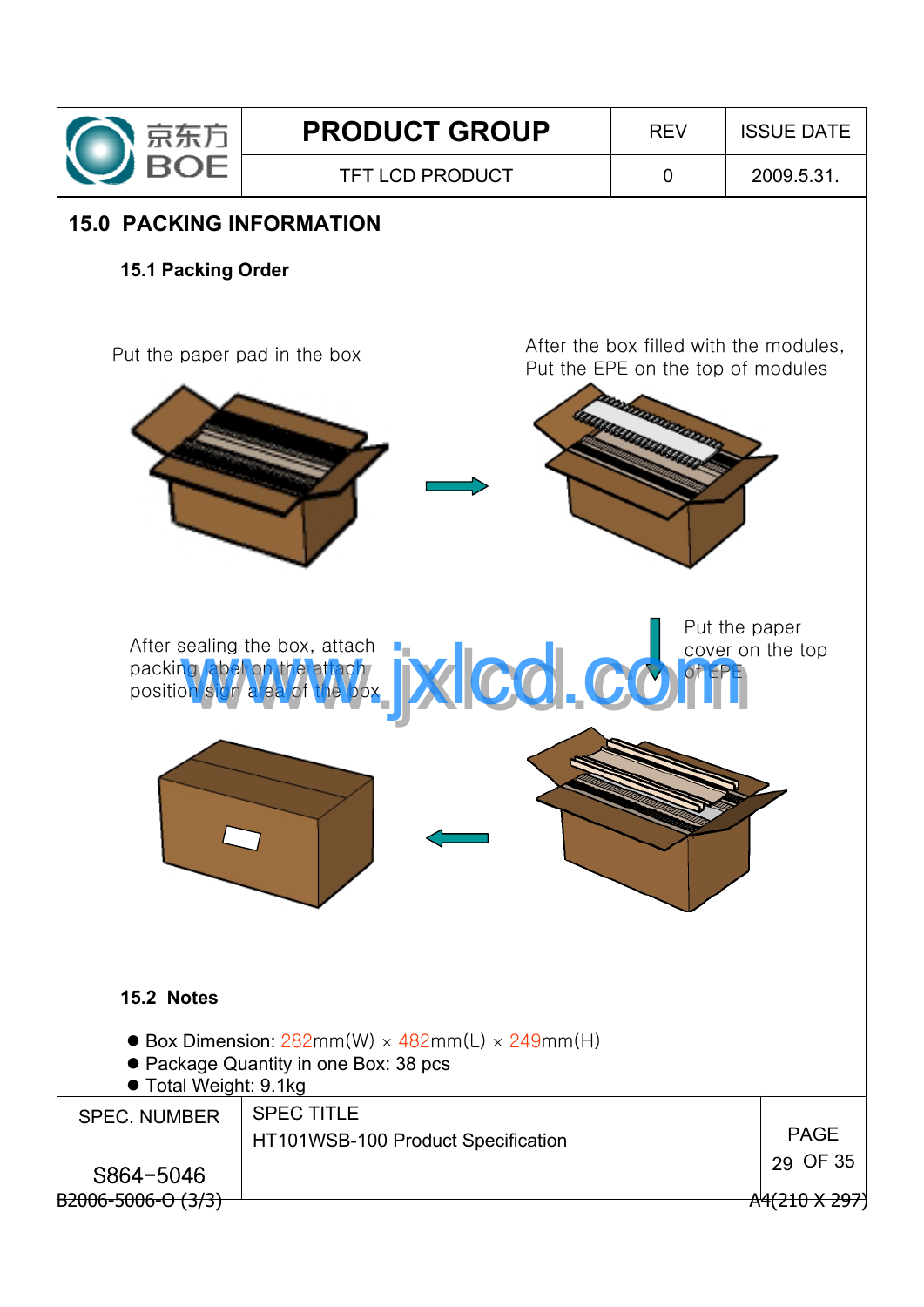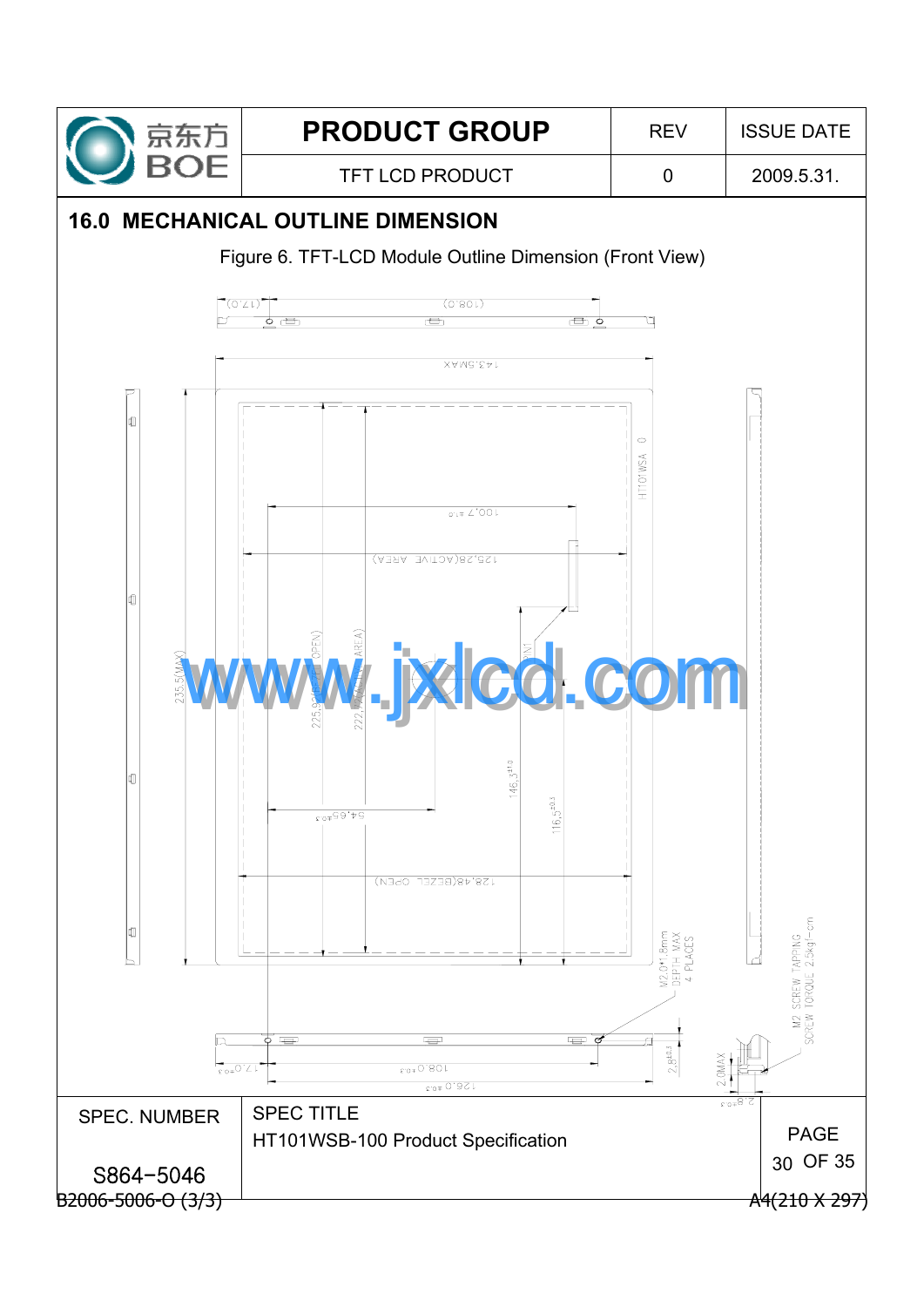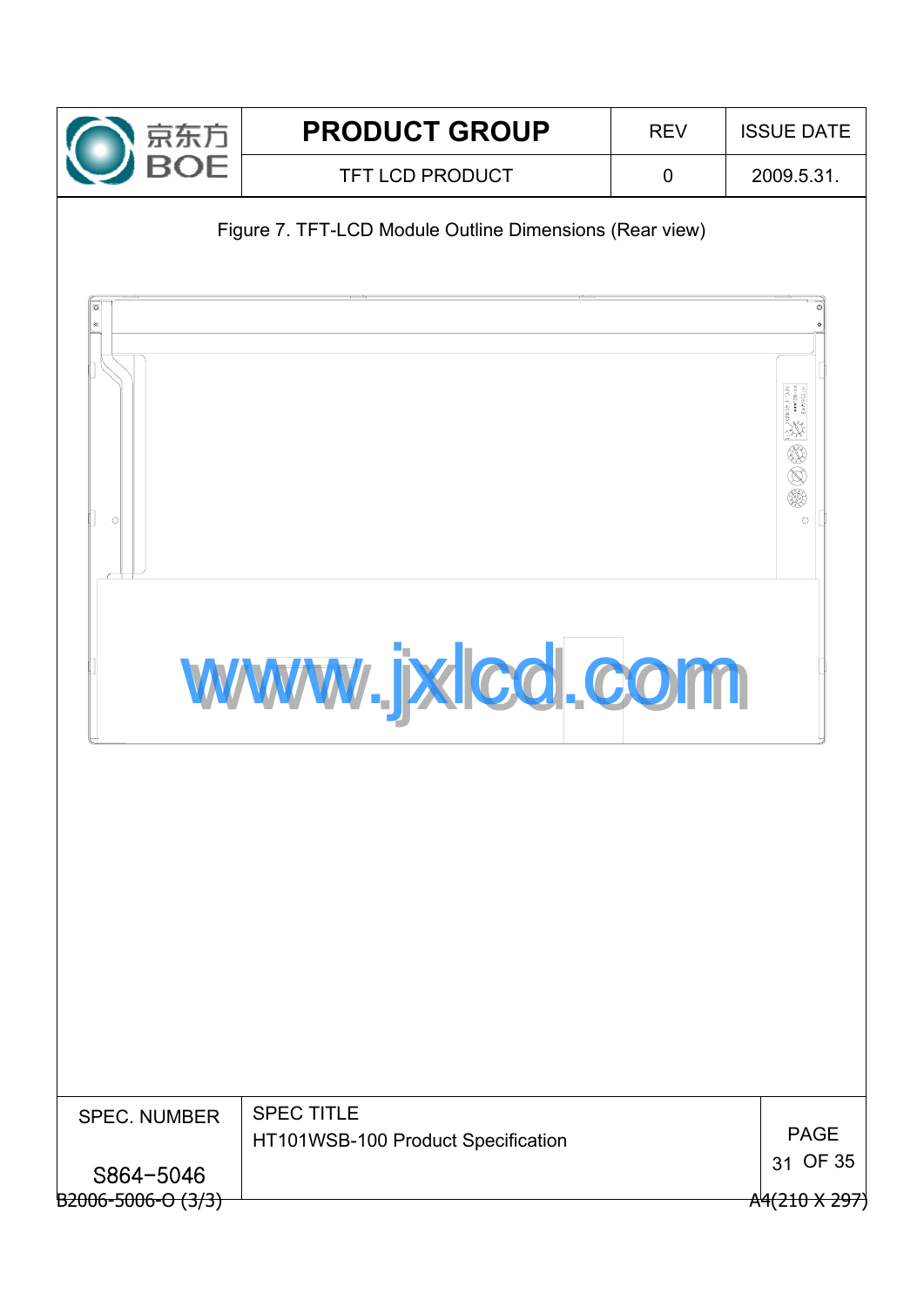

TFT LCD PRODUCT  $\begin{array}{|c|c|c|c|c|c|c|c|c|} \hline \end{array}$  0 2009.5.31.

# **17.0 EDID Table**

| <b>Address</b><br>(HEX) | <b>Function</b>             | <b>Hex</b>     | Dec            | values.        | <b>Notes</b>                           |  |
|-------------------------|-----------------------------|----------------|----------------|----------------|----------------------------------------|--|
| 00                      |                             | 00             | 0              | 0              |                                        |  |
| 01                      |                             | <b>FF</b>      | 255            | 255            |                                        |  |
| 02                      |                             | <b>FF</b>      | 255            | 255            |                                        |  |
| 03                      |                             | <b>FF</b>      | 255            | 255            |                                        |  |
| 04                      | Header                      | <b>FF</b>      | 255            | 255            | <b>EDID Header</b>                     |  |
| 05                      |                             | <b>FF</b>      | 255            | 255            |                                        |  |
| 06                      |                             | <b>FF</b>      | 255            | 255            |                                        |  |
| 07                      |                             | $00\,$         | $\bf{0}$       | $\mathbf 0$    |                                        |  |
| 08                      | <b>ID Manufacturer Name</b> | 09             | 9              | <b>BOE</b>     | $ID = BOE$                             |  |
| 09                      |                             | E <sub>5</sub> | 229            |                |                                        |  |
| 0A                      | <b>ID Product Code</b>      | 85             | 133            | 1413           | $ID = 0585$                            |  |
| 0B                      |                             | 05             | 5              |                |                                        |  |
| 0C                      |                             | 00             | 0              |                |                                        |  |
| 0 <sub>D</sub>          | 32-bit serial No.           | 00             | $\mathbf 0$    |                |                                        |  |
| 0E                      |                             | 00             | $\mathbf 0$    |                |                                        |  |
| 0F                      |                             | $00\,$         | 0              |                |                                        |  |
| 10                      | Week of manufacture         | 01             | 1              | 1              |                                        |  |
| 11                      | Year of Manufacture         | 13             | 19             | 2009           | Manufactured in 2009                   |  |
| 12                      | <b>EDID Structure Ver.</b>  | 01             | 1              | $\mathbf{1}$   | <b>EDID Ver 1.0</b>                    |  |
| 13                      | <b>EDID</b> revision #      | 03             | $\overline{3}$ | $\overline{3}$ | EDID Rev. 0.3                          |  |
| 14                      | Video input definition      | 80             | 128            |                |                                        |  |
| 15                      | Max H image size            | 16             | 22             | 22             | 22 cm (Approx)                         |  |
| 16                      | Max V image size            | 0 <sub>D</sub> | 13             | 13             | 13 cm (Approx)                         |  |
| 17                      | Display Gamma               | 78             | 120            | 2.2            | Gamma curve $= 2.2$                    |  |
| 18                      | Feature support             | 0A             | 10             |                | RGB display, Preferred Timming<br>mode |  |
| 19                      | Red/Green low bits          | 22             | 34             | $\blacksquare$ | Red / Green Low Bits                   |  |
| 1A                      | Blue/White low bits         | C <sub>0</sub> | 192            |                | Blue / White Low Bits                  |  |
| 1B                      | Red x high bits             | 95             | 149            | 0.583          | Red (x) = $10010101$ (0.58348)         |  |
| 1 <sup>C</sup>          | Red y high bits             | 56             | 86             | 0.338          | Red (y) = $01010110$ (0.33836)         |  |
| 1D                      | Green x high bits           | 4E             | 78             | 0.305          | Green $(x) = 01001110(0.30482)$        |  |
| 1E                      | Green y high bits           | 8E             | 142            | 0.557          | Green (y) = $10001110(0.55656)$        |  |
| 1F                      | Blue x high bits            | 26             | 38             | 0.148          | Blue $(x) = 00100110 (0.14812)$        |  |
| $20\,$                  | BLue y high bits            | 24             | 36             | 0.141          | Blue (y) = $00100100$ (0.14068)        |  |
| 21                      | White x high bits           | 50             | 80             | 0.313          | White $(x) = 01010000 (0.313)$         |  |
| 22                      | White y high bits           | 54             | 84             | 0.329          | White $(y) = 01010100 (0.329)$         |  |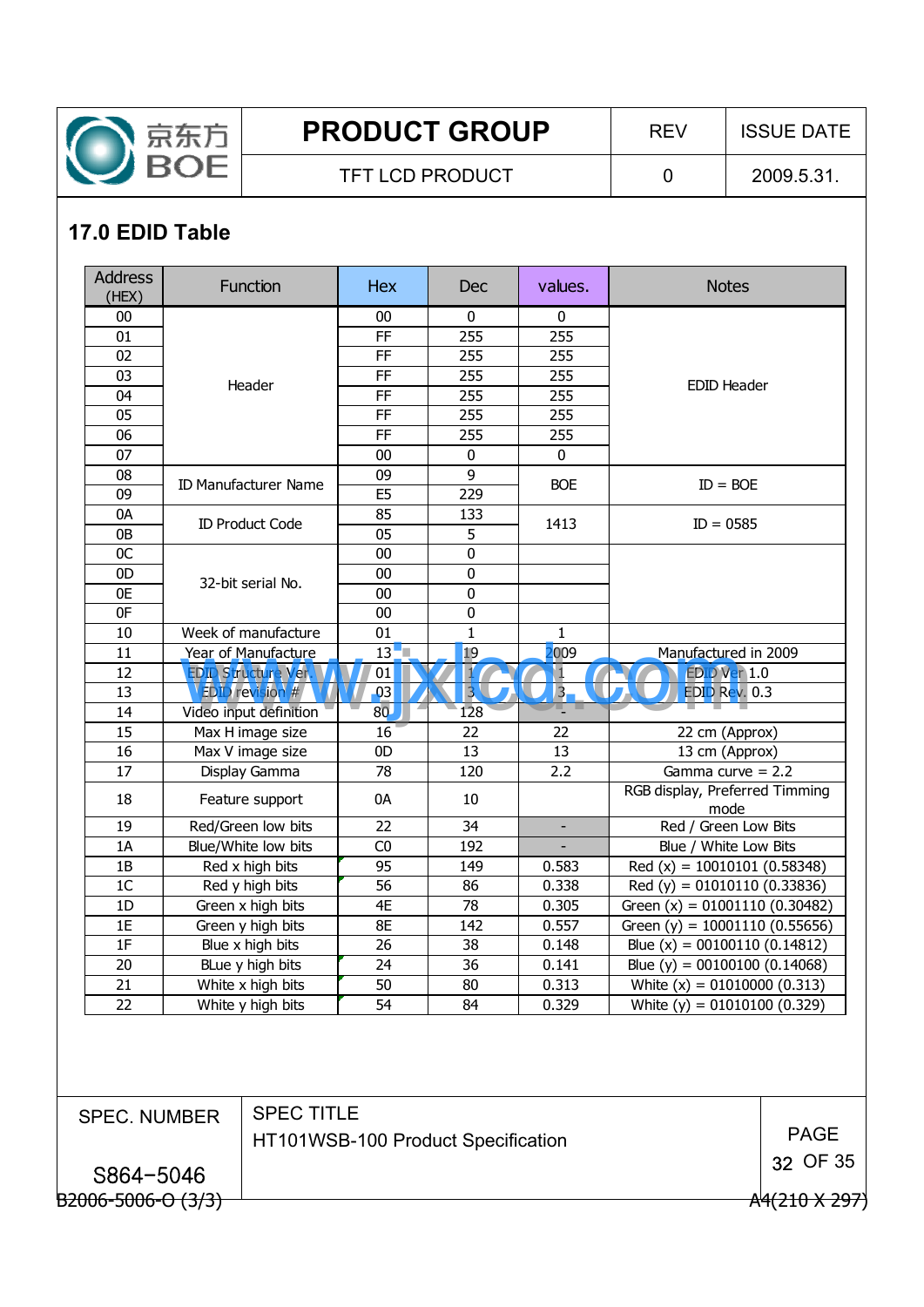

## TFT LCD PRODUCT  $\begin{array}{|c|c|c|c|c|c|c|c|c|} \hline \end{array}$  0  $\begin{array}{|c|c|c|c|c|c|c|c|c|} \hline \end{array}$  2009.5.31.

| <b>Address</b><br>(HEX) | <b>Function</b>         | <b>Hex</b>                         | Dec             | values.                  | <b>Notes</b>                                                    |             |
|-------------------------|-------------------------|------------------------------------|-----------------|--------------------------|-----------------------------------------------------------------|-------------|
| 23                      | Established timing 1    | 00                                 | $\mathbf 0$     | ٠                        |                                                                 |             |
| 24                      | Established timing 2    | 00                                 | 0               | $\overline{\phantom{a}}$ |                                                                 |             |
| 25                      | Established timing 3    | 00                                 | $\overline{0}$  | ÷,                       |                                                                 |             |
| 26                      | Standard timing #1      | 01                                 | $\mathbf{1}$    |                          | Not Used                                                        |             |
| 27                      |                         | 01                                 | $\mathbf{1}$    |                          |                                                                 |             |
| 28                      | Standard timing #2      | 01                                 | $\mathbf{1}$    |                          | Not Used                                                        |             |
| 29                      |                         | 01                                 | $\mathbf{1}$    |                          |                                                                 |             |
| 2A                      | Standard timing #3      | 01                                 | $\mathbf{1}$    |                          | Not Used                                                        |             |
| 2B                      |                         | 01                                 | $\mathbf 1$     |                          |                                                                 |             |
| 2C                      | Standard timing #4      | 01                                 | $\mathbf{1}$    |                          | Not Used                                                        |             |
| 2D                      |                         | 01                                 | $\mathbf{1}$    |                          |                                                                 |             |
| 2E                      | Standard timing #5      | 01                                 | $\mathbf{1}$    |                          | Not Used                                                        |             |
| 2F                      |                         | 01                                 | $\mathbf{1}$    |                          |                                                                 |             |
| 30                      | Standard timing #6      | 01                                 | $\mathbf{1}$    |                          | Not Used                                                        |             |
| 31                      |                         | 01                                 | $\mathbf{1}$    |                          |                                                                 |             |
| 32                      | Standard timing #7      | 01                                 | $\mathbf{1}$    |                          | Not Used                                                        |             |
| 33                      |                         | 01                                 | $\mathbf{1}$    |                          |                                                                 |             |
| 34                      | Standard timing #8      | 01                                 | $\mathbf{1}$    |                          | Not Used                                                        |             |
| 35                      |                         | $01$ $\blacksquare$                | $\mathbf{1}$    |                          |                                                                 |             |
| 36                      |                         | B <sub>0</sub>                     | 176             | 50.40                    | 50.4MHz Main clock                                              |             |
| 37                      |                         | 13                                 | 19 <sup>°</sup> |                          |                                                                 |             |
| 38                      |                         | $\overline{00}$                    | $\overline{0}$  | 1024                     | Hor Active = $1024$                                             |             |
| 39                      |                         | $40-1$                             | 64              | 320                      | Hor Blanking $=$ 320<br>4 bits of Hor. Active $+4$ bits of Hor. |             |
| 3A                      |                         | 41                                 | 65              | -                        | Blanking                                                        |             |
| 3B                      |                         | 58                                 | 88              | 600                      | Ver Active = $600$                                              |             |
| 3C                      |                         | 19                                 | 25              | 25                       | Ver Blanking $= 25$                                             |             |
|                         |                         |                                    |                 |                          | 4 bits of Ver. Active $+4$ bits of Ver.                         |             |
| 3D                      |                         | 20                                 | 32              |                          | Blanking                                                        |             |
| 3E                      | Detailed timing/monitor | 30                                 | 48              | 48                       | Hor Sync Offset = $48$                                          |             |
| 3F                      | descriptor $#1$         | 20                                 | 32              | 32                       | H Sync Pulse Width $=$ 32                                       |             |
| 40                      | (60Hz)                  | 45                                 | 69              | $\overline{4}$           | V sync Offset = $4$ line                                        |             |
| 41                      |                         | 00                                 | $\mathbf{0}$    | $\overline{5}$           | V Sync Pulse width: 5 line                                      |             |
| 42                      |                         | DF                                 | 223             | 223                      | Horizontal Image Size = 223 mm                                  |             |
|                         |                         |                                    |                 |                          | (Low 8 bits)                                                    |             |
| 43                      |                         | 7D                                 | 125             | 125                      | Vertical Image Size = 125 mm                                    |             |
|                         |                         |                                    |                 |                          | (Low 8 bits)<br>4 bits of Hor Image Size + 4 bits of            |             |
| 44                      |                         | 00                                 | $\mathbf 0$     |                          | Ver Image Size                                                  |             |
| 45                      |                         | 00                                 | $\pmb{0}$       | 0                        | Hor Border (pixels)                                             |             |
| 46                      |                         | 00                                 | $\pmb{0}$       | $\pmb{0}$                | Vertical Border (Lines)                                         |             |
| 47                      |                         | 19                                 | 25              |                          |                                                                 |             |
| <b>SPEC. NUMBER</b>     | <b>SPEC TITLE</b>       |                                    |                 |                          |                                                                 |             |
|                         |                         | HT101WSB-100 Product Specification |                 |                          |                                                                 | <b>PAGE</b> |
| S864-5046               |                         |                                    |                 |                          |                                                                 | 33 OF 35    |
|                         |                         |                                    |                 |                          |                                                                 |             |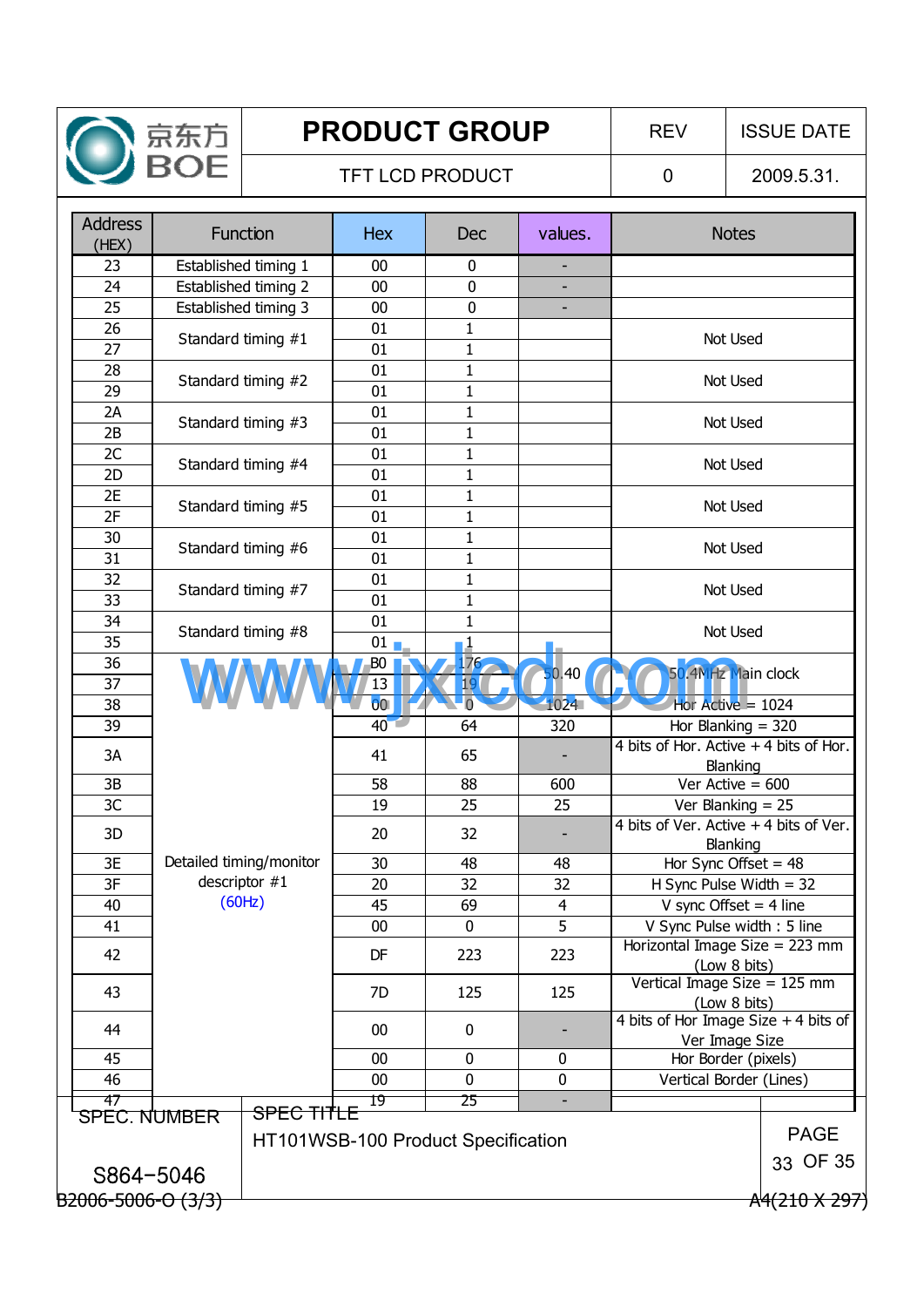

## TFT LCD PRODUCT  $\begin{array}{|c|c|c|c|c|c|c|c|c|} \hline \end{array}$  0  $\begin{array}{|c|c|c|c|c|c|c|c|c|} \hline \end{array}$  2009.5.31.

| <b>Address</b><br>(HEX) |                     | <b>Function</b>         | Hex                                | Dec            | values.      | <b>Notes</b>                 |             |
|-------------------------|---------------------|-------------------------|------------------------------------|----------------|--------------|------------------------------|-------------|
| 48                      |                     |                         | 00                                 | $\pmb{0}$      |              |                              |             |
| 49                      |                     |                         | 00                                 | $\pmb{0}$      |              |                              |             |
| 4A                      |                     |                         | $00\,$                             | $\pmb{0}$      |              |                              |             |
| 4B                      |                     |                         | 0F                                 | 15             |              |                              |             |
| 4C                      |                     |                         | 00                                 | $\pmb{0}$      |              |                              |             |
| 4D                      |                     |                         | 0A                                 | 10             |              |                              |             |
| 4E                      |                     |                         | 00                                 | $\pmb{0}$      |              |                              |             |
| 4F                      |                     | Detailed timing/monitor | 00                                 | $\pmb{0}$      |              |                              |             |
| 50                      |                     | descriptor #2           | 00                                 | $\pmb{0}$      |              |                              |             |
| 51                      |                     |                         | 00                                 | $\pmb{0}$      |              |                              |             |
| 52                      |                     |                         | $00\,$                             | $\pmb{0}$      |              |                              |             |
| 53                      |                     |                         | 00                                 | $\pmb{0}$      |              |                              |             |
| 54                      |                     |                         | 00                                 | $\pmb{0}$      |              |                              |             |
| 55                      |                     |                         | 00                                 | $\pmb{0}$      |              |                              |             |
| 56                      |                     |                         | 00                                 | $\pmb{0}$      |              |                              |             |
| 57                      |                     |                         | 00                                 | $\pmb{0}$      |              |                              |             |
| 58                      |                     |                         | 00                                 | $\mathbf 0$    |              |                              |             |
| 59                      |                     |                         | 20                                 | 32             |              |                              |             |
| <b>5A</b>               |                     |                         | $00$ $\blacksquare$                | $\mathbf{0}$   |              |                              |             |
| 5B                      |                     |                         | $00\,$                             | $\overline{0}$ |              |                              |             |
| 5 <sub>C</sub>          | W                   |                         | 00                                 | $\overline{0}$ |              | <b>ASCII Data String Tag</b> |             |
| 5D                      |                     |                         | FE                                 | 254            | 4            |                              |             |
| <b>5E</b>               |                     |                         | $00^{\circ}$                       | 0              |              |                              |             |
| 5F                      |                     |                         | 42                                 | 66             | $\sf B$      |                              |             |
| 60                      |                     |                         | 4F                                 | 79             | $\mathsf{O}$ |                              |             |
| 61                      |                     |                         | 45                                 | 69             | E            |                              |             |
| 62                      |                     | Detailed timing/monitor | 20                                 | 32             |              |                              |             |
| 63                      |                     | descriptor #3           | 4F                                 | 79             | $\circ$      | Manufacturer name: BOE OT    |             |
| 64                      |                     |                         | 54                                 | 84             | T            |                              |             |
| 65                      |                     |                         | 0A                                 | 10             |              |                              |             |
| 66                      |                     |                         | 20                                 | 32             |              |                              |             |
| 67                      |                     |                         | 20                                 | 32             |              |                              |             |
| 68                      |                     |                         | 20                                 | 32             |              |                              |             |
| 69                      |                     |                         | 20                                 | 32             |              |                              |             |
| 6A                      |                     |                         | 20                                 | 32             |              |                              |             |
| 6B                      |                     |                         | 20                                 | 32             |              |                              |             |
|                         |                     |                         |                                    |                |              |                              |             |
|                         | <b>SPEC. NUMBER</b> | <b>SPEC TITLE</b>       |                                    |                |              |                              |             |
|                         |                     |                         | HT101WSB-100 Product Specification |                |              |                              | <b>PAGE</b> |
|                         |                     |                         |                                    |                |              |                              | 34 OF 35    |
|                         | S864-5046           |                         |                                    |                |              |                              |             |
|                         |                     |                         |                                    |                |              |                              |             |